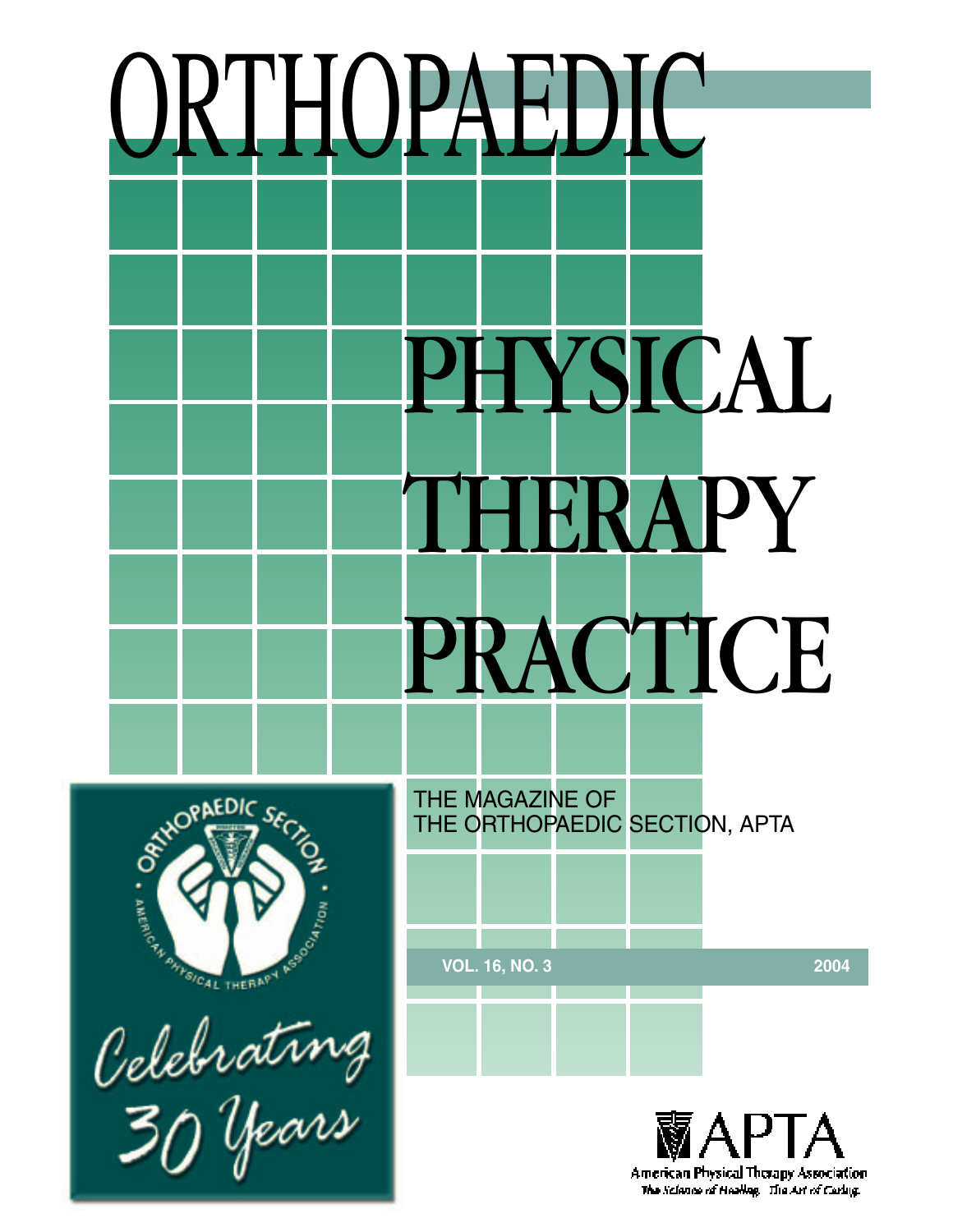

# ORTHOPAEDIC PHYSICAL THERAPY PRACTICE

#### **TABLE OF CONTENTS**

#### **IN THIS ISSUE**

- 9 Current Concepts: Rehabilitation of Patients with Shoulder Impingement and Tight Posterior Capsule
	- *Chris G. d'Hespeel, PT*
- 15 Dry Needling in Orthopaedic Physical Therapy Practice *Jan Dommerholt, PT, MPS*
- 21 Considerations for Differential Diagnosis of an Ankle Sprain in the Adolescent *RobRoy Martin, PT, PhD, CSCS*
- 23 Reliability of Palpation Assessment in Non-neutral Dysfunctions of the Lumbar Spine *Deepak Sebastian, PT, MHS, MTC, DPT, PhD, Raghu Chovvath, PT, OCS*
- 27 Evidence-based Practice in Outpatient Orthopaedic Physical Therapy: Using Research Findings to Assist Clinical Decision Making *Paul Beattie, PT, PhD, OCS*

#### **REGULAR FEATURES**

- 7 Editor's Corner
- 8 President's Message
- 30 Webwatch
- 30 Section Members in the News
- 31 Section News
- 32 Book Reviews
- 37 Occupational Health SIG Newsletter
- 40 Foot and Ankle SIG Newsletter
- 42 Performing Arts SIG Newsletter
- 46 Pain Management SIG Newsletter
- 47 Animal Physical Therapist SIG Newsletter
- 56 Index to Advertisers

#### **PUBLICATION STAFF**

#### **MANAGING EDITOR & ADVERTISING**

Sharon L. Klinski Orthopaedic Section,APTA 2920 East Ave. So., Suite 200 La Crosse,Wisconsin 54601 800-444-3982 x 202 608-788-3965 FAX Email:sklinski@orthopt.org

*Orthopaedic Physical Therapy Practice* (ISSN 1532-0871) is the official magazine of the Orthopaedic Section,APTA, Inc. Copyright 2004 by the Orthopaedic Section/APTA. Nonmember subscriptions are available for \$30 per year (4 issues). Opinions expressed by the authors are their own and do not necessarily reflect the views of the Orthopaedic Section.The editor reserves the right to edit manuscripts as necessary for publication.All requests for change of address should be directed to the La Crosse Office.

All advertisements which appear in or accompany *Orthopaedic Physical Therapy Practice* are accepted on the basis of conformation to ethical physical therapy standards, but acceptance does not imply endorsement by the Orthopaedic Section.

Orthopaedic Practice is indexed by Cumulative Index to Nursing & Allied Health Literature (CINAHL).

**Publication Title:** *Orthopaedic Physical Therapy Practice* **Statement of Frequency:** Quarterly; April, June,August, and December **Authorized Organization's Name and Address:** Orthopaedic Section, APTA, Inc., 2920 East Avenue South, Suite 200, La Crosse,WI 54601-7202

#### **MISSION**

The mission of the Orthopaedic Section of the American Physical Therapy Association is to be the leading advocate and resource for the practice of Orthopaedic Physical Therapy. The Section will serve its members by fostering quality patient/client care and promoting professional growth through:

- enhancement of clinical practice,
- advancement of education, and
- facilitation of quality research.

**EDITOR**

Christopher Hughes, PT, PhD, OCS **ADVISORY COUNCIL** G. Kelley Fitzgerald, PT, PhD, OCS Joe Kleinkort, PT, MA, PhD, CIE

Barb McKelvy, PT Becky Newton, MSPT Stephen Paulseth, PT, MS Robert Rowe, PT, DMT, MHS, FAAOMPT Gary Smith, PT, PhD Michael Wooden, PT, MS, OCS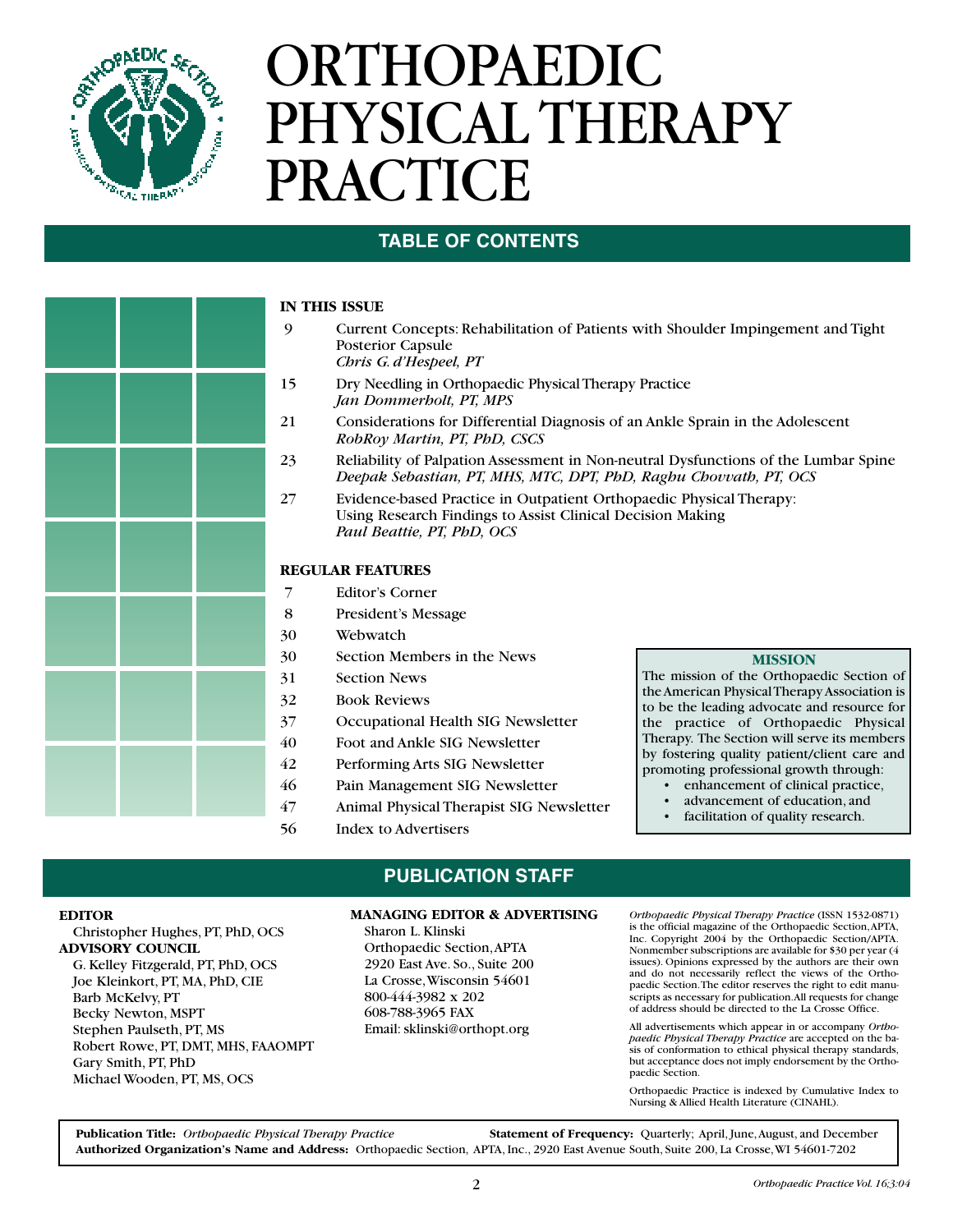## Orthopaedic Section Directory

**OFFICERS** 

| President:                                                                                                                                                                                                                                    | <b>Vice President:</b>                                                                                                                                                                  | <b>Treasurer:</b>                                                                                                                                                                                               | Director:                                                                                                                                                                                                                                          | Director:                                                                                                                                                                                            |
|-----------------------------------------------------------------------------------------------------------------------------------------------------------------------------------------------------------------------------------------------|-----------------------------------------------------------------------------------------------------------------------------------------------------------------------------------------|-----------------------------------------------------------------------------------------------------------------------------------------------------------------------------------------------------------------|----------------------------------------------------------------------------------------------------------------------------------------------------------------------------------------------------------------------------------------------------|------------------------------------------------------------------------------------------------------------------------------------------------------------------------------------------------------|
| Michael T. Cibulka, PT. MHS, OCS<br>Jefferson County Rehab &<br>Sports Clinic<br>1330 YMCA Drive, Suite 1200<br><b>Festus, MO 63028</b><br>$(636)$ 937-7677 (Office)<br>$(636)$ 931-8808 (FAX)<br>mcibulka@earthlink.net<br>Term: 2004 - 2007 | Thomas G. McPoil, Jr., PT, PhD, ATC<br>1630 W University Heights Dr<br>South Flagstaff, AZ 86001<br>$(928)$ 523-1499<br>$(928)$ 523-9289 (FAX)<br>tom.mcpoil@nau.edu<br>Term: 2004-2007 | Joe Godges, DPT, MA, OCS<br>Kaiser PT Residency & Fellowships<br>6107 West 75th Place<br>Los Angeles, CA 90045-1633<br>$(310)$ 215-3664 (Office)<br>$(310)$ 215-0780 (FAX)<br>godges@msn.com<br>Term: 2002-2005 | James Irrgang, PT, PhD, ATC<br>University of Pittsburgh<br>Department of Physical Therapy<br>Sennett at Atwood Streets<br>Pittsburgh, PA 15260<br>$(412)$ 432-1237 (Office)<br>$(412)$ 647-1454 (FAX)<br>irrgangjj@msx.upmc.edu<br>Term: 2003-2006 | Gary Smith, PT, PhD<br>St. Lukes Rehabilitation Institute<br>711 South Cowley<br>Spokane, WA 99202<br>$(509)$ 220-5923 (Office)<br>$(509)$ 473-5535 (FAX)<br>smithgj@st-lukes.org<br>Term: 2002-2005 |

n **CHAIRS**

#### **APTA BOARD LIAISON** Stephen Levine, PT, DPT, MSHA stevelevine@apta.org **2005 HOUSE OF DELEGATES REPRESENTATIVE** Bob Rowe, PT, DMT, MHS, FAAOMPT **MEMBERSHIP Chair: Scott Adam Smith, MPT** 29 Lawrence Street Hicksville, NY 11801 (516) 681-5647 (Office) smittypt14@aol.com *Members: Hunter Bowie, Julia Chevan, John Childs, Melissa Corriveau, Byron Russell, Terry* **Managing Editor:** Kathy Olson kmolson@orthopt.org (See Office Personnel) **AWARDS Chair: Thomas G. McPoil, Jr., PT, PhD, ATC** (See Vice President) *Members: Mari Bosworth, Jerome Danoff, Nicholas Quarrier, Kim Schoensee* **EDUCATION PROGRAM Chair: Ellen Hamilton, PT, OCS** 724 Montclair Road, Ste 100 Birmingham,AL 35213 (205) 599-4500 (205) 599-4535 (FAX) ellen.hamiltonpt@charter.net **Vice Chair: Beth Jones, PT, MS, OCS** *Members: Dee Daley, Bob Duvall, Deborah Gross-Saunders, Kristinn Heindrichs, Joe Kleinkort, Deborah Lechner, David McCune, Tara Manal, Cheryl Mauer, Stephen Paulseth, Chris Powers, Christopher Scott, Jeff Stenbach* **INDEPENDENT STUDY COURSE Editor: Mary Ann Wilmarth, DPT, MS, OCS, MTC, CertMDT** 10 Nollet Dr Andover, MA 01810-6312 (978) 682-8802 mwilmarth@comcast.net *ORTHOPAEDIC PRACTICE* **Editor: Christopher Hughes, PT, PhD, OCS** School of Physical Therapy Slippery Rock University Slippery Rock, PA 16057 (724) 738 2757 cjh@nauticom.net **Managing Editor:** Sharon Klinski sklinski@orthopt.org (See Office Personnel) **RESEARCH Chair: G. Kelley Fitzgerald, PT, PhD, OCS** University of Pittsburgh Department of Physical Therapy 6035 Forbes Tower Pittsburgh, PA 16260 (412) 383-6643 (Office) (412) 383-6629 (FAX) kfitzger@pitt.edu *Members: Paul Beattie, Lori Michen, Sheri Silfies* **ORTHOPAEDIC SPECIALTY COUNCIL Chair: Robert Johnson, PT, MS, OCS** 406 N Brainerd LaGrange, IL 60526 (708) 579-0423 robertjohnson406@sbcglobal.net *Members: Col. Nancy Henderson, Rob Landel* **PRACTICE Chair: Robert (Bob) H Rowe, PT, DMT, MHS, FAAOMPT** 126 Oak Leaf Drive Slidell, LA 70461-5006 (504) 568-4285 (504) 568-6552 (FAX) rrowe@lsuhsc.edu *Members: Bill Boissonnault, Joe Farrell, Helene Fearon, Jay Irrgang, Aimee Klein, Stephen McDavitt, Ken Olson, Gary Smith, Richard Smith* **PUBLIC RELATIONS Chair: Richard Watson, PT** 1266 Berkshire Lane Barrington, IL 60010-6508 (847) 726-9181 (703) 935-4754 (FAX) rick@mrpt.com *Members: Amanda Adams, Cheryl Dimapasoc, Michelle Spicka, Michael Tollan* **FINANCE Chair: Joe Godges, DPT, MA, OCS** (See Treasurer) *Members: John Childs, Steve Clark, Pam White JOSPT* **Editor-in-Chief: Guy Simoneau, PT, PhD, ATC** Marquette University P.O. Box 1881 Milwaukee,WI 53201-1881 (414) 288-3380 (Office) (414) 288-5987 (FAX) guy.simoneau@marquette.edu **Executive Director: Edith Holmes** *edithholmes@jospt.org* **SPECIAL INTEREST GROUPS** OCCUPATIONAL HEALTH SIG *Deborah Lechner, PT, MS - President* FOOT AND ANKLE SIG *Stephen G Paulseth, PT, MS, SCS* PERFORMING ARTS SIG *Jeff Stenbach, PT, OCS - President* **NOMINATIONS Chair: Susan Michlovitz, PT** 515A W Gravers Lane Philadelphia, PA 19118-4132 (215) 707-5733 (215) 707-7500 (FAX) drsoose5749@aol.com *Members: Leza Hatch, Pamela Duffy* PAIN MANAGEMENT SIG *Joe Kleinkort, PT, MA, PhD, CIE - President* ANIMAL PT SIG *Deborah Gross-Saunders, PT - President* **Orthopaedic Section Website:** www.orthopt.org Bulletin Board feature also included. Check it out soon!

#### **OFFICE PERSONNEL**

| Orthopaedic Section, APTA, Inc., 2920 East Avenue South, Ste. 200, La Crosse, WI 54601-7202, (800) 444-3982 (Office), (608) 788-3965 (FAX) |       |                        |                                                       |          |                        |  |  |
|--------------------------------------------------------------------------------------------------------------------------------------------|-------|------------------------|-------------------------------------------------------|----------|------------------------|--|--|
| Terri DeFlorian, Executive Director                                                                                                        | x 204 | tdeflorian@ortbopt.org | Kathy Olson, Managing Editor HSC                      | $x\,213$ | kmolson@ortbopt.org    |  |  |
| Tara Fredrickson, Executive Associate                                                                                                      | x 203 | tfred@ortbopt.org      | Jessica Hemenway, Education/Program Coordinator x 216 |          | jjbemenway@ortbopt.org |  |  |
| Sharon Klinski, Managing Editor J/N                                                                                                        | x 202 | sklinski@ortbopt.org   | Linda Calkins, Project Assistant                      | $x\,215$ | lcalkins@ortbopt.org   |  |  |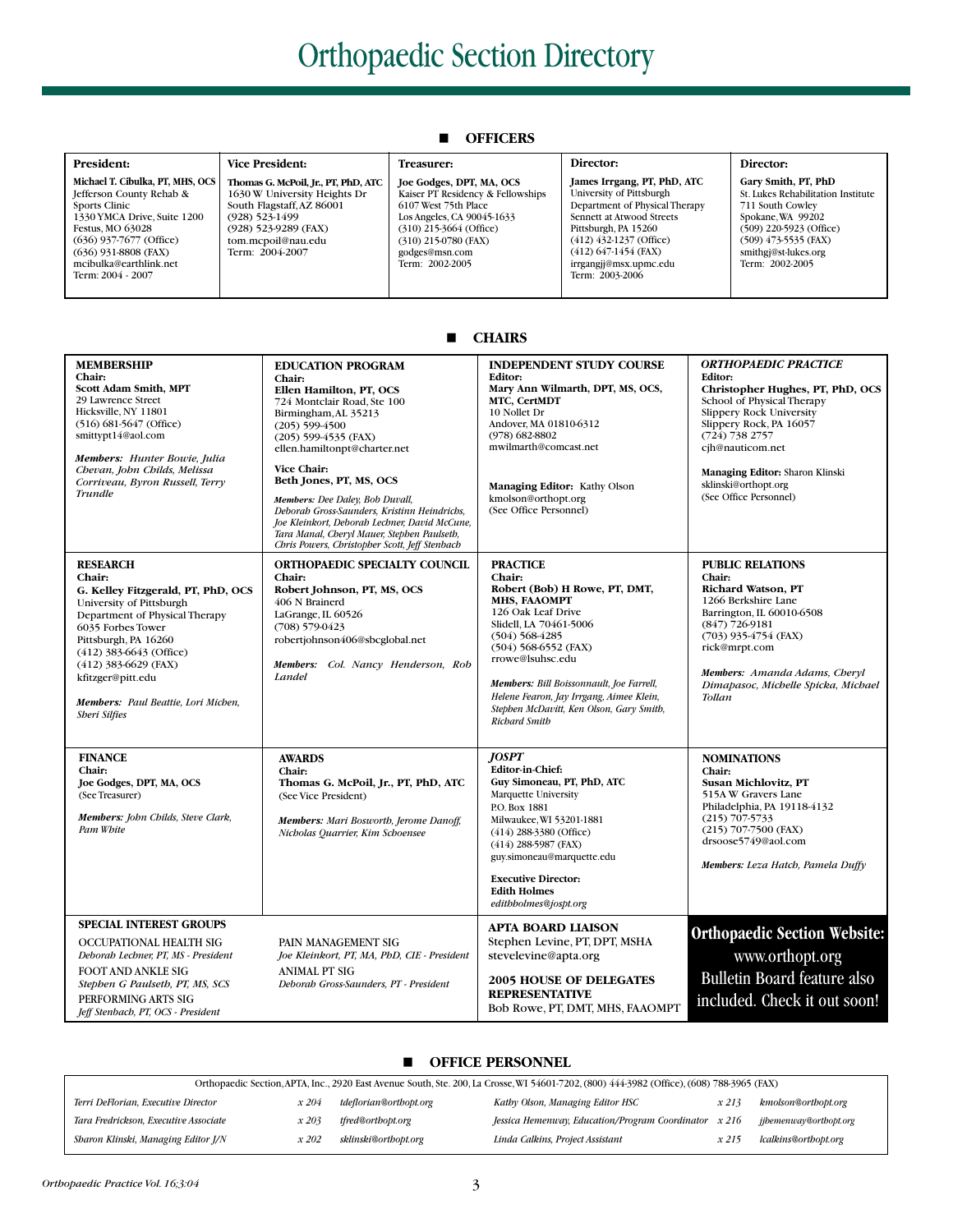

#### **Clinical Decision-Making: The Heart and Soul of Effective Patient Care**

In the news recently there has been much review of some very important decisions that have effected our country's involvement in events overseas. Much of the debate stems from the validity of information and its impact on future decision making. While the debate on this front continues,one does not have to look far professionally to see the impact of proper decision-making and its role in optimizing patient care.

Simply stated, clinical decision making is the process by which we determine who needs what, when. The clinicians' ability to collect, organize, and integrate the data directly effects the subsequent actions of care.The topic of clinical decision making and its role in the development of expert clinical practice has been the subject of many books and papers.<sup>13</sup>

Experienced therapists and clinical educators can often see distinct differences in the way an 'expert' clinician and a novice clinician assess a clinical problem and attempt to propose solutions. Jensen and coauthors have compiled an insightful perspective on the topic of expertise in physical therapy. <sup>1</sup> The authors cite knowledge, clinical reasoning and judgment, reflection and skill acquisition as traits that comprise the essential components of developing expertise. In the context of preparing future clinicians for today's practice emphasis is not only placed on the development of an expanded didactic knowledge through the upgrade to entry level clinical doctorate programs, but also attaining greater mentoring through longer clinical affiliations and also a strong push toward developing skills needed to execute evidence based practice through critical review of the literature. Despite these proposed changes one still has to ask, "What is the most effective way to teach good clinical decision making?"

In a recent visit to my newly born daughter's pediatrician, I overheard a discussion between the pediatrician and two students who were interning at his practice.The students queried the pediatrician on how his latest clinical decisions on treating a previous patient measured up against some of the algorithms they had learned in school.His reply was all too familiar to what I have heard or have relayed to past students.He noted that algorithms and critical pathways are fine for understanding clinical processes but you still have to include unique aspects of the patient and also integrate personal clinical experience to come up with the most appropriate and individualized intervention strategy. His utilization of experience constituted a vital supplement to his general clinical knowledge to arrive at the best approach to care.

This simple example highlights the healthy synergy that can exist between the didactic teachings in a curriculum and the mentoring gained through clinical affiliations. Both approaches allow for full development of the student experience and can lead to an elevated standard of practice.

Traditionally, clinical decisions have followed logical 'if... then...' rules (eg, if a patient shows this sign or symptom, then implement this clinical test or treatment). Formalizing the decision-making process enables clinicians to analyze the assumptions and uncertainties underlying decisions. However there is more to the process of clinical decision making.Sackett and his coauthors in their widely cited book on evidence based medicine include best evidence through literature appraisal, clinical expertise, and patient values as important factors in clinical decision making and delivering evidence-based care.<sup>2</sup> These authors emphasize that the gathering of evidence through literature appraisal by itself, doesn't make a decision for you, but it helps support the overall patient care process. The inclusion of a patient's values, preferences, and concerns cannot be ignored in shaping clinical decisions.In the end result it is the assimilation of evidence, patient circumstances, and patient wishes or desires that culminates in an effective decision making process. Each of these attributes can be appreciated and improved upon in the clinical environment as students and current therapists work with their clinical mentors.

Like most educators I often engage in conducting case based competencies to assess student performance. This is probably the most intriguing part of my academic duties since I get a chance to truly ask the student "why"they made the decisions they did as opposed to just grading "what" skill was performed.To get to the root of decision making requires a "peeling of the onion" through this type of inquiry. I am most interested in this thought process since this is where decision making begins and reveals the logic behind the action. Allowing the student to trace back or reflect on their decision making 'footsteps' often proves enlightening for both student and examiner. Jensen and co-authors discuss reflection as an essential aspect of developing clinical expertise. The method of reflection is often used by clinicians and academicians alike.The end result is effective mentoring and role modeling for the student. So how can clinicians continue to develop through clinical reasoning abilities? Some ways to foster improvement can be made by participating in the following:

- **• Staying Current:** Broadening our knowledge using the principles of evidence-based practice can expedite this process and allow the clinician to effectively sift through the most pertinent information to keep abreast of advances in the profession.
- **Peer Review Activities:** Peer review of our performance by colleagues generates debate, critical inquiry, and the formulation of new ideas about optimizing care.
- **Varied Clinical Experiences:** The more we experience the more perspective we gain on problem solving. Experience increases the cognitive resources available for interpretation of data resulting in more accurate decision making.

Several articles in this issue bring the importance of clinical decision-making to



the forefront. Each of the authors handles the process slightly differently but I think you will appreciate their perspectives. If you have not already done *(Continued on page 32)*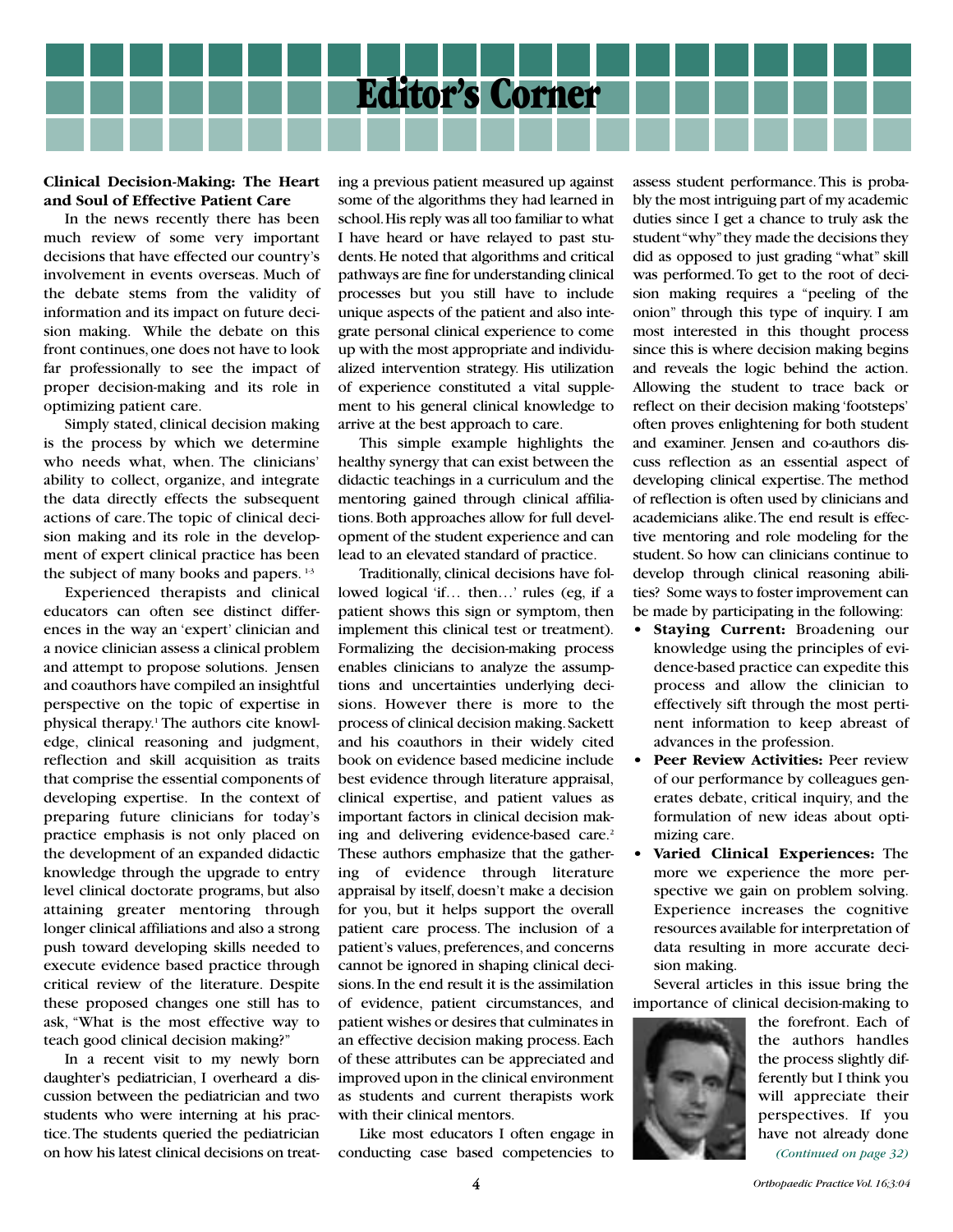## President's Message

Physician Owned Physical Therapy Practices, POPTS for short, are again making headlines in physical therapy practice. In my home state of Missouri, POPTS are against the law. However, as money increasingly becomes tighter in health care, many physicians are looking for new and innovative methods to improve their lost cash flow. It's like in the book, *Who Moved My Cheese* orthopaedic physicians are looking for new cheese at our expense! Missouri is but one of a small number of states that have a strong POPTS law in place, or so we thought. Just last year a new Physical Therapy Company was formed by a group of orthopaedic surgeons and other businessmen that was filed as a non-for-profit Missouri corporation. In our Missouri POPTS law, we had a small 'loophole' in the state statute. Unfortunately the attorneys for a group of orthopaedic surgeons discovered this 'loophole.' The 'loophole' was that a Missouri POPTS could exist if the physical therapy practice was a nonfor-profit entity. This discovery resulted in the beginning of a new outpatient physical therapy clinic within a major Orthopaedic Surgeons' group practice. How you may wonder is this practice considered a non-for-profit? I, along with many others, wonder the same thing. Until we get the numbers we do not know how this non-for-profit is functioning in this capacity and therefore a legal entity. However, what we do know is that the physical therapists and physical therapists assistants that work there have been offered handsome salaries. It will be interesting to see the salaries of the principals.

So why are POPTS so bad for physical therapy? I have a friend who worked at a POPTS well over 20 years ago. The practice treated orthopaedic and sports injuries. On staff were 5 orthopaedic surgeons, a neurologist, 1 family practice physician,4 athletic trainers,2 nurses,and 3 physical therapists. The practice included radiology, pharmacy, lab, everything, one stop shopping. The practice was a kind of Walmart that everyone seems to love! It was nice for the patient, they see the surgeon, get radiographs if needed, or see a family doc, get medication, and see a physical therapist—all in one day. So what was wrong with this?

Right now many physical therapists work in this sort of environment. The learning experience was excellent with an integration of services that made sense. Radiographs were interpreted and readily available for view.The physicians could be easily consulted regarding protocol after surgery without having to fax, call, or wait for a seemingly forever amount of time before a nurse, a physician assistant, or sometimes a secretary with no medical training got back with an answer to your often simple question. He used to boast how good his salary was, much better than a hospital or other practices at the time; plus, my friend had the freedom to treat the way he wanted. Why would he want to leave? At first he had complete control over his charges; as time went on this was slowly changed. Pressure mounted to charge more, sometimes to see patients more, or see patients that were not a candidate for physical therapy. Other times athletic trainers were asked to see workers compensation patients with complex low back pain or patients with symptom magnification problems. Most athletic trainers are usually not educated to treat these sorts of complex patients, but they did. Soon he started to realize some of the problems with POPTS. POPTS was a business, first and foremost, money not patients come first. The clinic that he once thought was utopia had some major cracks forming in the wall.

It has been 18 years since I have owned my own private outpatient physical therapy practice. I currently see about 18 patients a day. I have grown little expanding to 2 clinics now. The small community where I work does not have any POPTS clinics. Physical therapy does not reimburse therapists like it did 10 years ago, but I am still making it. I have more good times than bad times, however, if any POPTS clinics proliferate and move into my area I know that I am probably out of a job. If a POPTS comes to my area, this closed chain system will undoubtedly remain the same. Why or how could I expect a referral from a physician owning a POPTS no matter what my qualifications are? From previous experience, I realize I won't get any referrals. Others may say I am a qualified physical therapist, why can't I work where I want; this is a free country.Well, the United States may be free but as long as the physicians control the referrals, physical therapists are not free. Those physical therapists who are working in a POPTS violate my freedom by restricting patient access. Patients must and should have the freedom of choice to go to a therapist they choose.The combination of denied direct patient access and POPTS creates an unfair business practice that I cannot fairly compete against. In business everyone wants a monopoly.A monopoly is what a POPTS really is. In a monopoly business is controlled by one (mono), some body is left out. It's great if you're in the monopoly but what if you are left out?

The POPTS owners have argued that physical therapists or corporations who own physical therapy practices are really no different than POPTS. Is this true? Is it all just about control and money? What is the difference between a major corporation and a large physical therapy practice that is owned by just a few therapists that employ many physical therapists? Some POPTS argue the only difference is where the money goes. If the physician sees the patient first, why don't they deserve a 'share' of the wealth for referral? Many businesses work that way. Furthermore, isn't it the physician's patient anyway? Who owns the patient? Today more than ever I believe we need a major paradigm shift, we must pass the Rubicon, and allow physical therapists to take our profession back.The majority of physical therapy practices do not follow the normal model of most other professional groups. Consider the profession of attorneys, architects, engineers, or certified public accountants, most work within group practices. How many doctors or attorneys are hired to work for someone else? Most do not! How many doctors or lawyers are employees? Very few! Most work as professionals in a *professional* practice. In a professional practice there is usually a hierarchical system where they may have a founding partner, senior partner(s), junior partner(s), and then associates. Professionals move up the professional ladder according to *merit and hard work*. Skill, education, and experience are the measures of a therapist's success, not just *(Continued on page 35)*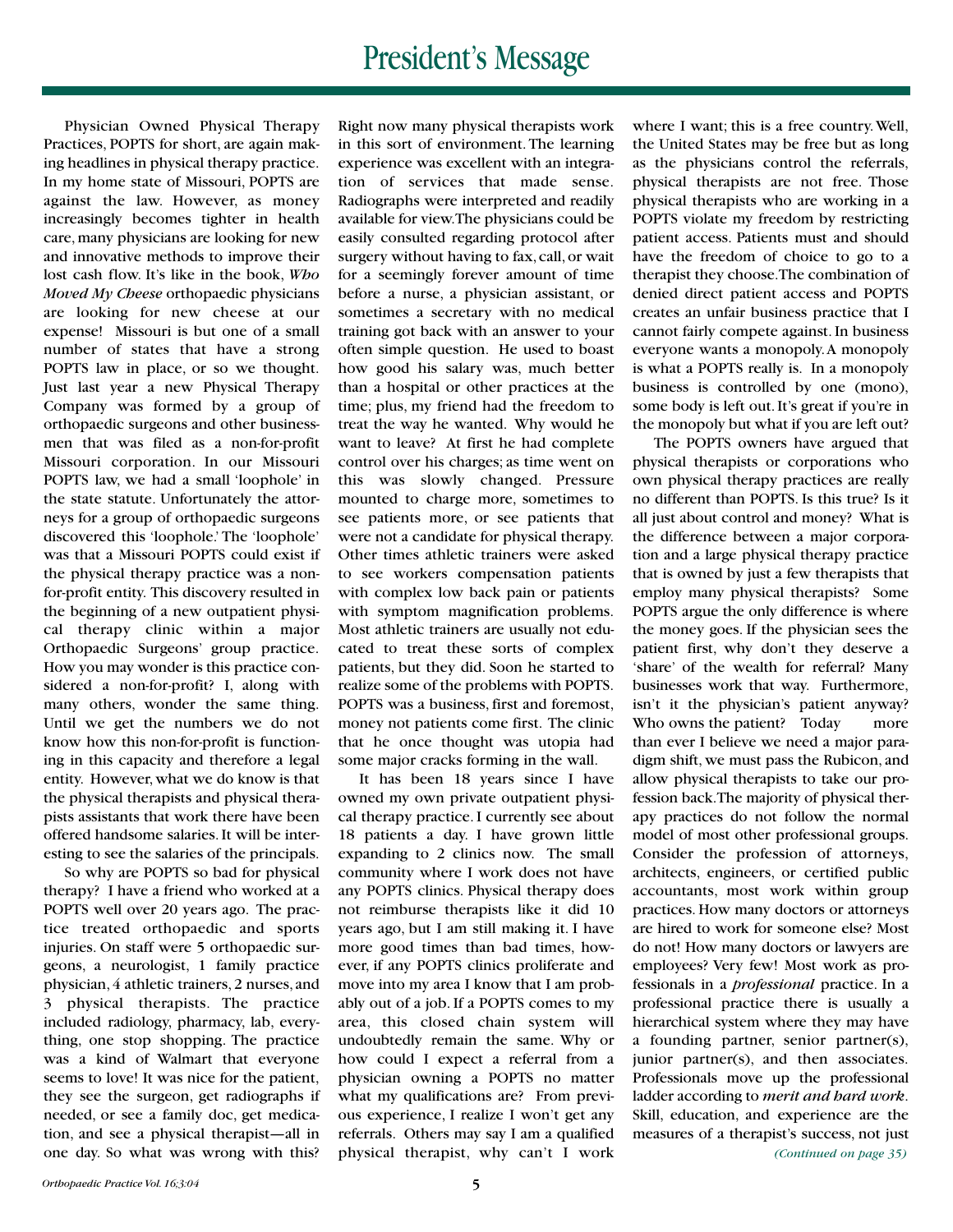## Current Concepts: Rehabilitation of Patients with Shoulder Impingement and Tight Posterior Capsule

#### **Chris G. d'Hespeel, PT**

#### **FUNCTIONAL ANATOMY OF THE POS-TERIOR SHOULDER**

The glenohumeral (GH) joint is the most mobile in the entire body.Movement of the shoulder requires a delicate synchronized action of all structures involved. Muscle balance, neuromuscular  $control<sub>i</sub>$  and joint congruency play a vital role in coordinating this mobility with stability. The labrum deepens the glenoid socket to receive the large convex humeral head which is 3 to 4 times larger than the glenoid fossa radius.<sup>2</sup> As a result, joint stability is enhanced despite the lack of stabilizing bony contours. The vacuum effect created by the negative intra-articular pressure also assists in keeping the joint stable.<sup>3</sup> Still, because of its anatomical architecture, the joint is intrinsically unstable and relies heavily on the static (capsule and ligaments) and dynamic (contractile structures) stabilizers. The soft tissue envelope covering the glenohumeral (GH) joint, consisting of both static and dynamic structures, provides primary stability to the joint.

The structures of the *posterior* aspect of the shoulder include muscles, ligaments, nerves, and soft tissues.<sup>4</sup> The posterior capsule is thin and has no capsular ligaments except for the posterior band of the inferior GH ligament.<sup>1</sup> The role of the capsuloligamentous complex in stabilizing the GH joint is complex and varies with both shoulder position and the direction of the translation force.<sup>1</sup> The posterior capsule is the main restraint against posterior translation of the humerus on the glenoid fossa with the arm below  $90^\circ$  of abduction (ABD).<sup>5</sup> With the arm at 90° of ABD the inferior glenohumeral ligament (IGHL) and the posteroinferior capsule become the main restraint.The posterior band of the IGHL resists inferior translation when the arm is at 90° of ABD.The ligament also shows significant strain with the arm elevated and internally rotated in the sagittal plane.<sup>6</sup>

#### **Primary and Secondary Impingement**

Over the past several years shoulder impingement has received significant attention.7-11 *Primary* impingement refers to the intrinsic degenerative process in the structures occupying the subacromial space due to micro trauma and/or anatomic variations of the acromion.7 It has been the author's experience that patients with primary impingement are typically over the age of 40 and present with limited horizontal adduction (as compared to the uninvolved site) and limited IR  $(< 50^{\circ}$ ). The general clinical picture is one of *hypo*-mobility as opposed to *hyper*-mobility. *Secondary* impingement is a result of subtle GH instability often times seen in athletes who participate in overhead sports.<sup>9,12-16</sup> These athletes typically present with limited internal rotation (IR), excessive external rotation (ER), and antero-superior humeral head migration.7 Posterior capsule tightness has been suggested as a contributing factor to secondary impingement in the thrower.<sup>17</sup> Capsular tightness in relation to primary impingement however has received much less attention in the rehabilitation literature.

#### **Role of the Posterior Capsule and Its Contribution to Primary Impingement**

Harryman and colleagues<sup>18</sup> analyzed the biomechanics of the glenohumeral (GH) joint in vitro.They theorized that a tight shoulder capsule will force the humeral head to translate in a direction opposite to the tight tissue constraint. This is referred to as the *capsular constraint mechanism.* They demonstrated in vitro that tightening of the posterior capsule increases the anterior and superior translation of the humeral head during forward flexion. Wilk et al<sup>17</sup> introduced the term 'asymmetrical capsular tightness' describing a situation in which one portion of the capsule is tighter than the other portions, inhibiting translation in the direction of the tightness.Tightness of the inferior and posteroinferior capsule may inhibit the humeral head from gliding inferiorly during overhead movements.<sup>8</sup> Tyler and associates<sup>4</sup> suggest that a tight posterior capsule may cause antero-superior migration of the humeral head during forward elevation, thus contributing to impingement. Although the correlation between the GH capsulo-ligamentous complex and its effect on GH range of motion (ROM) has been addressed in the literature, $1,19-21$  one may question the exclusive role of the posterior capsule in causing excessive anterosuperior migration of the humeral head. One may argue that the posterior contractile structures (eg, infraspinatus) may be tight as well and therefore be responsible for the lack of posterior translation, which in turn may cause impingement. Harryman and coauthors<sup>18</sup> state however, that GH translation during active and passive movement is primarily controlled by *capsular* tension. This is confirmed by Howell et al<sup>21</sup> who downplay the role of the contractile structures suggesting that the capsule (and/or the articular congruencies), not the muscular envelope is responsible for the mechanism that generates the translation. It also has been suggested that the surgical procedure of choice in patients with tight posterior shoulder structures is selective release of the posterior capsule and not of the posterior contractile structures.19,22 This author is unaware of soft tissue cutting studies (in vitro or in vivo) of the posterior musculotendinous structures of the shoulder, or literature that supports the claim that such a procedure would be an appropriate intervention to address limitations of shoulder ROM and/or primary shoulder impingement.

Surgical studies have demonstrated a relationship between the posterior shoulder capsule and shoulder ROM, showing an increase in IR when posterior portions of the capsule are released.<sup>19</sup> Bennett<sup>22</sup> showed a significant increase in IR after posterior capsule release, regardless of the etiology of the limited passive ROM. Warner and colleagues $23$  evaluated 18 patients following shoulder surgery, with persistent limited ROM despite conservative treatment. Those patients with only limited IR were selected for arthroscopic release of the posterior capsule.The posterior capsule was found to be thickened and contracted. The surgical release resulted in significant gains in IR.

Based on these findings, the author believes that GH translation is predominantly controlled by the GH capsulo-liga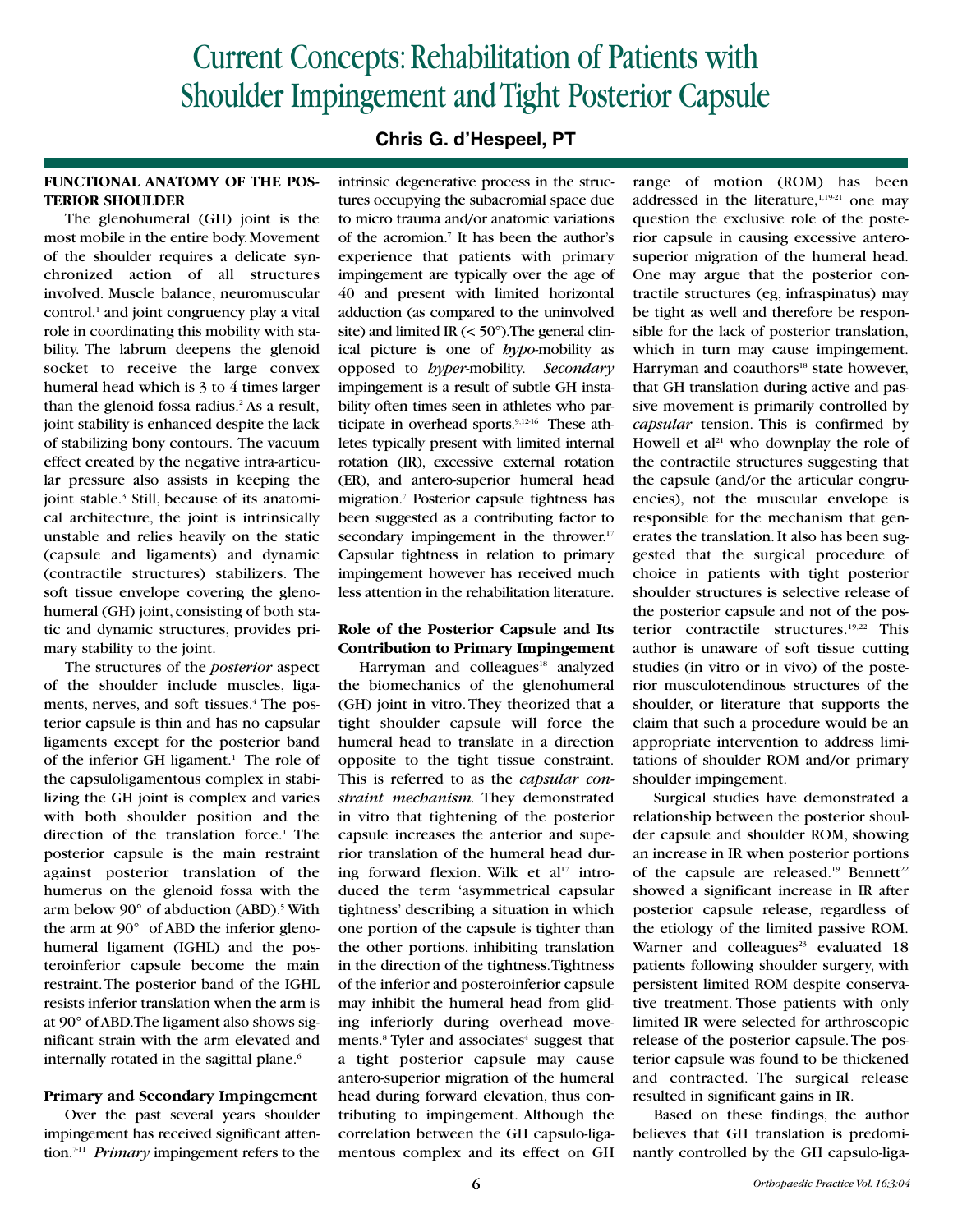mentous complex in which the posterior part of the capsule and the posterior band of the IGHL play an important role in controlling shoulder IR. Tightness in those posterior structures may contribute to limited IR and primary impingement**.**

#### **How to Assess Posterior Capsule Tightness**

The stability of a joint is related to the integrity of the capsule. The amount of translation movement of the humeral head in relation to the glenoid rim, which is controlled predominantly by the capsule, is considered a qualified measure of joint stability.This is typically done using a manual force displacement technique, such as for example the anterior-posterior drawer test.<sup>24</sup> Unfortunately clinical research has questioned the validity as well as reliability of those manual techniques.8,25

Additionally the tests are designed to determine *hyper*-mobility as opposed to *hypo***-**mobility of the joint capsule. Consequently those techniques lack clinical relevancy in the specific assessment of posterior capsule tightness. Warner et al<sup>26</sup> were unable to demonstrate posterior capsule tightness in patients with shoulder impingement using the drawer test. Others have used instrumentation such as force applicators with load cells $27$  and the KT 1000;<sup>28</sup> however, these devices are unavailable in the common clinic. Additionally, because the shoulder capsule is a continuous structure, a posterior humeral translation maneuver affects both the anterior and posterior restraints thus making a selective appreciation of the posterior structures arguable.

Putting the anterior shoulder structures on slack to evaluate potential restrictions of the posterior capsule can be accomplished with horizontal (crosschest) adduction (ADD). Such a maneuver, however, does not eliminate other posterior shoulder structures (nerve, fascia, muscle) from being stretched. Three authors have discussed this method. Warner et al<sup>26</sup> describe a goniometric technique with the patient in supine, shoulder at 90° flexion (0° ADD), moving the arm into cross-chest ADD until the scapula lifts off the table.This would indicate the end of glenohumeral motion and the beginning of the scapulothoracic contribution. Pappas and associates $29$  use the same goniometric technique but manually stabilize the scapula to palpate for

end range of GH ADD. Passive horizontal ADD of less than 45° indicates decreased flexibility in posterior structures. Neither study offers an in depth description of their methods or furnish data to support the consistency of their measurements.

Tyler et al<sup>4</sup> recently proposed an innovative cross-chest ADD technique in side lying. Distance is measured in cm from the medial humeral epicondyle to the plinth using a carpenter's square. Intratester data were gathered by 1 of 2 testers on dominant and nondominant shoulders of 21 subjects without impairments, on 5 consecutive days with reported ICC .92 (dominant) and .95 (nondominant). Intertester reliability was .80. For construct validity, they measured 22 male collegiate baseball pitchers because this population is speculated to have loss of IR in their throwing arm related to adaptive tightness of posterior shoulder structures.The results indicated that the baseball pitchers had significantly less IR and increased posterior capsule tightness as compared to the subjects without impairment.This is the first study that measures the relationship between IR and posterior shoulder tightness found in pitchers.

The procedure outlined by Tyler and associates<sup>4</sup> is well described and appears adequate for comparison of repeated measures for the same subject and performed by the same clinician. The Tyler technique controls humeral rotation and depends on palpation skills to appreciate scapular movement. The side lying position may cause variability in spinal rotation. The carpenter's T square may have less error with ease of placement compared to goniometric measurement, but it is cumbersome and requires 2 testers.The data can only be used for intra-patient interpretation because the length of the humerus and the width of the subject's shoulder girdle are recognized by the authors as potential sources of inter-subject variability.The Tyler technique offers a valid and reliable assessment tool of posterior capsule tightness. It is unclear as to how much training of the testers was required in order to get valid and reliable test results. Replication studies are needed to confirm reliability and validity results.

#### **Treatment Concepts in Primary Impingement**

Stretching the posterior capsule may

inhibit anterosuperior migration of the humeral head and thus could remedy impingement. Specific techniques will be discussed in the next segment. Other components of the treatment plan include manual acromiohumeral decompression techniques<sup>30</sup> (eg, caudal and anterio-posterior glides) and strengthening of the humeral depressors (Table 1).

#### **Table 1. Treatment Concepts in Primary Shoulder Impingement**

| No overhead activities               |
|--------------------------------------|
| Strengthening humeral depressors     |
| Manual acromio-humeral decompression |
| Posterior capsule stretch            |
| Internal rotation stretch            |

#### **STRENGTHENING**

Infraspinatus, teres minor, and subscapularis muscles are the primary depressors of the humeral head during shoulder elevation.<sup>31</sup> Cephalic humeral head translation during ABD has been documented in vitro and in vivo.<sup>16,32</sup> Therefore caution is recommended with ABD exercises. Selective strengthening of the inferior rotator cuff muscles may enhance their ability to resist superior migration of the humeral head directed by the deltoid.<sup>33</sup>

Strengthening exercises for internal and external rotators, should be done with the arm slightly abducted because of the '*wringing out'* phenomenon of the supraspinatus described in vitro by Rathbun and Macnab.<sup>34</sup> They observed improved vascularity in the tendon when the arm was kept in a slightly abducted position as opposed to in a dependent (adducted) position.

It is also important that all strengthening exercises are executed in positions that eliminate or minimize impingement. The impingement process is self-perpetuating in which each elevation may cause the swollen soft tissue structures to be compromised in the subacromial space thus causing more irritation. Therefore, early in treatment, patients should refrain from overhead activities, including those activities that are pain free, while ADLs ideally are restricted to waist level for the involved extremity (keep the elbow down).

Additionally, altered scapulothoracic kinematics should be considered in the treatment plan as well.This highlights the underappreciated role of scapular control in patients afflicted with impingement.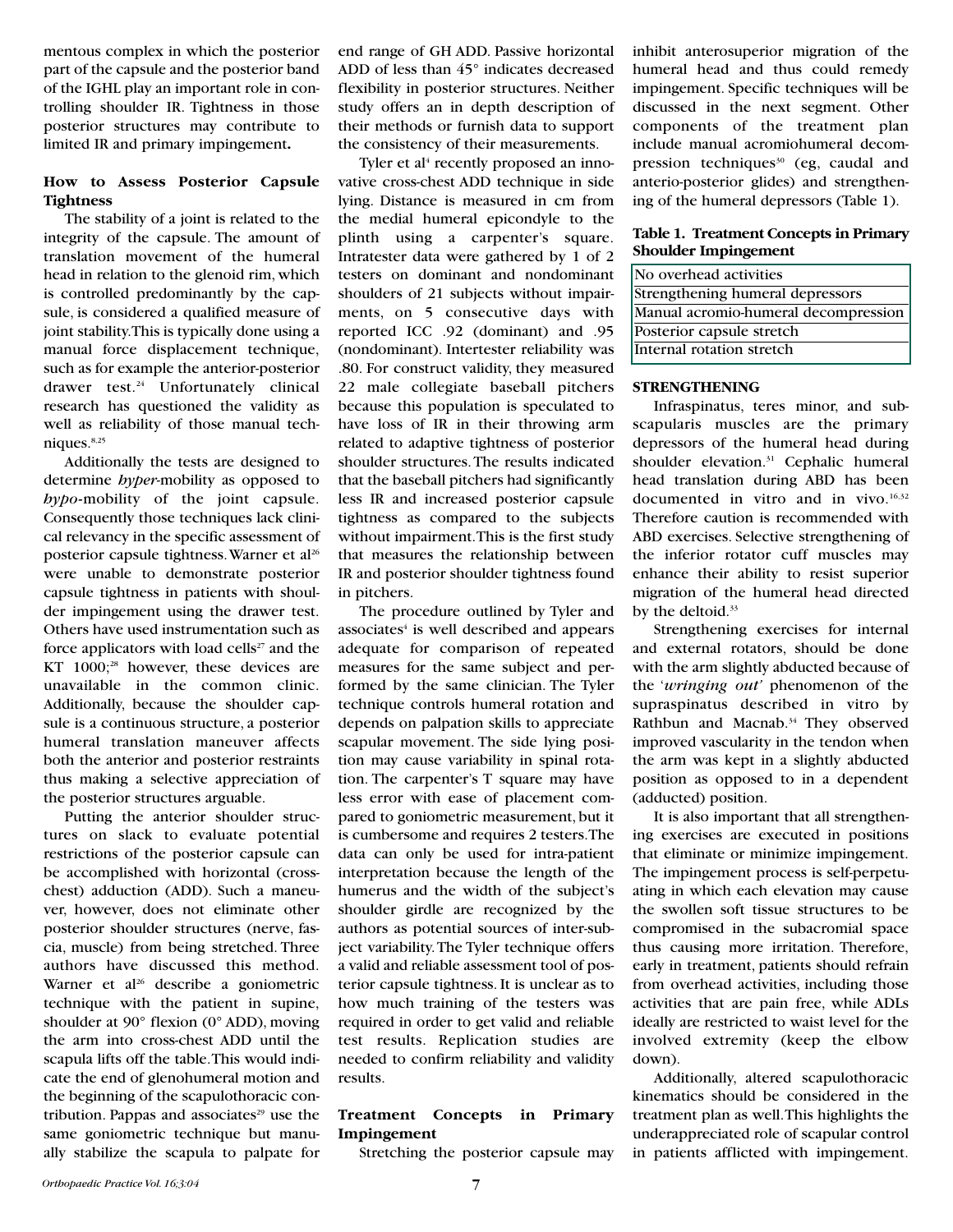Lukasiewicz and coauthors<sup>35</sup> found less posterior tilting and excessive superior translation of the scapula during scapular plane elevation in patients with impingement.The authors suggest stretching the pectoralis minor and strengthening the serratus anterior. Others have found decreased scapular upwards rotation in the throwing athlete.<sup>1,36,37</sup>

#### **Isolated Posterior Capsule Stretching Technique**

Commonly prescribed treatment for shoulder impingement includes techniques to stretch the posterior shoulder structures. 31,38 Posterior shoulder tightness is qualified by the ability to bring the involved extremity all the way across the chest in comparison to the uninvolved side (Figure 1).The goal of such a maneuver is not to increase horizontal ADD but rather to improve the flexibility of the posterior capsule. This technique does *not* isolate the scapulo-humeral posterior structures given the excessive scapulothoracic substitution during the stretch. Scapular winging confirms such substitution. Flexibility gains in horizontal adduction may well be the result of lengthening scapulothoracic structures such as the rhomboids, thereby defeating the purpose of the maneuver.

This author has developed an *isolated posterior capsule stretch* (IPCS) technique that attempts to control scapulothoracic substitution.Unlike most mobilization techniques the IPCS stabilizes not the proximal but the distal segment, and mobilizes the proximal one.

#### **METHOD**

Patient is in side lying with the affected shoulder towards the table and arm in 90° of forward flexion. Patient is asked to roll forwards to about a 45 degree angle.At this point scapular winging should be noticeable (Figure 2). The therapist stands behind the patient and applies pressure with the palm of the hand onto the medial border of the scapula (Figure 3). The scapula is then depressed down towards the posterior thorax, reversing scapular winging.

The amount of scapular pressure is gauged by the therapist's position in relation to the patient.The amount of forward roll and the degree of forward flexion of the involved extremity are important variables in adjusting the technique. To self stretch the posterior scapulohumeral



**Figure 1. Common crossed-arm adduction technique for posterior capsule stretch.**

structures the author proposes the patient lean against the wall with the medial scapular border. The body weight of the patient will counteract scapulothoracic substitution by pressing the scapula into the thorax while bringing the arm across the chest (Figure 4).

#### **Internal Rotation Stretch**

The standard IR self stretch technique,38 bringing the hand behind the back, does not stabilize the scapula (Figure 5). Scapulothoracic substitution allows the maneuver to stretch the scapulothoracic soft tissue structures and does not selectively stretch the GH capsule. This can be controlled by placing the arm behind the back while leaning against the wall and pressing the medial border of the involved scapula into the wall (Figure 6).

For a hands-on stretching technique, a prone lying technique is proposed keeping the arm between 45° to 90° of ABD (depending on the amount of limited IR) with the elbow flexed 45° to 90°, fixated against the table. If IR is limited, scapular winging will be visible (Figure 7). With the elbow depressed into the table, the clinician applies pressure through the palm of the hand onto the medial border of the scapula (Figure 8).The pressure is directed towards the posterior thorax which reverses the winging.The technique can be progressed (or regressed) by increasing (or decreasing) the ABD angle, thus by sliding the elbow up (or down) along the table. Too much ABD will elevate the elbow off



**Figure 2. Scapular winging with horizontal adduction in side lying.**



**Figure 3. Isolated posterior capsule stretch technique.**



**Figure 4. Modified isolated posterior capsule self stretch technique.**

the table compromising the fixation. One can also reverse the fixation and mobilize the distal segment (pressing elbow towards the table) while stabilizing the proximal segment (scapula). Patients with significantly limited IR will often be unable to maintain that arm position in prone and will prefer to keep the elbow straighter in order to minimize the internal rotation maneuver. The supine technique is a wel-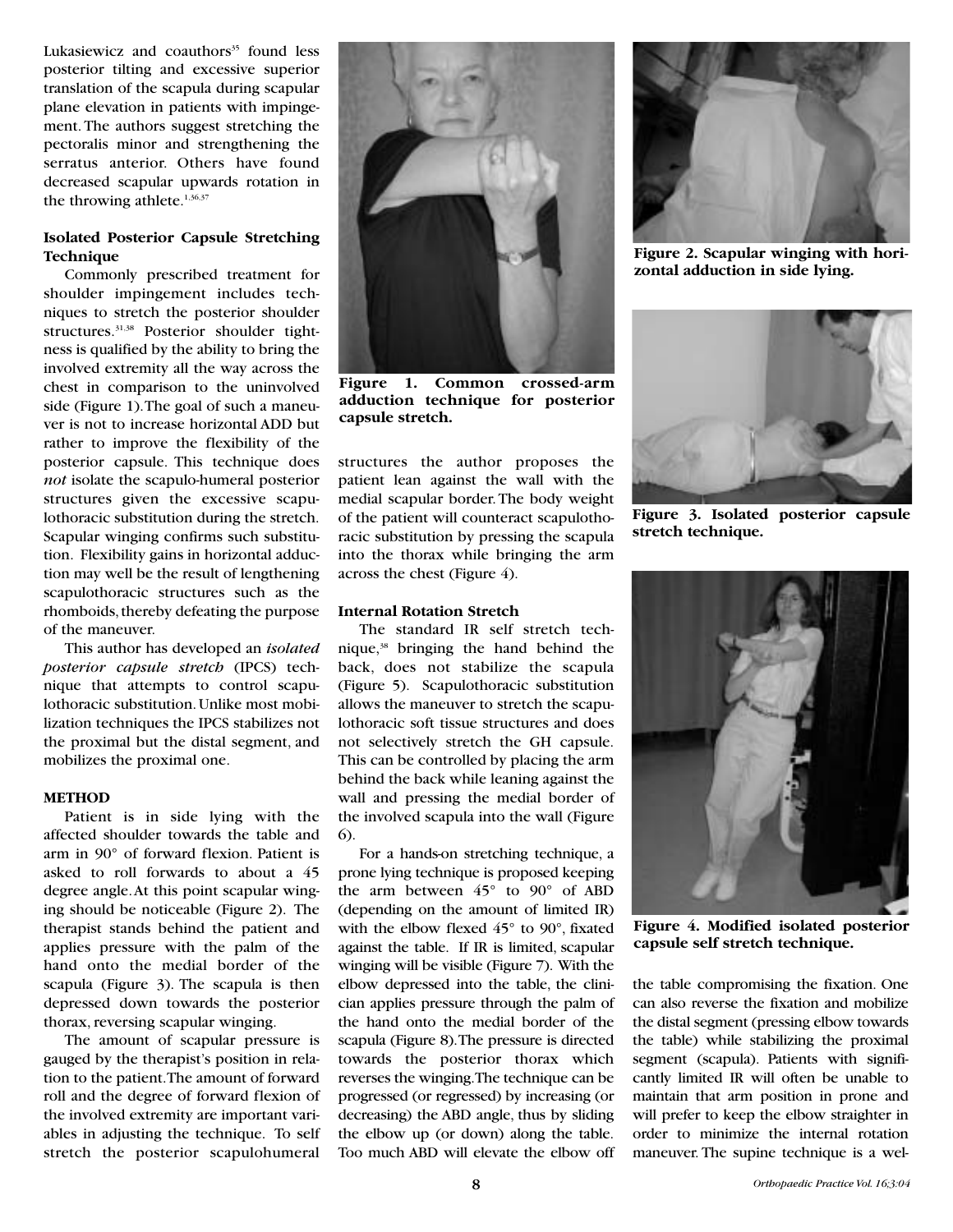

**Figure 5. Standard internal rotation self stretch technique.**

come addition and variation in stretching IR;however,the prone technique allows for better fixation of the involved segments. Horizontal ADD techniques, as well as IR combined with ABD may be contraindicated if anterior compression pathology is suspected. Although all these techniques are directed to the capsule, restrictive muscle-tendon units may play a role.

#### **CONCLUSION**

Shoulder primary impingement is a prevalent pathology in the outpatient rehabilitation setting. Successful treatment is contingent upon a detailed, systematic evaluation of the involved shoulder structures. Joint geometry and contractile and noncontractile structures among others need to be considered as potential etiological factors in shoulder impingement. Research suggests that the humeral translation mechanism, which may contribute to impingement, is controlled predominantly by the capsulo-ligamentous complex as opposed to the posterior contractile structures.<sup>18,21</sup> In vitro research has demonstrated that tightening of the posterior part of the shoulder capsule causes the humeral head to translate anterior and superior with forward flexion.<sup>18</sup> Thus, a tight posterior capsule may inhibit postero-inferior translation of the humeral head. The resulting anterocephalic migration of the humeral head may cause or enhance impingement of the subacromial soft tissue structures. A patient with such pathology may present



**Figure 6. Modified internal rotation self stretch technique.**

with limited IR. This relationship, between a tight posterior capsule and limited IR, is supported by surgical studies in which release of the posterior capsule resulted in restoring IR.22,23 Others have found a relationship between a tight posterior capsule and limited IR in baseball pitchers.4 Identifying and quantifying posterior capsule tightness remains a challenge for future research because IR alone does not identify a tight posterior capsule.

Limited cross-chest adduction may be another indicator of a tight posterior capsule as long as scapulothoracic substitution is controlled.The innovative sidelying technique described by Tyler and colleagues<sup>4</sup> attempts just that. It is the only test that provides us with reliable and valid test results.The assessment requires 2 testers and does not allow inter-patient comparison. Contingent upon appropriate skill level of the testers, clinicians should consider this test as part of any posterior capsule evaluation.

The treatment principles of primary impingement include decompressing the subacromial space, controlling inflammation, and limiting offending movements. Gliding techniques, $30$  strengthening the humeral depressors, and patient education should be considered as part of the plan of care. Scapulothoracic kinematics also needs to be considered.<sup>1,35-37</sup>

When a tight posterior shoulder capsule is identified the IPCS provides appropriate scapulothoracic control and thus could be a more effective stretching tech-



**Figure 7. Scapular winging with limited internal rotation.**



**Figure 8. Modified internal rotation stretch in prone.**

nique as opposed to the common crosschest ADD technique. This novel technique may also assist in *identifying* posterior capsule tightness because of the noticeable scapular winging.

Despite the attempt to control scapulothoracic substitution in evaluating (eg, Tyler technique) and stretching (IPCS) the posterior GH structures, validating the posterior capsule tightness remains challenging because of the inability to differentiate with certainty between the posterior capsule and other posterior scapulo-humeral soft tissue structures. However, this author is confident that tightness of the posterior shoulder structures in patients with primary impingement is likely related to a tight posterior shoulder capsule (including the posterior IGHL) rather than other posterior shoulder structures.

Further studies are required to firmly establish the reliability and validity of evaluation techniques for posterior capsule tightness and to assess the effectiveness of posterior capsule stretching techniques for treating patients with primary shoulder impingement.

#### **REFERENCES**

1. Wilk KE, Arrigo CA, Andrews JR. Current concepts: the stabilizing struc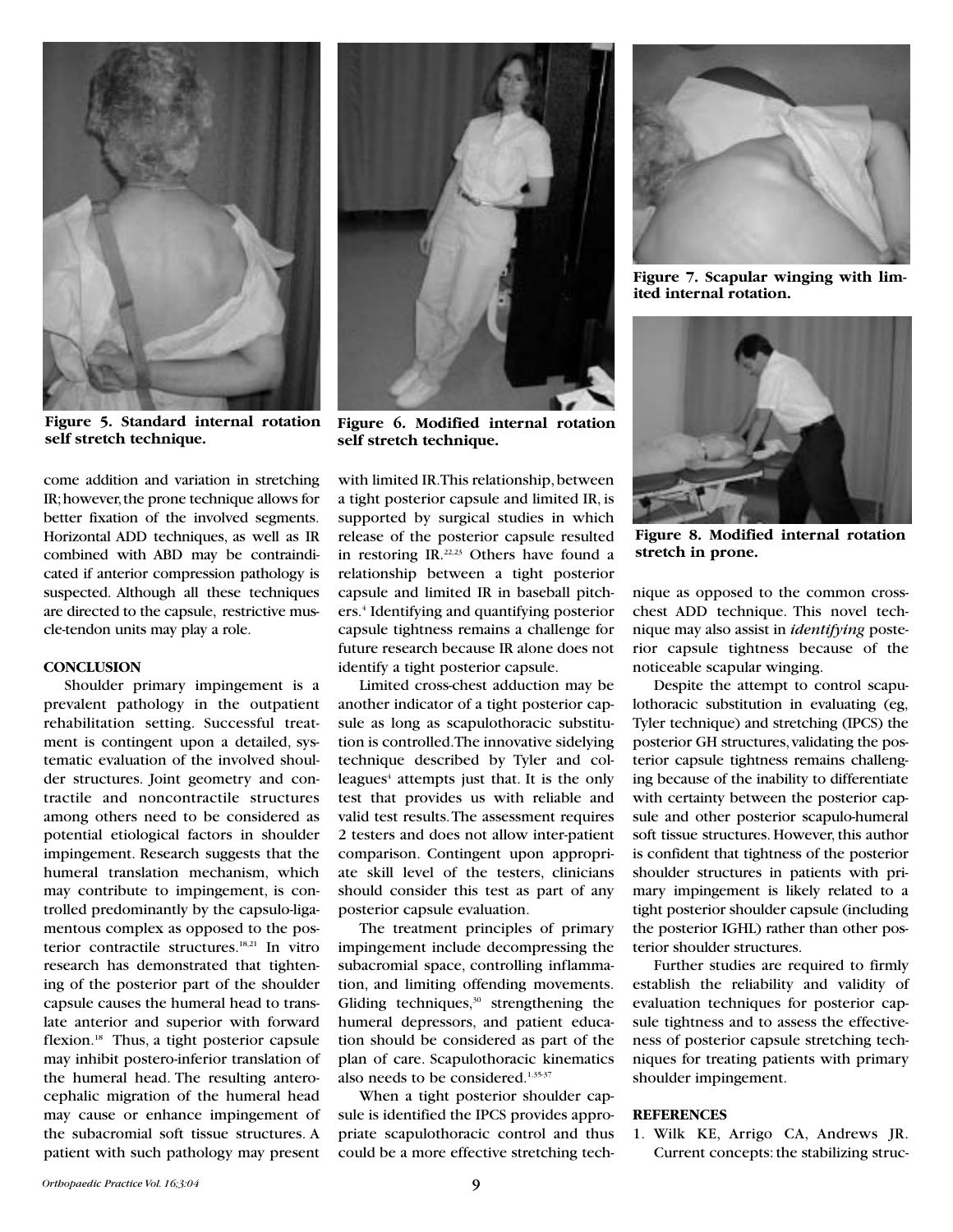tures of the glenohumeral joint. *J Orthop Sports Phys Ther*. 1997;259 (2):364-379.

- 2. Soslowsky LJ, Flatow EL, Bigliani LU, Pawluk RJ, Ateshian GA, Mow VC. Quantitation of in situ contact areas at glenohumeral joint: a biomechanical study.*J Orthop Res*. 1992;10:524-535.
- 3. Gibb TD, Sidles JA, Harryman DT, Mc Quade KJ, Matsen FA. The effect of capsular venting on glenohumeral laxity.*Clin Orthop*.1991;268:120-127.
- 4. Tyler TF, Roy T, Nicholas SJ, Gleim GW. Reliability and validity of a new method of measuring posterior shoulder tightness. *J Orthop Sports Phys Ther.* 1999;29(5):262-274.
- 5. O'Brian SJ, Schwartz RE, Warren RF, Torzilli PA. Capsular restraints to anterior/posterior motion of the shoulder. *Orthop Trans*. 1988;12: 143.
- 6. Urayama M, Itoi E, Hatakeyama Y, Pradhan RL, Sato K. Function of the 3 portions of the inferior glenohumeral ligament: a cadaveric study.*J Shoulder Elbow Surg*. 2001;10(6):589-594.
- 7. Bang MD, Deyle GD, Comparison of supervised exercise with and without manual physical therapy for patients with shoulder impingement syndrome. *J Orthop Sports Phys Ther*. 2000;30(3):126-137.
- 8. Conroy DE, Hayes KW. The effect of joint mobilization as a component of comprehensive treatment for primary shoulder impingement syndrome. *J Orthop Sports Phys Ther.* 1998;28  $(1):3-14.$
- 9. Jobe FW, Kutine RS, Grangarra CE. Shoulder pain in the overhead or throwing athlete:The relationship of anterior instability and rotator cuff impingement. *Orthop Rev*.1989;18:963-971.
- 10.Lichota D, Gartsman GM.The surgical treatment of shoulder impingement in the athlete older than 40 years. *Oper Tech Sports Med*. 1994;2(2):111- 117.
- 11.Tibone JE, Shaffer B. Shoulder pain: when is it impingement? *J Musculo Med*. 1995;12(4):65-77.
- 12.Andrews JR, Kupferman SP, Dillman CJ. Labral tears in throwing and racquet sports. *Clin Sports Med*. 1991;10:908-911.
- 13.Dillman CJ, Fleisig GS, Andrews JR. Biomechanics of pitching with emphasis upon shoulder kinematics.*J Orthop Sports Phys Ther*. 1993;18(2):402-405.
- 14.Hoogenboom BH. Glenohumeral instability poses treatment puzzle. *Biomechanics*. 2000:69-80.
- 15.Richards DB. Injuries to the glenoid labrum. *Phys Sports Med*. 1999;27 (6):73-83.
- 16.Sauers EL. Theories on throwing injuries diverge from book of Jobe. *Biomechanics*. 2001:61-70.
- 17.Wilk KE,Arrigo CA. Current concepts in the rehabilitation of the athletic shoulder. *J Orthop Sports Phys Ther*. 1993;18(1):365-380.
- 18.Harryman DT, Sidles JA, Clark JM, Mc-Quade KJ, Gib TD, Matsen FA. Translation of the humeral head on the glenoid with passive glenohumeral motion. *J Bone Joint Surg*. 1990;72A:1334-1343.
- 19.Branch TP, Avilla O, London L, Hutton WC.Correlation of medial/lateral rotation of the humerus with glenohumeral translation. *J Sports Med*. 1999;33(5):347-351.
- 20.Branch TP, Lawton RL, Iobst CA, Hutton WC. The role of the humeral capsular ligaments in internal and external rotation of the humerus. *Am J Sports Med*. 1995;23(5):632-637.
- 21.Howell SM, Galinat BJ, Renzi AJ, Marone PJ. Normal and abnormal mechanics of the glenohumeral joint in the horizontal plane. *J Bone Joint Surg*. 1988;79A(2):227-232.
- 22.Bennett WF,Addressing glenohumeral stiffness while treating the painful and stiff shoulder arthroscopically. *Arthroscopy*. 2000;16:142-150.
- 23.Warner JP,Allen AA, Marks PH,Wong P. Arthroscopic release of postoperative capsular contracture of the shoulder.*J Bone Joint Surg*. 1997;79A(8):1151- 1158.
- 24.Gerber C, Ganz R. Clinical assessment of instability of the shoulder with special reference to anterior and posterior drawer tests. *J Bone Joint Surg*. 1984;66B:551-556.
- 25.Levy AS, Linther S, Kenter K, et al. Intra- and interobserver reproducibility of the shoulder laxity examination. *Am J Sports Med*. 1999;27:460- 463.
- 26.Warner JJP, Micheli LJ,Arslanian LE, et al. Patterns of flexibility, laxity, and strength in normal shoulders with instability and impingement. *Am J Sports Med.* 1990;18(4):366-375.
- 27.Borsa PA, Sauers EL, Herling DE, Manzour WF. In vivo quantification of

capsular end point in the nonimpaired glenohumeral joint using and instrumented measurement system.*J Orthop Sports Phys Ther*. 2001;31(8):419-431.

- 28.Pizzari T, Kolt GS, Remedios L. Measurement of anterior-to-posterior translation of the glenohumeral joint using the KT-1000. *J Orthop Sports Phys Ther*. 1999;29:602-608.
- 29.Pappas AM, Zawack RM, Mccarthy CF. Rehabilitation of the pitching shoulder.*Am J Sports Med*.1985;13(4):223- 235.
- 30.Kaltenborn FM. *Mobilization of the Extremity Joints*. Oslo, Norway: Olaf Noris Bokhandel, Universitetsgaten; 1980.
- 31.Marks PH, Warner JP, Irrgang JJ. Rotator cuff disorders of the shoulder. *J Hand Ther*. 1994:90-97.
- 32.Poppen NK, Walker PS. Normal and abnormal motion of the shoulder. *J Bone Joint Surg.* 1976;58-A(2):195- 201.
- 33.Sharkey NA, Marder RA. The rotator cuff opposes superior translation of the humeral head. *Am J Sports Med*. 1995;23(3):270-275.
- 34.Rathbun JB, Macnab I. The microvascular pattern of the rotator cuff. *J Bone Joint Surg*. 1970;52-B(3):540- 553.
- 35.Lukasiewicz AC, Mc Clure P, Michener L, Pratt N, Sennett B.Comparison of 3 dimensional scapular position and orientation between subjects with and without shoulder impingement. *J Orthop Sports Phys Ther*.1999:29 (10):574- 586.
- 36.Kibler WB.The role of the scapula in athletic shoulder function. *Am J Sports Med.* 1998;26(2):325-337.
- 37.Davies GJ, Dickoff-Hoffman S, Neuromuscular testing and rehabilitation of shoulder complex. *J Orthop Sports Phys Ther*. 1993;18(2):449-457.
- 38.Jobe F, Schwab DM,Wilk KE,Andrews JR. Rehabilitation of the shoulder. In: Brotzman SB,ed.*Clinical Orthopaedic Rehabilitation*. St Louis, Mo: Mosby; 1996:95.

Chris d'Hespeel is Clinical Coordinator at US HealthWorks in Sarasota, FL. Chris can be reached at chris.dhespeel@ushworks.com.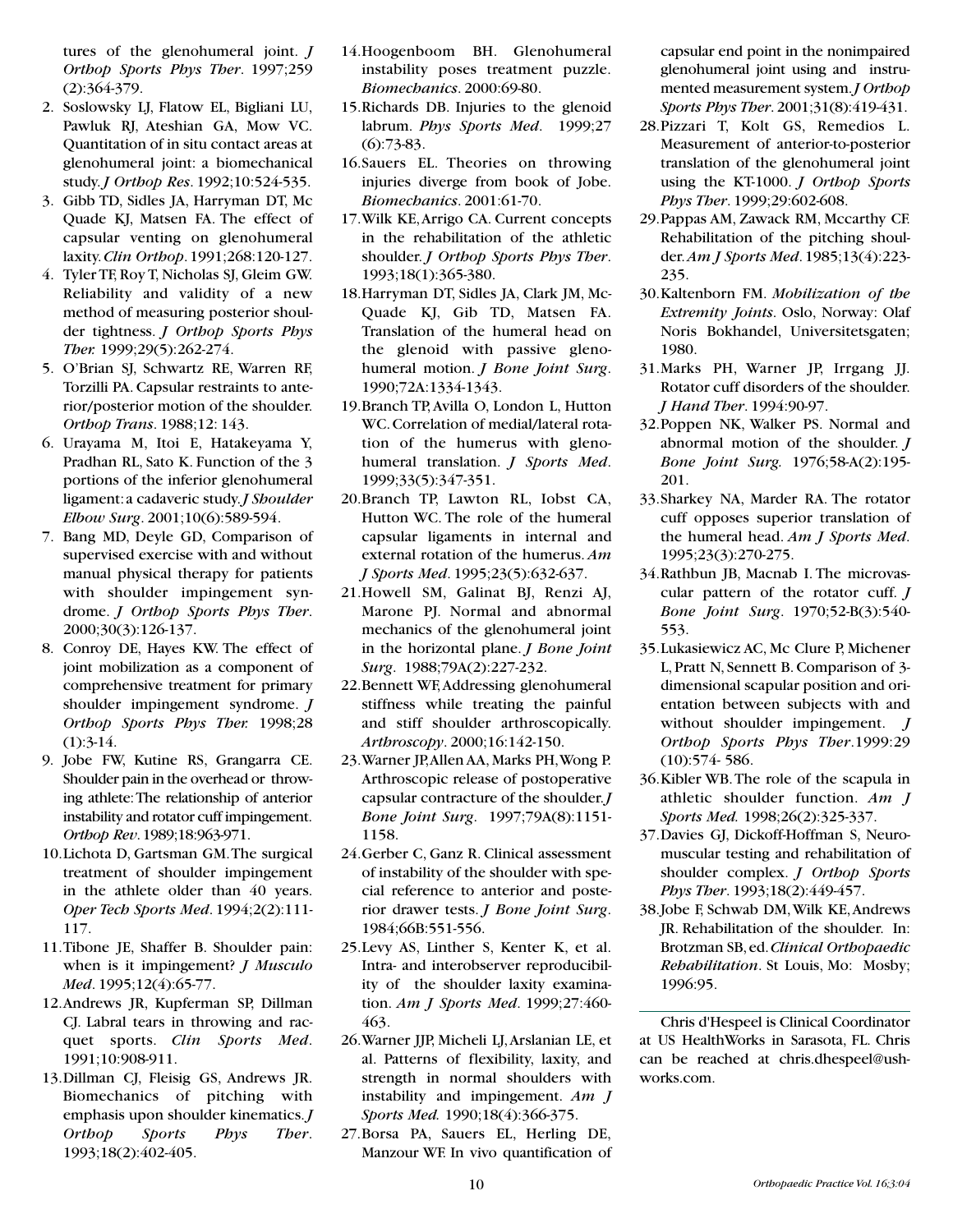## Dry Needling in Orthopaedic Physical Therapy Practice

#### **Jan Dommerholt, PT, MPS**

NOTE: Consistent with ethical guidelines,the author wishes to disclose that he is co-founder and co-program director of the Janet G.Travell, MD Seminar Series<sup>SM</sup>, the only US-based continuing education program that offers courses for physical therapists in the technique of dry needling. Readers, check with your own state practice acts on the use of this technique.

#### **INTRODUCTION**

Orthopaedic physical therapists employ a wide range of intervention strategies to reduce patients'pain and improve function. From time to time, new treatment approaches are being introduced to the field of physical therapy. The arrival of manual therapy in the United States is a good example. Although for several decades, manual physical therapy was already an essential part of the scope of orthopaedic physical therapy practice in Europe, New Zealand, and Australia, manual therapy did not make its debut in the United States until the  $1960s$ .<sup>1</sup> Initially many US state boards of physical therapy opposed the use of manual therapy. In spite of the early resistance,manual physical therapy has become a mainstream treatment approach. Manual therapy techniques are now taught in academic programs and continuing education courses. During the past few years,physical therapists, the APTA, and the AAOMPT even have had to defend the right to practice manual therapy especially when challenged by the chiropractic community! A similar development is in progress with the relatively new technique of dry needling. While some physical therapy state boards have already decided that dry needling falls within the scope of physical therapy practice, others are still more hesitant. The goal of this paper is to introduce the American orthopaedic physical therapy community to the technique of dry needling.

#### **DRY NEEDLING**

Dry needling is commonly used by physical therapists around the world. For example, in Canada, many provinces allow physical therapists to use dry needling techniques. In Spain, several universities

offer academic programs that include dry needling courses. The University of Castilla - La Mancha offers a postgraduate degree in conservative and invasive physical therapy. At the University of Valencia, dry needling is included in the curriculum of the master's degree program in manipulative physical therapy. In Switzerland, dry needling courses are offered via the accredited continuing education program of the 'Interessengemeinschaft für Manuelle Triggerpunkt Therapie' (Society for Manual Trigger Point Therapy). Physical therapists in the UK are increasingly being trained in joint injection techniques.<sup>2</sup>

In the United States,dry needling is not included in physical therapy educational curricula and relatively few physical therapists employ the technique. Dry needling is erroneously assumed to fall under the scopes of medical practice or oriental medicine and acupuncture. However, physical therapy state boards of Maryland, New Hampshire, New Mexico, and Virginia have already ruled that dry needling does fall within the scope of physical therapy in those states. The Tennessee Board of Occupational and Physical Therapy recently rejected dry needling by physical therapists. The general counsel of the Illinois Department of Regulation advised that dry needling would not fall within the scope of practice of physical therapy but should be covered by the board of acupuncture. In the mean time, physical therapists who are adequately trained in the technique of dry needling are successfully employing the technique with a wide variety of patients.

#### **DRY NEEDLING TECHNIQUES**

Several dry needling approaches have been developed based on different individual theories, insights, and hypotheses. The 3 main schools of dry needling are presented: the myofascial trigger point model, the radiculopathy model, and the spinal segmental sensitization model.

#### **Myofascial Trigger Point Model**

Dry needling is used primarily in the treatment of myofascial trigger points (MTrPs), defined as "hyperirritable spots in skeletal muscle associated with hypersensitive palpable nodules in a taut band."3 The MTrPs are the hallmark characteristic of myofascial pain syndrome (MPS). A recent survey of physician members of the American Pain Society showed general agreement that MPS is a distinct syndrome.<sup>4</sup> Throughout the history of manual physical therapy,MPS and MTrPs have received little or no attention, although several studies have demonstrated that MTrPs are commonly seen in acute and chronic pain conditions,and in nearly all orthopaedic conditions.<sup>5</sup> Vecchiet and colleagues demonstrated that acute pain following exercise or sports participation is often due to acutely painful MTrPs. Myofascial trigger points are often responsible for complaints of pain in persons with hip osteoarthritis,<sup>6</sup> pain with cervical disc lesions,<sup>7</sup> pain with TMD,<sup>8</sup> pelvic pain,<sup>9</sup> headaches,<sup>10</sup> epicondylitis,<sup>11</sup> etc. Hendler and Kozikowski concluded that MPS is the most commonly missed diagnoses in chronic pain patients.<sup>12</sup> A brief review of the current knowledge of MTrPs and MPS is indicated to better understand the place of dry needling within orthopaedic physical therapy.

Already during the early 1940s, Dr. Janet Travell (1901-1997) realized the importance of MPS and MTrPs. Recent insights in the nature, etiology, and neurophysiology of MTrPs and their associated symptoms have propelled the interest in the diagnosis and treatment of persons with MPS worldwide. The mechanism that underlies the development of MTrPs is not known, but altered activity of the motor end plate, or neuromuscular junction, is most likely. Changes in acetylcholine receptor (AChR) activity, in the number of receptors, and changes in acetylcholinesterase (AChE) activity are consistent with known mechanisms of end plate function, and could explain the changes in end plate activity that occur in the MTrP. There is a marked increase in the frequency of miniature end plate potential activity at the point of maximum tenderness in the taut band in the human, and in the neuromuscular junction end plate zone of the taut band in the rabbit model and in humans.

Normally, ACh is broken down by AChE. Preliminary results of studies by Shah and associates at the National Institutes of Health indicate that a number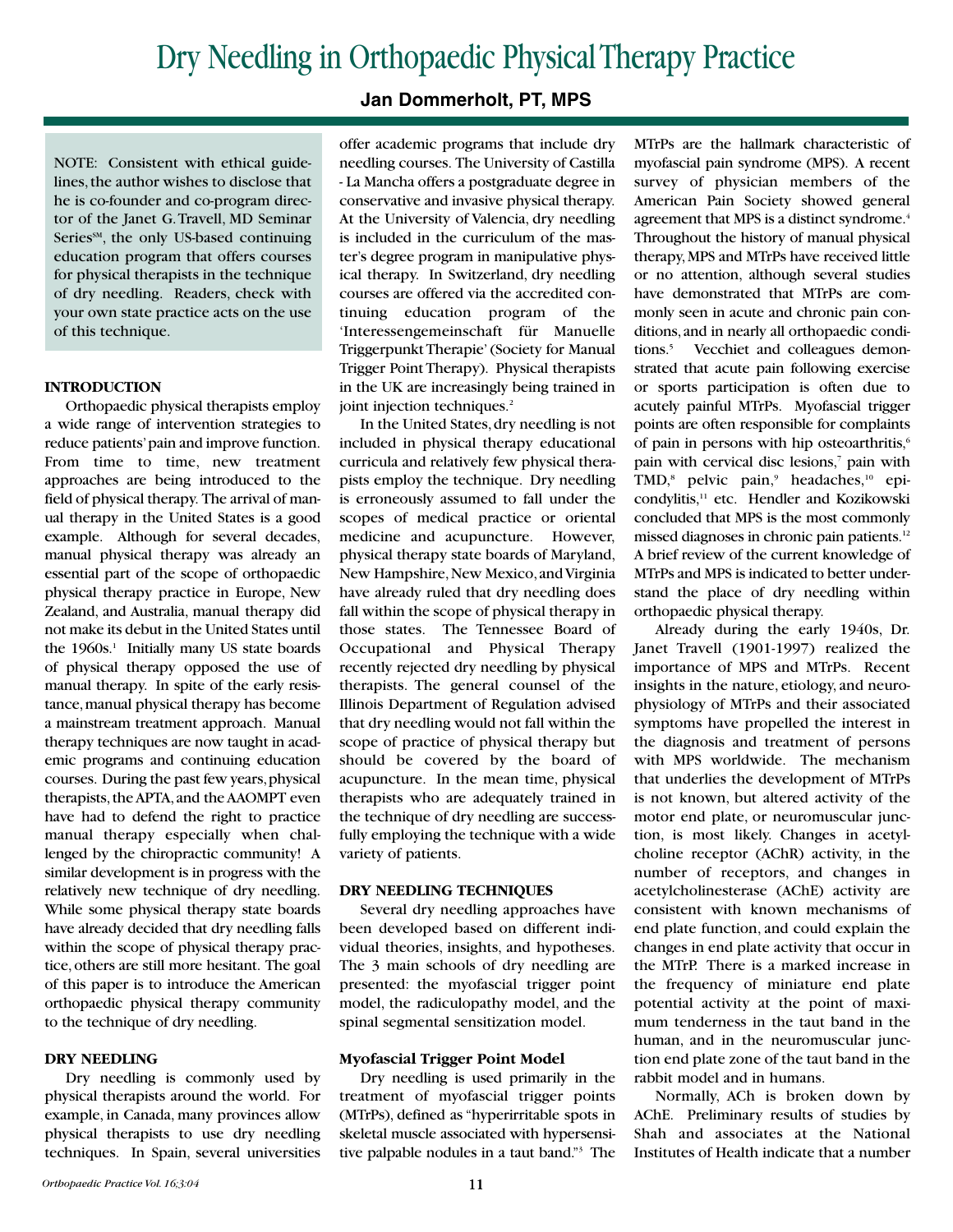of biochemical alterations are commonly found at the active MTrP site using microdialysis sampling techniques.13 Among the changes found are elevated bradykinin, substance P, and calcitonin gene-related peptide (CGRP) levels, and lowered pH when compared to inactive (asymptomatic) MTrPs and to normal controls.13The combination of increased levels of CGRP and lowered pH suggest that the milieu of a MTrP is too acidic for AChE to function efficiently. The possible implications for the development of MTrPs is outside the scope of this article and will be addressed in a future article.<sup>14</sup> The administration of botulinum toxin can block the release of ACh, and is therefore now widely used in the management of chronic and persistent MPS.

Abnormal end plate noise (EPN) associated with MTrPs can be visualized with electromyography using a monopolar teflon-coated needle electrode and a slow insertion technique.15,16 Active MTrPs are spontaneously painful, refer pain to more distant locations, and cause muscle weakness, mechanical range of motion restrictions, and several autonomic phenomena. One of the unique features of MTrPs is the phenomenon of the local twitch response (LTR), which is an involuntary spinal cord reflex contraction of the contracted muscle fibers in a taut band following palpation or needling of the band or trigger point.<sup>17</sup> The LTR can be visualized with needle electromyography and ultrasonography.18,19

To make a diagnosis of MPS, the minimum essential features that need to be present are the taut band, an exquisitely tender spot in the taut band, and the patient's recognition of the pain complaint by pressure on the tender nodule.20 Simons,Travell, and Simons add a painful limit to stretch range of motion as the fourth essential criterion.3 Referred pain, the LTR, and the electromyographic demonstration of end plate noise are confirmatory observations and not essential for the clinical diagnosis.

From a biomechanical perspective, National Institutes of Health researchers Wang and Yu hypothesized that MTrPs are severely contracted sarcomeres whereby myosin filaments literally get stuck in titin gel at the Z-band of the sarcomere (Figures 1 and 2).<sup>21</sup> Titin is the largest known protein that connects the Z-band with myosin filaments within a sarcomere. Approximately 90% of titin consists of 244 repeating copies of fibronectin



**Figure 1. Schematic representation of a normal sarcomere.**



**Figure 2. Schematic representation of a MTrP with myosin filaments literally stuck in titin gel at the Z-line (after Wang K, Yu L. Emerging Concepts of Muscle Contraction and Clinical Implications for Myofascial Pain Syndrome. Presented at Focus on Pain 2000, Mesa, AZ: Janet G. Travell, MD Seminar Series**sm**.)**

type III and immunoglobin domains, which may contribute to the sticky nature of titin once muscle fibers are contracted.

Histological studies have confirmed the presence of extreme sacromere contractions, resulting in localized tissue hypoxia.<sup>22</sup> Brückle and colleagues established that the local oxygen saturation at a MTrP site is less than 5% of normal.<sup>23</sup> Hypoxia leads to the release of local release of several nociceptive chemicals, including bradykinin, CGRP, and substance P,among others,which have been detected in abnormal high concentrations at MTrPs.13 Bradykinin is a nociceptive agent that stimulates the release of tumor necrosing factor and interleukins, some of which in turn can stimulate the further release of bradykinin. Calcitonin gene-related peptide modulates synaptic transmission at the neuromuscular junction by inhibiting the expression of AChE,which is another likely mechanism that contributes to the excessively high concentration of ACh.

Split fibers, ragged red fibers, type II fiber atrophy, and fibers with a motheaten appearance have been detected in MTrPs.<sup>22</sup> Ragged red fibers and motheaten fibers are also associated with muscle ischemia and represent an accumulation of mitochondria or a change in the distribution of mitochondria or the sarcotubular system respectively.

Combining these various lines of research, it can be concluded that MTrPs function as peripheral nociceptors that can initiate, accentuate, and maintain the process of central sensitizaton.<sup>24</sup> As a source of peripheral nociceptive input, MTrPs are capable of unmasking sleeping receptors in the dorsal horn, resulting in spatial summation and the appearance of new receptive fields, which clinically are identified as areas of referred pain. The MTrPs are commonly associated with other pain states and diagnoses, including complex regional pain syndrome, and should be considered in the clinical management.<sup>25</sup> Treatment of MTrPs is only one of the components of the therapeutic program, and does not replace other therapeutic measures, such as joint mobilizations, posture training, strengthening, etc. As MTrPs are easily accessible to trained hands, inactivating MTrPs is one of the most effective and fastest means to reduce pain. Dry needling is the most precise method currently available to physical therapists.

Myofascial trigger points can be identified by palpation only. There are no other diagnostic tests that can accurately identify an MTrP, although new methodologies using piezoelectric shockwave emitters are being explored.<sup>26</sup> Excellent inter-rater reliability has been established.<sup>20,27</sup> Simons, Travell, and Simons describe 2 palpation techniques for the proper identification of MTrPs. A flat palpation technique is used for example with palpation of the infraspinatus, the masseter, temporalis, and lower trapezius. A pincher palpation technique is used for example with palpation of the sternocleidomastoid, the upper trapezius, and the gastrocnemius.

#### **Trigger point dry needling**

Janet Travell pioneered the use of MTrP injections that eventually led to the development of dry needling. Her first paper describing MTrP injection techniques was published in 1942, followed by many others. Together with Dr. David Simons she wrote the 2-volume Trigger Point Manual.<sup>3,28</sup> Many studies have confirmed the benefits of trigger point injections even though a recent review article could not demonstrate clinical efficacy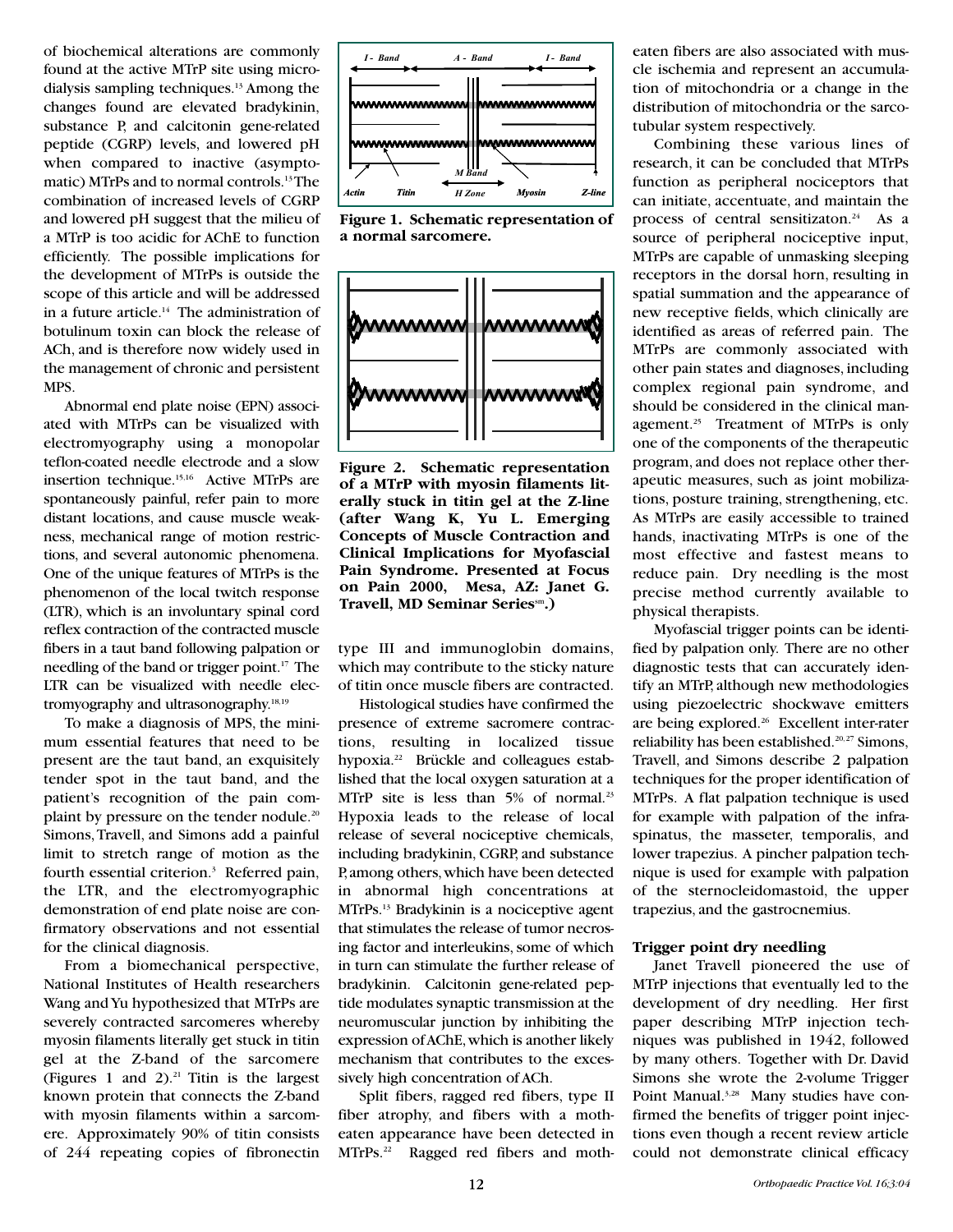beyond placebo.<sup>5,29</sup> In 1979 Lewit confirmed that the effects of needling were primarily due to mechanical stimulation of a MTrP with the needle.<sup>30</sup> Dry needling of a MTrP using an acupuncture needle caused immediate analgesia in nearly 87% of needle sites. In over 31% of cases, the analgesia was permanent. Twenty percent had several months of pain relief,22% several weeks, and 11% several days. Fourteen percent had no relief at all.<sup>30</sup>

Dry needling an MTrP is most effective, when local twitch responses (LTR) are elicited.31 A LTR has been shown to inhibit abnormal end plate noise. Current (unpublished) research strongly suggests that a LTR is essential in altering the chemical milieu of an MTrP (Shah, 2004, personal communication). Patients commonly describe an immediate reduction or elimination of the pain complaint after eliciting LTRs. Once the pain is reduced, patients can start active stretching, strengthening, and stabilization programs. Eliciting a LTR with dry needling is usually a rather painful procedure. Post- needling soreness may last for 1 to 2 days, but can easily be distinguished from the original pain complaint. Patients with chronic pain frequently report to have received previous trigger point injections; however, many state that they never experienced LTRs. Accurate needling requires clinical familiarity with MTrPs and excellent palpation skills.

Dr. Peter Baldry has adopted the Travell and Simons trigger point model, but prefers a gentler and less mechanistic approach to needling MTrPs when possible. According to Baldry, using a superficial needling technique is nearly always effective. With superficial dry needling, the needle is placed in the skin and cutaneous tissues overlying an MTrP. Baldry agrees that both superficial and deep dry needling have their place in the management of MTrPs.32 A recent study confirmed that both superficial and deep dry needling are effective with dry needling having a stronger and more immediate effect.<sup>33</sup>

#### **Radiculopathy Model**

In Canada,Dr.Chan Gunn developed his 'radiculopathy model' and coined the term 'intramuscular stimulation' instead of dry needling.34 Gunn has expressed the belief that myofascial pain is always secondary to peripheral neuropathy or radiculopathy and therefore, myofascial pain would always be a reflection of neuropathic pain

in the musculoskeletal system. Because of muscle shortening, which in this model is always due to neuropathy, 'supersensitive nociceptors' may be compressed, leading to pain. The radiculopathy model is based on Cannon and Rosenblueth's "Law of Denervation." According to this law, the function and integrity of innervated structures is dependent upon the free flow of nerve impulses to provide a regulatory or trophic effect. When the flow of nerve impulses is restricted, the innervated structures become atrophic, highly irritable, and supersensitive. Striated muscles are thought to be the most sensitive innervated structures and according to Gunn, become the "key to myofascial pain of neuropathic origin." Because of the neuropathic supersensitivity, Gunn states that muscle fibers "can overreact to a wide variety of chemical and physical inputs including stretch and pressure." The mechanical effects of muscle shortening may result in commonly seen conditions, such as tendonitis, arthralgia, and osteoarthritis. Shortening of the paraspinal muscles is thought to perpetuate radiculopathy by disc compression, narrowing of the intervertebral foramina,or by direct pressure on the nerve root.

Gunn found that the most effective treatment points are always located close to the muscle motor points or musculotendinous junctions. They are distributed in a segmental or myotomal fashion in muscles supplied by the primary anterior and posterior rami. In Gunn's model, MTrPs do not play an important role. Because the primary posterior rami are segmentally involved in the muscles of the paraspinal region, including the multifidi, and the primary anterior rami with the remainder of the myotome, the treatment must always include the paraspinal muscles as well as the more peripheral muscles. Gunn found that the tender points usually coincide with painful palpable muscle bands in shortened and contracted muscles. He suggests that nerve root dysfunction is particularly due to spondylotic changes. He maintains that relatively minor injuries would not result in severe pain that continues beyond a 'reasonable' period, unless the nerve root would already be in a sensitized state prior to the injury.

Gunn's assessment technique is based on the evaluation of specific motor, sensory,and trophic changes. The main objective of the initial examination is to determine which levels of neuropathic dysfunction are present in a given individual. The examination is rather limited and does not include standard medical and physical therapy evaluation techniques, including common orthopaedic or neurological tests, laboratory tests, electromyographic or nerve conduction tests or radiologic tests, such as MRI, CT scan, or even X-rays. Motor changes are assessed through a few functional motor tests and through systematic palpation of the skin and muscle bands along the spine and in the peripheral muscles of the involved myotomes. Gunn emphasizes to assess trophic changes in the paraspinal regions segmentally corresponding to the area of dysfunction. Trophic changes may include orange peel skin (peau d'orange), dermatomal hair loss, differences in skin folds, and moisture levels (dry vs. moist skin). $34$ 

Unfortunately, Gunn's radiculopathy model as a hypothesis to explain chronic musculoskeletal pain has not really been developed beyond its initial inception in 1973. Although Gunn has published numerous interesting case reports and review articles restating his opinions, most components of the model have not been subjected to scientific investigations and verification. In fact, many of Gunn's underlying assumptions are contradicted by more recent research findings. For example, Gunn's notion that persistent nociceptive input is uncommon contradicts many recent neurophysiological studies confirming that persistent and even relative brief nociceptive input can result in pain producing plastic dorsal horn changes.

The major contributions of Gunn to the field of MPS and dry needling are the emphasis on segmental dysfunction and the suggestion that neuropathy may be a possible cause of myofascial dysfunction. Certainly with regard to motor dysfunction associated with MPS, the combined impact of the primary anterior and posterior rami is an important consideration. For example, from a segmental perspective, it would be likely to see dysfunction of the C5-C6 paraspinal muscles when MTrPs are present in the more peripheral infraspinatus muscle.

#### **The Spinal Segmental Sensitization Model**

The Spinal Segmental Sensitization Model is developed by Dr.Andrew Fischer and combines aspects of Travell and Simons' trigger point model and Gunn's radiculopathy model.<sup>35</sup> Fischer proposes that the "pen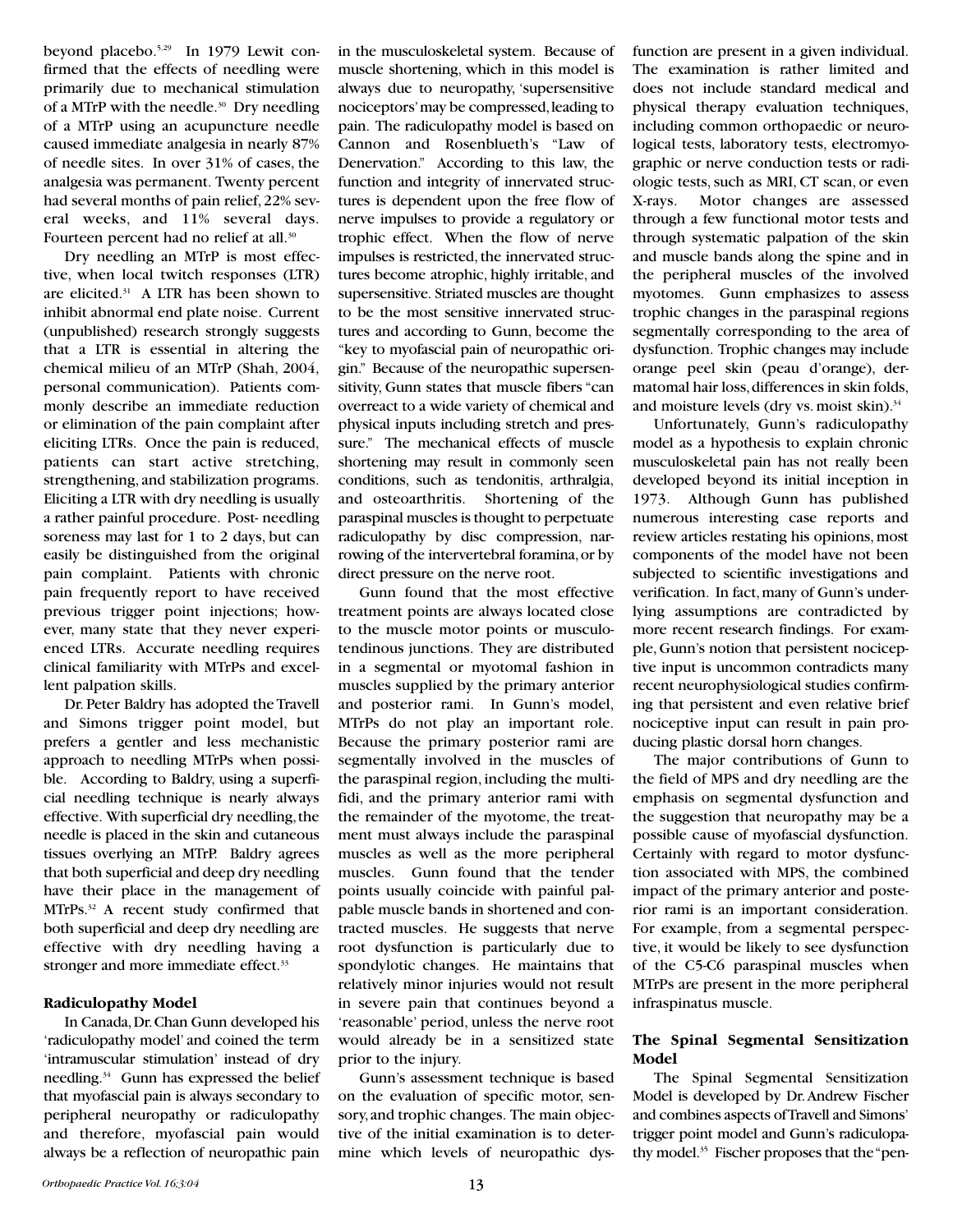tad of the vicious cycle of discopathy, paraspinal muscle spasm and radiculopathy"consists of paraspinal muscle spasm frequently responsible for compression of the nerve root, narrowing of the foraminal space,and a sprain of the supraspinous ligament with radicular involvement. Fischer advocates a comprehensive medical evaluation. According to Fischer, the most effective methods for relief of musculoskeletal pain include preinjection blocks, needle and infiltration of tender spots and trigger points, somatic blocks, spray and stretch methods, and relaxation exercises. Based on empirical observations,Fischer routinely infiltrates the supraspinous ligament, which "inactivates tender spots/trigger points in the corresponding myotome, relaxing the taut bands,and increasing the pressure pain thresholds as documented by algometry." The MTrP injections with Fischer's needling and infiltration technique are thought to "mechanically break up abnormal tissue" and "a layer of edema." The main differences between Fischer's and Gunn's approach are the extent of the physical examination, the use of injection needles by Fischer, and acupuncture needles by Gunn, Fischer's recognition of the importance of MTrPs, and the infiltration of the supraspinous ligament. Furthermore, Fischer's model seems more dynamic. He has integrated many new research findings into his approach; for example,Fischer acknowledges that central sensitization is often due to ongoing peripheral nociceptive input. Fischer's proposed interventions use multiple injection techniques and are therefore not that useful for physical therapists. As far is known, the Maryland Board of Physical Therapy Examiners is the only physical therapy board that has ruled that physical therapists may perform MTrP injections.

#### **MECHANISMS OF DRY NEEDLING**

Although muscle needling techniques have been used for thousands of years in the practice of acupuncture, there is still much uncertainty about their underlying mechanisms. The acupuncture literature may provide some answers, however, due to its metaphysical and philosophical nature, it is difficult to apply traditional acupuncture principles to the practice of using acupuncture needles in the treatment of MPS.

#### **Mechanical Effects**

Dry needling of an MTrP may mechanically disrupt the integrity of the dysfunctional motor end plates. From a mechanical point of view, needling of MTrPs may be related to the extremely shortened sarcomeres. It is plausible that an accurately placed needle provides a localized stretch to the contracted cytoskeletal structures, which may disentangle the myosin filaments from the titin gel at the Z-band. This would allow the sarcomere to resume its resting length by reducing the degree of overlap between actin and myosin filaments.

If indeed a needle can mechanically stretch the local muscle fiber, it would be beneficial to rotate the needle during insertion. Rotating the needle results in winding of connective tissue around the needle,which clinically is experienced as a 'needle grasp.' Comparisons between the orientation of collagen following needle insertions with and without needle rotation demonstrated that the collagen bundles were straighter and more nearly parallel to each other after needle rotation.<sup>36</sup> Langevin and colleagues report that brief mechanical stimulation can induce actin cytoskeleton reorganization and increases in proto-oncogenes expression, including cFos and tumor necrosing factor and interleukins.36 Moving the needle up and down as is done with needling of a MTrP may be sufficient to cause a needle grasp and a resultant LTR. As a result of mechanical stimulation, group II fibers will register a change in total fiber length, which may activate the gate control system by blocking nociceptive input from the MTrP and hence cause alleviation of pain.<sup>32</sup>

The mechanical pressure exerted via the needle also may electrically polarize the connective tissue and muscle. A physical characteristic of collagen fibers is their intrinsic piezoelectricity, a property that allows tissues to transform mechanical stress into electrical activity necessary for tissue remodeling, possibly contributing to the LTR.37

#### **Neurophysiologic Effects**

In his arguments in favor of neurophysiological explanations of the effects of dry needling, Baldry concludes that with the superficial dry needling technique, A-delta nerve fibers (group III) will be stimulated for as long as 72 hours after needle insertion. Prolonged stimulation of the sensory afferent A-delta nerve fibers may activate the enkephalinergic inhibitory dorsal horn interneurons, which would imply that superficial dry

needling causes opioid mediated pain suppression.<sup>32</sup>

Another possible mechanism of superficial dry needling is the activation of the serotonergic and noradrenergic descending inhibitory systems, which would block any incoming noxious stimulus into the dorsal horn.The activation of the enkephalinergic, serotonergic, and noradrenergic descending inhibitory systems occurs with dry needle stimulation of A-delta nerve fibers anywhere in the body.<sup>32</sup> Skin and muscle needle stimulation of A-delta and C- (group IV) afferent fibers in anesthetized rats was capable of producing an increase in cortical cerebral blood flow, which was thought to be due to a reflex response of the afferent pathway, including group II and IV afferent nerves and the efferent intrinsic nerve pathway, including cholinergic vasodilators.<sup>38</sup> Superficial needling of certain acupuncture points in patients with chronic pain showed similar changes in cerebral blood flow.39

Gunn's and Fischer's techniques of needling both the paraspinal muscles and peripheral muscles belonging to the same myotome, appear to be supported by several animal studies. For example,Takeshige and Sato determined that both direct needling into the gastrocnemius muscle and into the ipsilateral L5 paraspinal muscles of a guinea pig resulted in significant recovery of the circulation, after ischemia was introduced to the muscle using tetanic muscle stimulation.<sup>40</sup> They also confirmed that needling of acupuncture points and non-acupuncture points involved the descending pain inhibitory system, although the actual afferent pathways were distinctly different. Acupuncture analgesia involved the medial hypothalamic arcuate nucleus of the descending pain inhibitory system, while non-acupuncture analgesia involved the anterior part of the hypothalamic arcuate nucleus. In both kinds of needle stimulation, the posterior hypothalamic arcuate nucleus was involved. There is no research to date that clarifies the role of the descending pain inhibitory system with needling of MTrPs.

#### **Chemical Effects**

The studies by Shah and colleagues demonstrated that the increased levels of various chemicals, such as bradykinin, CGRP, substance P, and others, at MTrPs are immediately corrected by eliciting a LTR with an acupuncture needle. Although it is not known what happens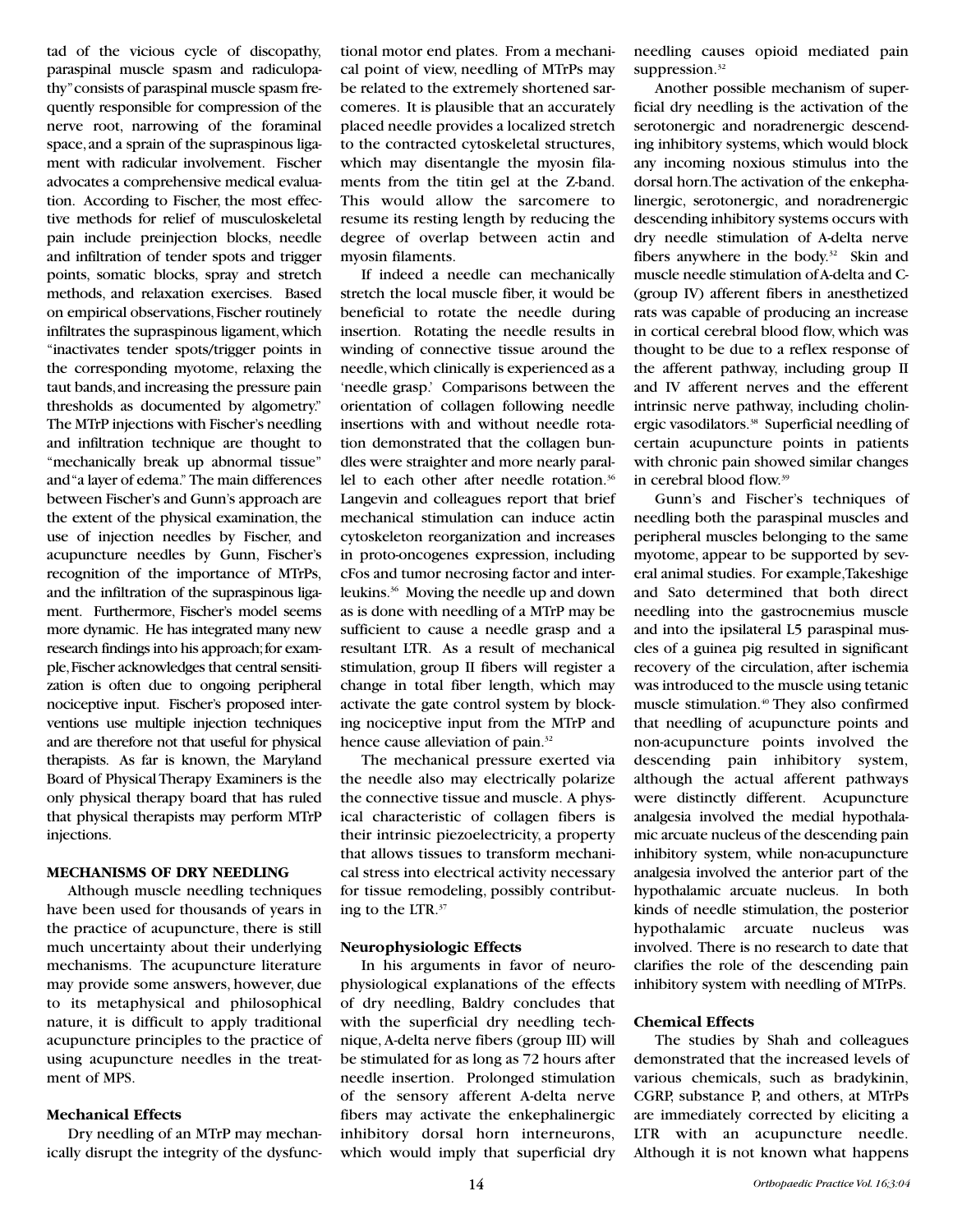to these chemicals when a needle is inserted into the MTrP, there is now strong albeit unpublished data that suggest that eliciting a LTR is essential.13

#### **STATUTORY CONSIDERATIONS**

Whether from a legal or statutory perspective, physical therapists can perform dry needling techniques, has not been considered in most states. However, the physical therapy state boards of Maryland, New Mexico, New Hampshire, and Virginia have officially determined that dry needling falls within the scope of physical therapy practice in those states.

Dry needling by physical therapists must be regulated by state boards of physical therapy and not by state boards of acupuncture or oriental medicine. Dry needling is not equivalent to acupuncture and should not be considered a form of acupuncture. For example, the New Mexico Acupuncture and Oriental Medicine Practice Act<sup>a</sup> defines acupuncture as "the use of needles inserted into and removed from the human body and the use of other devices, modalities and procedures at specific locations on the body for the prevention, cure or correction of any disease, illness, injury, pain, or other condition by controlling and regulating the flow and balance of energy and functioning of the person to restore and maintain health."

Obviously, dry needling involves the use of needles inserted into and removed from the human body; however, that is the only similarity between dry needling and acupuncture. Similarly, if a hammer is associated with carpenters, do plumbers become carpenters every time they use a hammer? The objective of dry needling is not to control and regulate the flow and balance of energy and is not based on Eastern esoteric and metaphysical concepts. The fact that needles are being used in the practice of dry needling does not imply that an acupuncture board would automatically have jurisdiction over such practice. If so, physicians and nurses would also need to conform to the statutes of acupuncture, as they also "insert and remove needles."

Many boards of physical therapy in the United States have adopted a variation of the "Model Practice Act for Physical Therapy" developed by the Federation of State Boards of Physical Therapy (http://www.fsbpt.org). Neither the Model Practice Act or any of the actual state practice acts address whether dry needling falls within the scope of physical

therapy practice. However, based on the definitions of physical therapy practice, dry needling may well fall within the scope of practice in nearly all states. The respective statutes commonly include statements like "the practice of physical therapy means administering treatment by mechanical devices," "mechanical modalities," or "mechanical stimulation." Exclusions to the practice of physical therapy are frequently defined as "the use of roentgen rays and radioactive materials for diagnosis and therapeutic purposes, the use of electricity for surgical purposes, and the diagnosis of disease." Most state physical therapy acts do not specifically prohibit the use of needles.

Whether physical therapists are legally allowed to penetrate the skin has been addressed in few statutes and usually only in the context of performing electromyography and nerve conduction tests. The Model Practice Act does include "electrodiagnostic and electrophysiologic tests and measures." For example, the Missouri Revised Statutes<sup>b</sup> indicate that "physical therapy [...] does not include the use of invasive tests," yet, the statutes state specifically "physical therapists may perform electromyography and nerve conduction test" even though they "may not interpret the results." The California Physical Therapy Act<sup>c</sup> does address the issue of "tissue penetration:" "A physical therapist may, upon specified authorization of a physician and surgeon, perform tissue penetration for the purpose of evaluating neuromuscular performance as part of the practice of physical therapy [...] provided the physical therapist is certified by the board to perform tissue pen-

- New Mexico Statutes Annotated 1978, Chapter 61, Professional and Occupational Licenses, Article 14A, Acupuncture and Oriental Medicine Practice, 3, Definitions
- Missouri Revised Statutes, Chapter 334, Physicians and Surgeons – Therapists – Athletic Trainers, Section 334.500, Definitions
- <sup>c</sup> California Business and Professions Code, Division 2, Healing Arts, Chapter 5.7, Physical Therapy, Section 2620.5
- The 2003 Florida Statutes, Title XXXII, Regulation of Professions and Occupations, Chapter 486, Physical Therapy Act, Section 486.021, Definitions, 11,Practice of Physical Therapy

etration and provided the physical therapist does not develop or make diagnostic or prognostic interpretations of the data obtained." It is not clear whether the California practice act would allow dry needling at this time. In any case, it appears that physical therapists would need to be certified by the board to perform tissue perforation.

The definition of physical therapy practice in the 2004 Florida Statutes<sup>d</sup> includes "the performance of acupuncture only upon compliance with the criteria set forth by the Board of Medicine, when no penetration of the skin occurs."The Florida board does not indicate how acupuncture or for that matter, dry needling, would be performed without penetrating the skin and this remains a mystery. Interestingly, the physical therapy practice act in Florida does include "the performance of electromyography as an aid to the diagnosis of any human condition."

In order to practice dry needling, physical therapists would have to be able to demonstrate competency or adequate training in the examination and treatment of persons with MPS and in the technique of dry needling. Many statutes address the issue of competency by including language like "a physical therapist shall not perform any procedure or function for which he is by virtue of education or training not competent to perform." Obviously, physical therapists employing dry needling must have excellent knowledge of anatomy and be very familiar with the indications, contraindications, and precautions.

In summary, most physical therapy practice acts may allow dry needling, according to the various definitions of "practice of physical therapy." Whether individual state boards would interpret their statutes in a similar fashion as the Maryland, New Mexico, New Hampshire, and Virginia physical therapy state boards have, remains to be seen.

#### **REFERENCES**

- 1. Paris SV. A history of manipulative therapy through the ages and up to the current controversy in the United States*. J Manual Manip Ther*. 2000;8 (2):66-77.
- 2. Baker R, et al. *A Clinical Guideline for the Use of Injection Therapy by Physiotherapists*.London:The Chartered Society of Physiotherapy;2001.
- 3. Simons DG, Travell JG, Simons LS.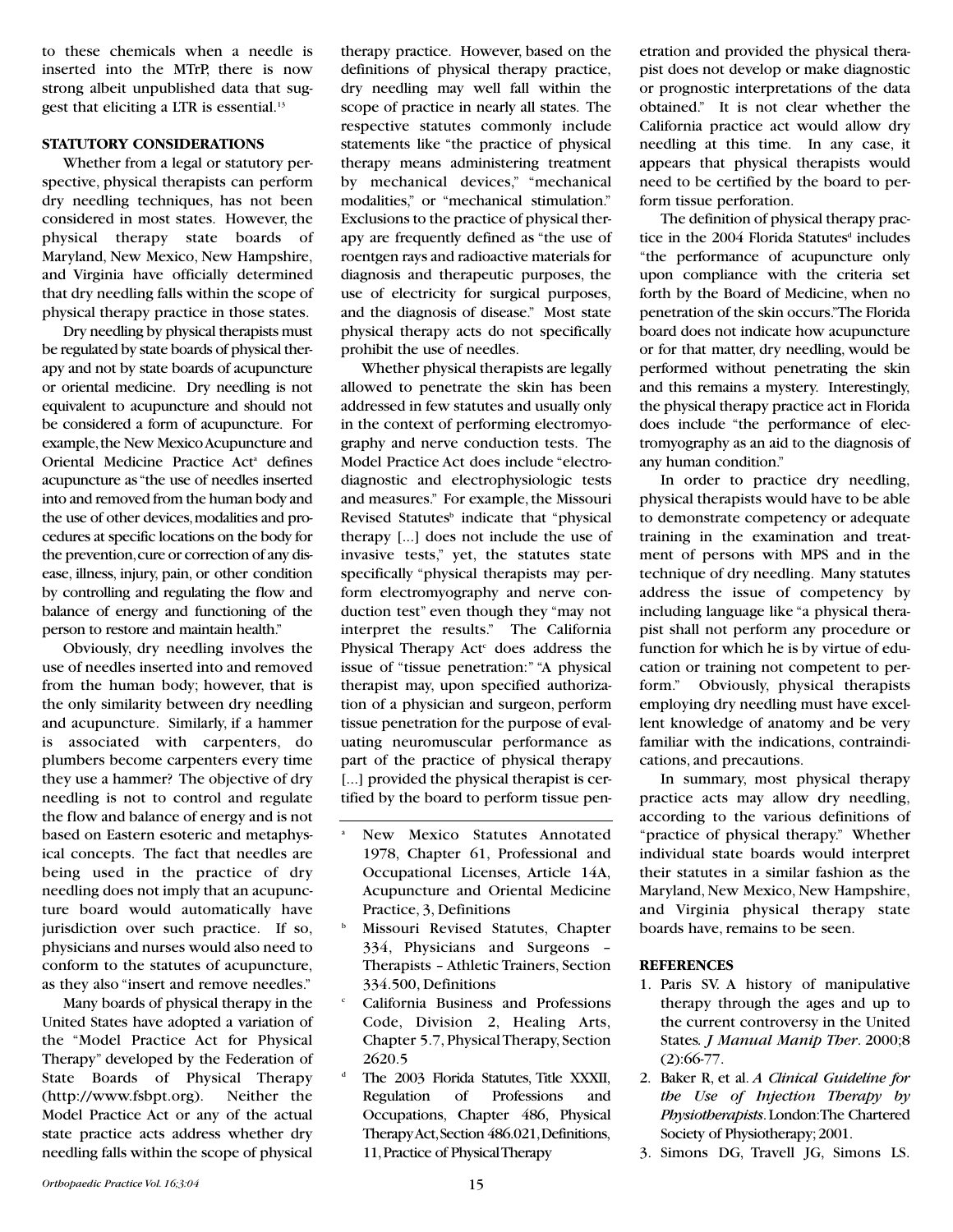*Travell and Simons' Myofascial Pain and Dysfunction; the Trigger Point Manual*. 2nd ed. Baltimore, Md: Williams & Wilkins; 1999.

- 4. Harden RN, Bruehl SP, Gass S, Niemiec C,Barbick B.Signs and symptoms of the myofascial pain syndrome: a national survey of pain management providers*. Clin J Pain*. 2000;16(1):64-72.
- 5. Dommerholt J. Muscle pain syndromes. In:*Myofascial Manipulation*. Cantu RI, Grodin AJ, ed. Gaithersburg, Md:Aspen; 2001:93-140.
- 6. Bajaj P, et al. Trigger points in patients with lower limb osteoarthritis*. J Musculoskeletal Pain.* 2001;9(3):17-33.
- 7. Hsueh, TC, Yu S, Kuan TS, Hong CZ. Association of active myofascial trigger points and cervical disc lesions*. J Formos Med Assoc*.1998;97(3):174-180.
- 8. Kleier DJ. Referred pain from a myofascial trigger point mimicking pain of endodontic origin*. J Endod*. 1985;11(9):408-411.
- 9. Ling FW, Slocumb JC. Use of trigger point injections in chronic pelvic pain*. Obstet Gynecol Clin North Am*. 1993;20(4):809-815.
- 10.Mennell J. Myofascial trigger points as a cause of headaches*. J Manipulative Physiol Ther*. 1989;12(4):308-313.
- 11.Simunovic Z. Low level laser therapy with trigger points technique: a clinical study on 243 patients*. J Clin Laser Med Surg.* 1996;14(4):163-167.
- 12.Hendler NH,Kozikowski JG.Overlooked physical diagnoses in chronic pain patients involved in litigation*. Psychosomatics*.1993;34(6):494-501.
- 13.Shah J, et al. A novel microanalytical technique for assaying soft tissue demonstrates significant quantitative biomechanical differences in 3 clinically distinct groups: normal, latent and active*. Arch Phys Med Rehabil*. 2003;84:A4.
- 14.Gerwin, RD, Dommerholt J, Shah J. An expansion of Simons'integrated hypothesis of trigger point formation*. Curr Pain Headache Rep*.In press 2004.
- 15.Simons, DG, Hong C-Z, Simons LS. Endplate potentials are common to midfiber myofascial trigger points*. Am J Phys Med Rehabil*.2002;81(3):212-222.
- 16.Couppé C, et al. Spontaneous needle electromyographic activity in myofascial trigger points in the infraspinatus muscle: A blinded assessment*. J Musculoskeletal Pain*.2001;(3):7-17.
- 17.Hong C-Z,Yu J. Spontaneous electrical

activity of rabbit trigger spot after transection of spinal cord and peripheral nerve*. J Musculoskeletal Pain*. 1998;6(4):45-58.

- 18.Gerwin RD, Duranleau D. Ultrasound identification of the myofascial trigger point*. Muscle Nerve*. 1997;20(6):767- 768.
- 19.Hong C-Z, Torigoe Y. Electrophysiological characteristics of localized twitch responses in responsive taut bands of rabbit skeletal muscle*. J Musculoskeletal Pain*.1994;2:17-43.
- 20.Gerwin RD, Shannon S, Hong CZ, Hubbard D, Gervitz R. Interrater reliability in myofascial trigger point examination*. Pain*. 1997;69(1-2):65-73.
- 21.Wang K,Yu L. *Emerging Concepts of Muscle Contraction and Clinical Implications for Myofascial Pain syndrome (abstract)*. In: *Focus on Pain*. Mesa, Ariz: Janet G.Travell, MD Seminar Seriessm; 2000.
- 22. Windisch A, Reitinger A, Traxler H, et al. Morphology and histochemistry of myogelosis*. Clin Anat*.1999;12(4):266- 271.
- 23.Brückle W, Suckfull M, Fleckenstein W, Weiss C,Muller W.Gewebe-pO2-Messung in der verspannten Rückenmuskulatur (m. erector spinae)*. Z Rheumatol.* 1990;49:208-216.
- 24.Mense S,Hoheisel U.New developments in the understanding of the pathophysiology of muscle pain*. J Musculoskeletal Pain*.1999;7(1/2):13-24.
- 25.Dommerholt J.Complex regional pain syndrome; part 1: history, diagnostic criteria and etiology*. J Bodywork Movement Ther*. 2004;8(3):167-177.
- 26.Bauermeister W. The diagnosis and treatment of myofascial trigger points using shockwaves. In: *Myopain.* Munich: Haworth; 2004.
- 27.Sciotti VM, Mittak VL, DiMarco L, et al. Clinical precision of myofascial trigger point location in the trapezius muscle*. Pain*. 2001;93(3):259-266.
- 28.Travell,JG, Simons DG. *Myofascial Pain and Dysfunction: The Trigger Point Manual*. Vol. 2. Baltimore, Md: Williams & Wilkins; 1992.
- 29.Cummings TM, White AR. Needling therapies in the management of myofascial trigger point pain: a systematic review*. Arch Phys Med Rehabil*. 2001;82(7):986-992.
- 30.Lewit K.The needle effect in the relief of myofascial pain*. Pain*.1979;6:83-90.
- 31.Hong CZ. Lidocaine injection versus

dry needling to myofascial trigger point. The importance of the local twitch response*. Am J Phys Med Rehabil*. 1994;73(4):256-263.

- 32.Baldry PE. *Myofascial Pain and Fibromyalgia Syndromes*.Edinburgh: Churchill Livingstone; 2001.
- 33.Ceccherelli F, Rigoni MT, Gagliardi G, Ruzzante L. Comparison between superficial and deep acupuncture in the treatment of lumbar myofascial pain: a double-blind randomized controlled study*. Clin J Pain*.2002;18:149-153.
- 34.Gunn CC. *The Gunn Approach to the Treatment of Chronic Pain*.2nd ed.New York, NY: Churchill Livingstone; 1997.
- 35.Fischer AA. Treatment of myofascial pain*. J Musculoskeletal Pain*. 1999;7 (1/2):131-142.
- 36.Langevin HM, Churchill DL, Cipolla MJ. Mechanical signaling through connective tissue: a mechanism for the therapeutic effect of acupuncture*. Faseb J*. 2001;15(12):2275-2282.
- 37.Liboff AR.Bioelectromagnetic fields and acupuncture*. J Altern Complement Med*.1997;3(Suppl 1):S77-S87.
- 38.Uchida S, Kagitani F, Suzuki A, et al. Effect of acupuncture-like stimulation on cortical cerebral blood flow in anesthetized rats*. Jpn J Physiol*. 2000;50(5):495-507.
- 39.Alavi A, et al. Neuroimaging of acupuncture in patients with chronic pain*. J Altern Complement Med*. 1997;3(Suppl 1): S47-S53.
- 40.Takeshige C, Sato M. Comparisons of pain relief mechanisms between needling to the muscle, static magnetic field, external qigong and needling to the acupuncture point*. Acupunct Electrother Res*. 1996;21 (2):119-131.

Jan Dommerholt, Pain & Rehabilitation Medicine, Bethesda, MD. Jan can be reached via email at dommerholt@ painpoints.com.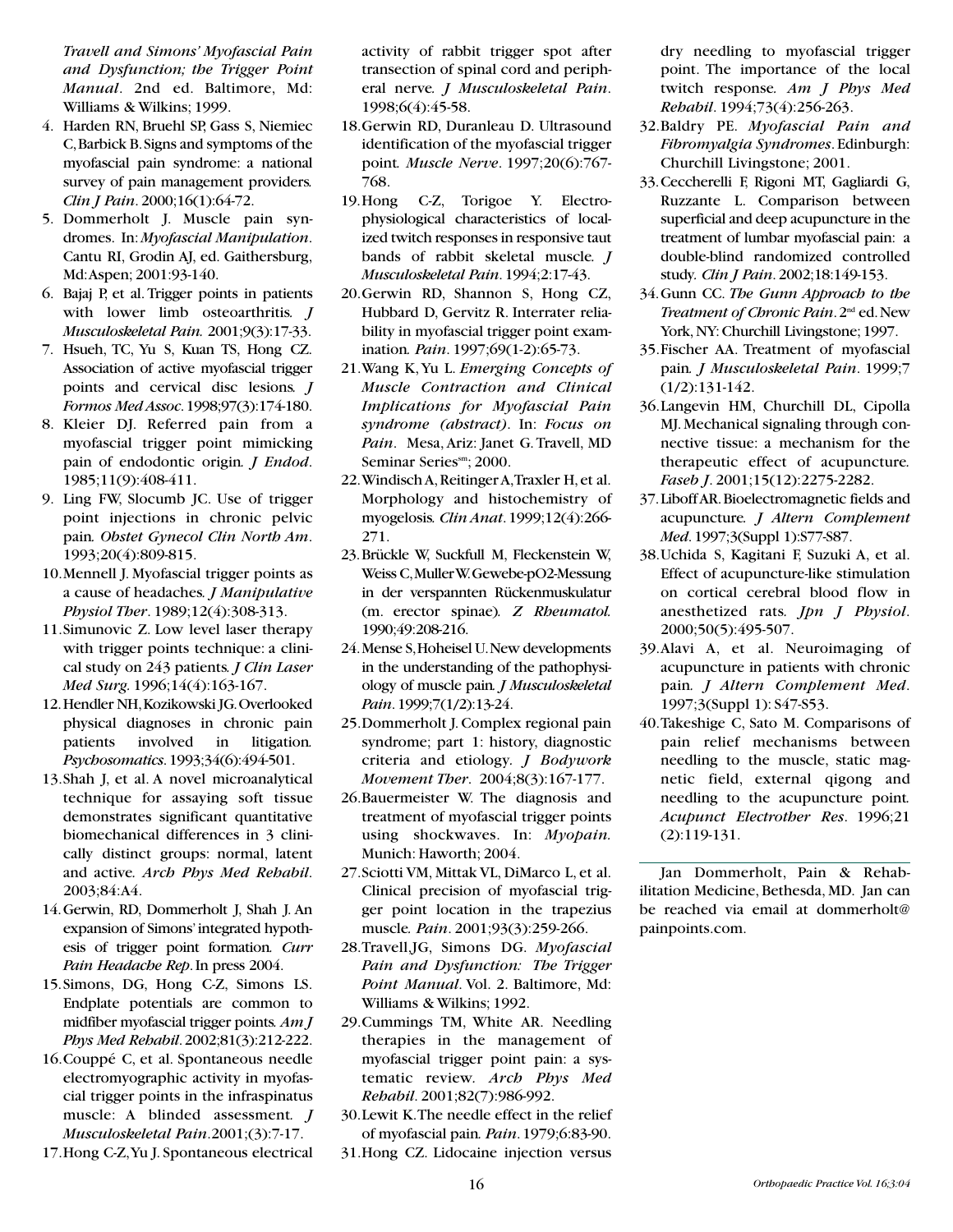**RobRoy Martin, PT, PhD, CSCS**

#### **INTRODUCTION**

The diagnosis of 'ankle sprain' is commonly seen for both the adult and adolescent populations. Injuries to the foot and ankle may quickly be dismissed as ankle sprains, particularly in the adolescent population, without adequate history, physical examination, or diagnostic testing. This can occur because injuries obtained by an adolescent potentially fall between the expertise of a pediatrician, who specializes in the treatment of children,and the expertise of an orthopaedic surgeon, who specializes in the treatment of adults. A physical therapist treating the adolescent foot and ankle needs to be aware of other potential pathologies that should be considered when an adolescent patient is referred to physical therapy with the diagnosis of 'ankle sprain.' These pathologies include osteochondrosis, osteochondritis dissecans, accessory ossicle, anterior impingement syndrome, sinus tarsi syndrome, tarsal coalition, and epiphyseal fractures.

#### **OSTEOCHONDROSIS**

Osteochondrosis is an injury to an ossification center resulting in inflammation, degeneration, recalcification, necrosis, and/or fragmentation.<sup>1</sup> It can occur at an epiphyseal center of a long bone or apophyseal area where a tendon inserts. Osteochondrosis at an apophyseal area is typically referred to as apophysitis. An adolescent may develop apophysitis due to an overuse injury while an adult would get tendonitis. Common examples of osteochondrosis include Sever disease and Freiberg disease. Freiberg disease is osteochondrosis of the epiphyseal center of the metatarsal, and Sever disease is apophysitis where the Achilles tendon inserts on the calcaneus.<sup>2</sup> Symptoms consist of localized pain and swelling. Treatment for these diseases should focus on reducing any abnormal stress. Freiberg disease is the result of abnormal stress on the metatarsal while the second metatarsal is most commonly involved.<sup>2</sup> Freiberg disease can result from abnormal pronation or an excessively long second metatarsal.Treatment of this pathology can include the use of a metatarsal

pad or bar to reduce the weight bearing forces on the metatarsal. Treatment also should include restoration of normal biomechanics as indicated. Sever disease is a traction type injury that results from tight heel cords.<sup>2</sup> Treatment of this condition should focus on normalizing flexibility of the Achilles tendon.

#### **OSTEOCHONDRITIS DISSECANS**

Osteochondritis dissecans and osteochondral lesions represent the same entity and relate to an injury of the articular cartilage and/or the underlying bone.<sup>3</sup> The anterolateral and posteromedial locations on the talus are susceptible to injury when the talocrural joint undergoes torsional stress, through either impact or cyclical loading.<sup>4,5</sup> When the subchondral bone is involved, avascular necrosis with resulting bone infarction can occur. If the overlying articular cartilage remains intact, a space is created between the living bone and articular cartilage.An in-growth of fibrous tissue may result and if this tissue in not displaced healing can take place.The symptoms associated with this injury are related to the stability of the fragment<sup>2</sup> and can be similar to those commonly reported after an ankle sprain. If the fragment is maintained by the cartilage, symptoms may be mild. The symptoms will be more severe if a fragment brakes off into the joint with sensations of giving way secondary to sharp pain, catching, and/or locking.Treatment and prognosis depends on the size and location of the lesion as well as the stability of the fragment.<sup>5</sup> Activities that may disrupt the healing fragment must be avoided.This would included weight bearing activities where twisting may occur, such as challenging balance and proprioceptive exercises.Surgical treatment can involve debridement and stabilization of the fragment.In cases when significant bone necrosis has occurred, bone grafting may be required.<sup>4,5</sup>

#### **ACCESSORY OSSICLE**

An accessory ossicle (accessory bone) is an ossification center that has not fused.This occurs in 10% of the population. Common locations include the fibular malleolus, tibular malleolus, navicular, and talus.<sup>4</sup> Inversion, eversion, or torsional ankle injuries can make an accessory bone at the distal fibula or tibia symptomatic. An accessory navicular bone can become symptomatic where the posterior tibial tendon attaches in an individual with excessive pronation. An accessory bone present on the posterolateral process of the talus is commonly called os trigonum.<sup>4</sup> Symptoms associated with os trigonum include pain with maximum plantar flexion as the posterior talus impinges on the posterior tibia. An accessory bone can be differentiated from a fracture radiographically as an accessory bone will have rounded edges where a fracture will have sharp edges.<sup>4</sup> Treatment involves symptom reduction with restoration of normal strength, range of motion,and biomechanics as needed.If symptoms persist, surgical removal of the bone may be required but is not done until skeletal maturity is achieved.<sup>4</sup>

#### **ANTERIOR IMPINGEMENT SYNDROME (FOOTBALLERS ANKLE)**

Anterior impingement can result from repeated forced plantar flexion to the extreme of movement or from direct trauma, as seen with soccer players when they kick the ball with the top of their foot.<sup>6</sup> At the anterior talocrural joint, thickening of the joint capsule can occur with or without the development of bone spurs on the distal tibia and talus.These spurs can be the result of the recurrent traction or direct trauma.Symptoms include pain in the anterior talocrural joint with maximum dorsiflexion.6,7 Limited ankle dorsiflexion range of motion can be seen,and if bone spurs are present, a hard end-feel will be noted. Treatment should restore as much range of motion as possible without increasing symptoms. Also, the repetitive movement that is causing the injury must be identified and prevented. Surgical removal of the bones may be required in severe cases.

#### **SINUS TARSI SYNDROME**

The sinus tarsi is located between the inferior neck of the talus and the superior aspect of the calcaneus. It is inferior and slightly anterior to the anterior talofibular ligament. Structures within the sinus tarsi include the interosseous talocalcaneal liga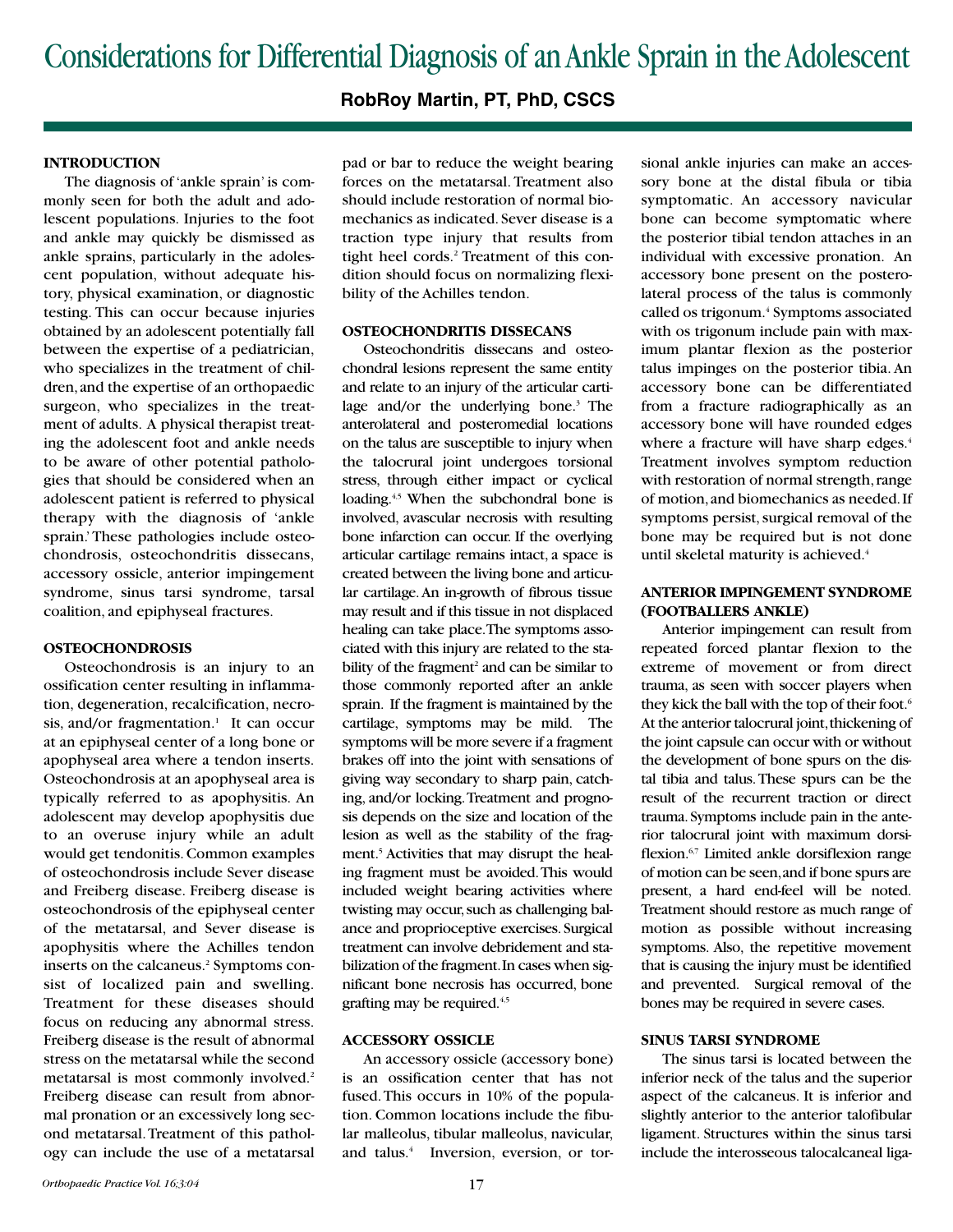ment, cervical ligament, and inferior attachment of the extensor retinaculum.<sup>8</sup> The mechanism of injury involves an inversion sprain in a plantar flexed position that injures both the talocrural and subtalar joint.This type of extreme movement can sprain the ligaments within the sinus tarsi. Symptoms can include a feeling of hindfoot instability when walking on uneven ground.Pain will be reproduced when palpating the structures within the sinus tarsi.8,9 If repeated ankle sprains are the cause of the injury, then treatment should include strengthening and proprioceptive exercises. If abnormal biomechanics are identified, they may need to be corrected.

#### **TARSAL COALITION**

Tarsal coalition is a congenital union between two or more tarsal bones and can involve the talus, calcaneus, navicular, cuboid, and/or cuneiforms.<sup>10</sup> The fusion is usually composed of fibrous cartilaginous bars and may be complete or incomplete. Tarsal coalition is present in 1% of population, and when present, the coalition is found bilaterally 50% to 60% of the time.10 Calcaneonavicular coalition is the most common location followed by talocalcaneal coalition. The prominent sign is a rigid flatfoot as the presence of a tarsal coalition will restrict motion of the tarsal bones. The peroneal muscles may spasm when attempts are made to invert the foot. If calcification of the fibrous cartilage occurs during adolescence, the involved joint will become essentially fused and the foot will become more rigid.10 Stiffness of the midfoot may make the individual more susceptible to ankle sprains.The presence of a tarsal coalition may go unnoticed until an injury, such as an ankle sprain, where a previously asymptomatic coalition becomes symptomatic.<sup>10</sup> Treatment should normalize range of motion in the joints not involved, while strengthening exercises are done to help prevent excessive stress and strain on the involved joint.Shoes with good support and orthotics can also be helpful to prevent movement of the involved joint. If the symptoms continue, surgical resection and osteotomy can be performed. If the coalition is discovered before degenerative changes occur, surgical excision of the coalition has been shown to have good results. If degenerative changes have occurred, a triple arthrodesis may be necessary.10

#### **EPIPHYSEAL FRACTURES**

Epiphyseal fractures involve disruption of the growth plate at an epiphyseal center. A young athlete is at greater risk for this type of fracture because of the strength of the surrounding soft tissue, capsule, and ligaments compared to the epiphyseal plate. Epiphyseal fractures of the ankle can occur by the same mechanism of injury as a sprain. Generally epiphsyeal fractures can do well provided the blood supply is intact and weight bearing forces remain normal.<sup>3</sup>

#### **SUMMARY**

A physical therapist treating foot and ankle pain in the adolescent population needs to be aware of the pathologies that can occur in this age group.Table 1 outlines some of the common pathologies that can be associated with ankle pain in the adolescent. Being able to recognize the signs and symptoms associated with these pathologies will allow one to appropriately treat these individuals and make appropriate referrals and recommendations when needed.

#### **REFERENCES**

- 1. Dorland's Medical Dictionary. 26th ed. Philadelphia, Pa:WB Saunders; 1981.
- 2. Sullivan JA. Foot. In: Anderson SJ, Sullivan JA, ed. *Care of the Young Athlete.* American Academy of Pediatrics and American Academy of Orthopaedic Surgeons; 2000:425-438.
- 3. Thein LA. The Child and Adolescent Athlete. In: Zachazewski JE, Magee DJ, Quillen WS, eds.*Athletic Injuries and Rehabilitation*. Philadelphia, Pa: W.B. Saunders Company; 1996:933-956.
- 4. Kay RM, Tang CW. Pediatric foot fractures: evaluation and treatment. *J Am Acad Orthop Surg*.2001;l9(5):308-319.
- 5. Stone JW. Osteochondral lesions of the talar dome. *J Am Acad Orthop Surg*. 1996;4(2):63-73.
- 6. Tol JL,Slim E,van Soest AJ,van Dijk CN. The relationship of the kicking action in soccer and anterior ankle impingement syndrome: a biomechanical. *Am J Sports Med*. 2002;30(1):45-50.
- 7. Renstrom PAFH. Persistently painful sprained ankle*. J Am Acad Orthop Surg*. 1994;2(5):270-280.
- 8. Frey C, Feder KS, DiGiovanni C. Arthroscopic evaluation of the subtalar joint: does sinus tarsi syndrome exist? *Foot Ankle Int*. 1999;20(3):185-191.
- 9. Khin-Myo-Hla Ishii T, Sakane M, Hayashi K. Effect of anesthesia of the sinus tarsi on peroneal reaction time in patients with functional instability of the ankle. *Foot Ankle Int.* 1999;20(9):554-559.
- 10.Vincent KA. Tarsal coalition and painful flatfoot. *J Am Acad Orthop Surg*. 1998;6(5):274-281.

Rob Roy Martin, Duquesne University, Pittsburgh, PA.

**Table 1. Potential Pathologies Associated with Adolescent Ankle Injuries**

| Pathology                         | <b>Definition</b>                          | <b>Symptoms</b>               | <b>Signs</b>                        |
|-----------------------------------|--------------------------------------------|-------------------------------|-------------------------------------|
| Sever Ostoechondrosis             | Calcaneal apophysitis                      | Localized pain at the at the  | Localized tenderness                |
|                                   |                                            | Achilles attachment           |                                     |
| Talocrural Osteochondritis        | Injury to articular cartilage              | Catching, locking, and/or     |                                     |
| <b>Dissecans</b>                  | and/or underlying bone                     | sudden sharp stabbing pains   |                                     |
| Accessory Ossicles at the         | Ossification centers that have             | Localized pain                | Localized tenderness                |
| Distal Tiba or Fibula             | not fused                                  |                               | Accessory bone with                 |
|                                   |                                            |                               | rounded edges on radiographs        |
| <b>Accessory Os Trigonum</b>      | Accessory ossicle on the posterior lateral | Pain posteriorly with maximum | Accessory bone with rounded         |
|                                   | process of the talus                       | plantar flexion               | edges on radiographs                |
| <b>Anterior Ankle Impingement</b> | Thickening of joint capsule with           | Pain anteriorly with sudden   | Decreased dorsiflexion range of     |
|                                   | or without bone spurs at the               | sudden dorsiflexion           | motion A hard end-feel if bone      |
|                                   | anterior talocrural joint                  |                               | spurs are present                   |
| Sinus Tarsus Syndrome             | Injury to the structures contained         | Hindfoot instability          | Tenderness inferior and anterior to |
|                                   | within the sinus tarsus                    |                               | the anterior talofibular ligament   |
| <b>Tarsal Coalition</b>           | Congenital union between two               | Localized tenderness over     | Rigid flat foot and peroneal        |
|                                   | tarsal bones: usually calcaneo-            | the involved joint            | muscle spasm with inversion         |
|                                   | navicular or talocalcaneal coalition       |                               |                                     |
| Distal Tibal Epiphyseal Fractures | Growth plate injury                        | Inability to weight bear      | Tenderness at the distal tibia      |
|                                   |                                            |                               |                                     |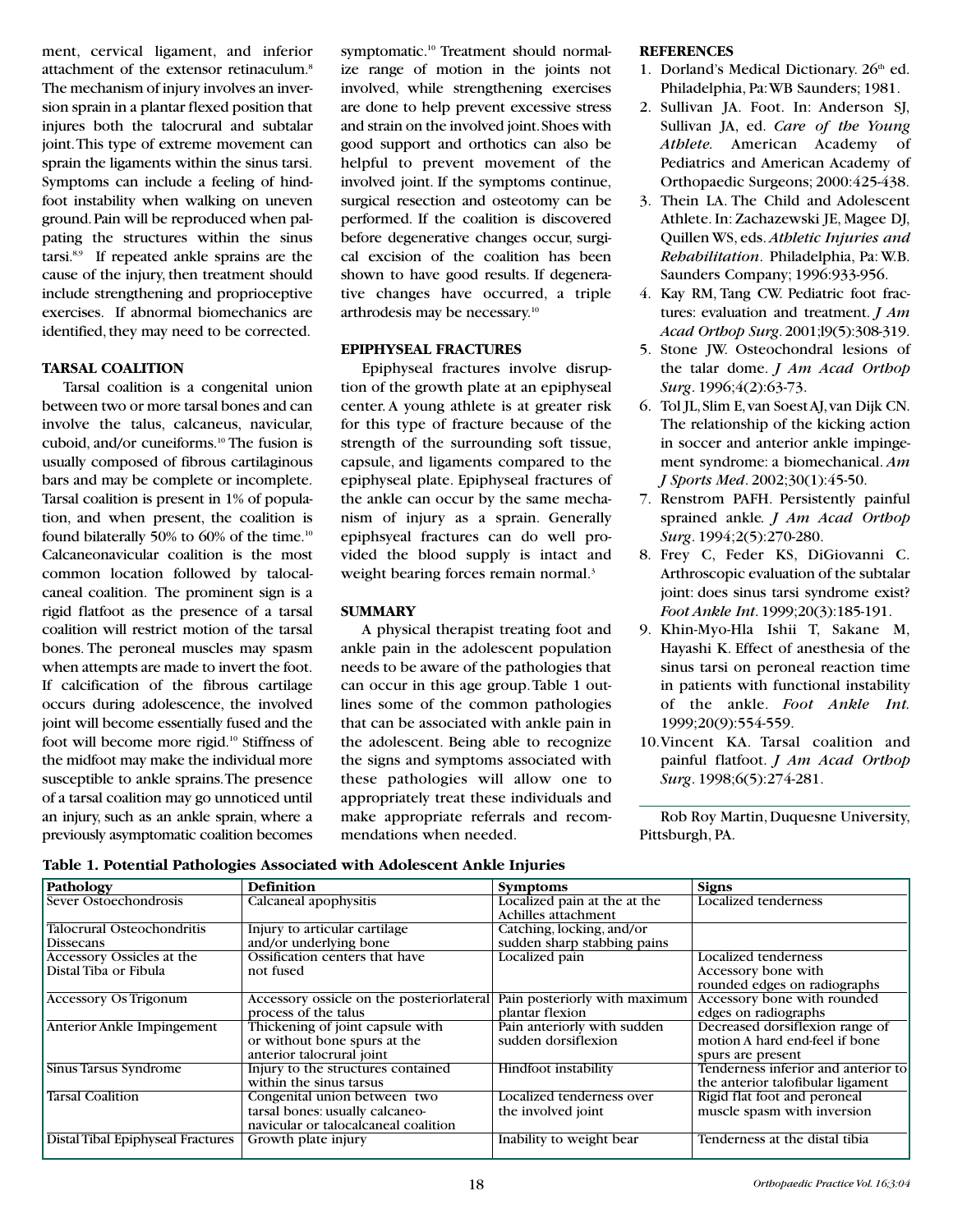## Reliability of Palpation Assessment in Non-neutral Dysfunctions of the Lumbar Spine

**Deepak Sebastian, PT, MHS, MTC, DPT, PhD, Raghu Chovvath, PT, OCS**

#### **INTRODUCTION AND LITERATURE REVIEW**

Mechanical dysfunction is detected with testing procedures that measure palpable positional irregularity and altered tissue tension. Furthermore, the signs of altered mobility in a region provide one of the most important indicators of the overall level of dysfunction in the region in question.<sup>1</sup>

Vertebral mobility testing forms an integral part in evaluating mechanical spinal dysfunction and has been the practice of manual therapists treating spinal dysfunction. However, the tools used in manual therapy, for assessment of mobility are qualitative and subjective.The need for multiple examiners to be able to detect the same level of restriction in a given segment is hence, essential.<sup>2</sup>

Reliability studies are reported in literature on mobility testing of the spinal joints.<sup>3-7</sup> However, when reviewing literature, with regards to studies on passive motion analysis, the inconsistency in inter-rater reliability is apparent.<sup>3-7</sup> The tests are based on palpation cues by palpating the same bony prominence of one or more vertebrae (the spinous or transverse process) and passively putting the segments through successive ranges of motion as in forward, backward or side bending and rotation.<sup>4</sup> The alternate method is to apply postero-anterior pressure on the spinous or transverse process.8 The examiner then attempts to define quality of restriction in the directions examined based on the feel of the movement of the bony prominences palpated, or on which pressure is applied.<sup>3,4,7</sup>

The sources of variability in this method may be due to a variety of factors: pain interference, inconsistency in patient positioning, range of motion executed, etc. Some joints are more easily examined than others. It may be easier to test an asymptomatic joint as opposed to a symptomatic joint.Although these are clinically effective methods, they pose 3 major drawbacks.

1. The introduction of multiple movements from a diagnostic perspective, may actually accomplish a mobilization, making it difficult for the subsequent examiners to perceive the same finding.

- 2. There poses a difficulty to be able to make an assessment to see if treatment for the identified restriction has actually caused a segment specific and not a gross change in mobility.
- 3. In passive motion analysis a grading scale is commonly used. There are numbers assigned to an observation and based on a certain definition. These numbers can be subject to different interpretations making grading variable between examiners.

Maher, Adams and Simmons<sup>9</sup> conducted studies to investigate if poor inter rater reliability for testing posteroanterior stiffness was due to rater bias, or was a consequence of raters having individual concepts of stiffness. The result of the study showed that poor reliability was due to an incomplete agreement of the concept of stiffness rather than rater bias. It was hypothesized that the construct of spinal stiffness had more than one dimension. Jull and colleagues $10$  describes that abnormal stiffness has two distinct features. She describes a 'reactive tissue stiffness' and an 'articular, (probably) capsular stiffness.' As clinicians tend to have their own concept of stiffness, this may hypothetically explain why intra-rater reliability tends to be higher than inter rater reliability as in the study conducted by Gonella, Paris and Kutner.<sup>4</sup> Since clinicians have their individual concepts of stiffness and not being able to infer the source of stiffness as it has more than one dimension, the need for a reliable testing procedure is crucial.

#### **CLASSIFYING MOVEMENT DYSFUNC-TION**

To address the concerns described above the following method of evaluation was adopted.<sup>11</sup> The clinician palpates and follows the paired transverse processes of a vertebral segment to assess for their asymmetry in forward bending, neutral, and backward bending positions.

The transverse processes are placed about an inch lateral to the spinous process and their levels with relation to the spinous process vary with the different levels of the vertebral column. For the lumbar transverse process, however, palpation is done by first locating the spinous process to determine the level and moving slightly laterally and upwards by placing the thumbs on either sides of the spinous process.

Vertebral dysfunctions do not always occur in isolation.12 It usually is a combination of movements occurring as a combination in the 3 planes.This is due to:(1) the nature of normal movement, and (2) the orientation of the facet joints. The key movement is rotation,as rotation will determine the prominence of the transverse process. This prominence is what is termed as a 'posteriority' and is the key to eliciting a spinal movement dysfunction. It appears as a posterior projection on forward and backward bending that causes the layers of muscle over it to be pushed outward, thereby adding to the prominence.

The movements of the vertebral column occur in diagonal patterns as a combination of flexion or extension with the coupled motion of side bending and rotation. In the lumbar spine, this coupled motion occurs in opposite directions and are termed as 'neutral' mechanics. Such a situation maintains neutral alignment with minimal stress on the surrounding soft tissue structures. However, in the presence of a restriction the coupled motion of side bending and rotation can occur to the same side, with flexion or extension. This is termed as 'nonneutral mechanics' and 2 possibilities can exist;<sup>11</sup> they are as follows:

Extension, Rotation, Sidebending (ERS) Flexion, Rotation, Sidebending (FRS)

#### **EXTENSION, ROTATION, SIDEBENDING**

During flexion, the facets slide equally forward and the exact opposite occurs (sliding backward) during extension. Considering two segments as an example, L5 and S1 and assuming the left facet of L5 is restricted, or stuck in extension. In the neutral position, the transverse processes are neutral and hence will appear neutral (Figure 1).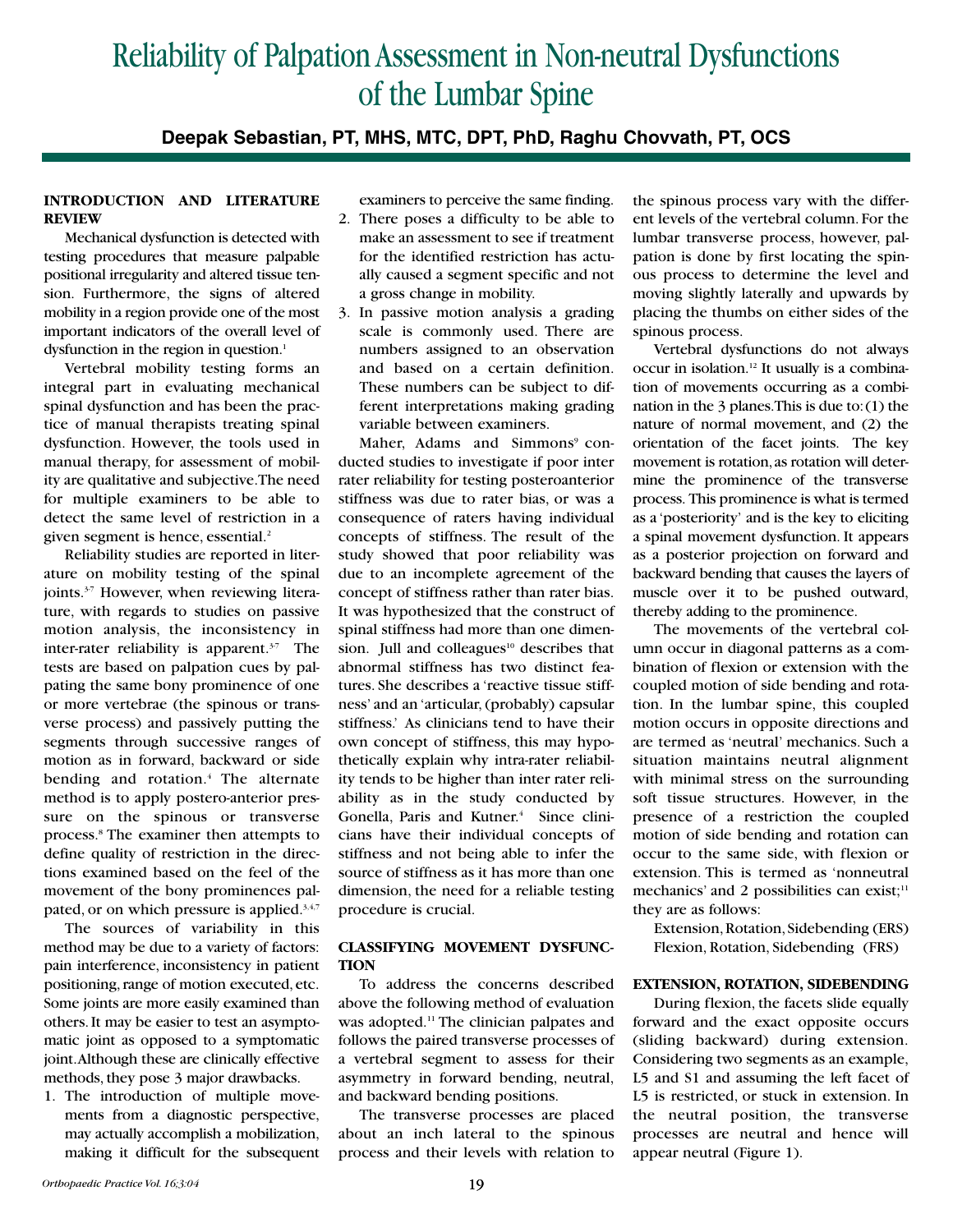



**Figure 4**

**Figure 1**

In backward bending, the left facet is already stuck in extension and hence will appear posterior. The right facet also moves posteriorly as it is not stuck and is moving freely. Since both are posterior they will appear neutral in backward bending (Figure 2).



**Figure 2**

However, in forward bending, since the right facet is moving freely it slides forward but since the left facet is stuck in extension it remains where it is (in extension) This will appear as a prominence of the L5 transverse process on the left. Hence the dysfunction is an **ERS left of L5,** as the segment is stuck in extension and there is accompanying rotation and sidebending (Figure 3). The 'side' of the diagnosis is always the side of the posteriority



**Figure 3**

#### **FLEXION, ROTATION, SIDEBENDING**

Assuming that the left L5 facet is stuck in flexion.In neutral they invariably appear neutral (Figure 4). During forward bending, the left facet is already stuck in flexion and hence has slid forward.The right facet is freely moving and will also slide forward. On palpation of the transverse processes in forward bending there is no evidence of a posteriority as both facets have slid forward and are neutral (Figure 5). However, during backward bending the right facet moves freely and hence slides backward.The left facet however is stuck in flexion. Hence, it stays in that position of flexion and does not slide backward. Here, since the right facet has slid backward the transverse process on that side appears posterior but the left does not as it is in flexion (Figure 6).



**Figure 5**



**Figure 6**

The restriction is on the left as it is the left facet that is stuck in flexion, but the posteriority is on the right as the freely moving right facet has slid backward. Hence the dysfunction is an **FRS right of L5** as it is always by the side of the posteriority and not by the side of the restriction. The reasons for preference of this method of vertebral motion testing are as follows:<sup>11</sup>

- 1. This method does not put the segment through a mobilization procedure and thus not changing the vertebral mechanics to any appreciable amount. This makes it possible for the examiner to be more confident in the post treatment evaluation of a segment that, in fact, some change has occurred in the motion present before and after treatment.
- 2. This procedure is easier for multiple examiners to apply because of the nontreatment aspect of the method. The findings remain much more consistent across examiners and across time.
- 3. It also enables the clinician to differentiate between a structural and functional asymmetry of a vertebral segment. Structural asymmetries occur fairly frequently and palpation of a posterior transverse process cannot distinguish asymmetrical development from actual dysfunction of a rotational nature.This is usually evident when the prominence of the transverse process remains through the three positions of forward bending,neutral and backward bending. However, a functional asymmetry may still show such a prominence when there is an ERS dysfunction on one side and an FRS dysfunction on the other.This can be differen-

tiated from a structural asymmetry by monitoring the interspinous space during forward and backward bending.

#### **METHODS**

Thirty-one symptomatic male and female subjects, between the ages of 30 and 70 signed an informed consent to be evaluated. Their primary complaints were pain in the low back area, with/without pain radiating into the leg. Two physical therapists with approximately 13 years of clinical experience and 5 to 8 years of experience in the examination of non-neutral dysfunctions of the lumbar spine examined the fifth lumbar segment for the presence of nonneutral dysfunction.The fifth lumbar segment was selected for the study due to the high incidence of low back problems arising from this segment.13,14

The subjects were randomly assigned between raters and evaluation was done on consecutive days averaging about 5 to 6 evaluations a day. All positions and ranges were controlled for reproducibility as follows: (1) bony landmarks of the fifth lumbar segment (transverse process) were marked following agreement, for consistency in palpation; and (2) identical test positions incorporating identical ranges of forward bending and backward bending, were utilized between raters.

The clinicians palpated and followed the paired transverse processes of L5 and evaluations were made in the forward bending, backward bending (Sphinx), and neutral positions.

Values were recorded by the evaluating clinicians and upon completion of evaluation,were tabulated as seen in Table 1.Agreement between the two examiners for a specific patient evaluation was marked 'positive.' Disagreement between the two examiners for a specific patient evaluation was marked 'negative.'

#### **DATA ANALYSIS**

Inter rater agreement for exact values were analyzed using SPSS (version 11.5) (19) and reported by Kappa values.The findings were coded by the type of dysfunction and was done for the purpose of statistical analysis.The coding was as follows.

- ERSL<sub>1</sub>
- FRSL 0
- ERSR 2
- FRSR<sub>3</sub>

#### **RESULTS**

Kappa results were significant (at p .05),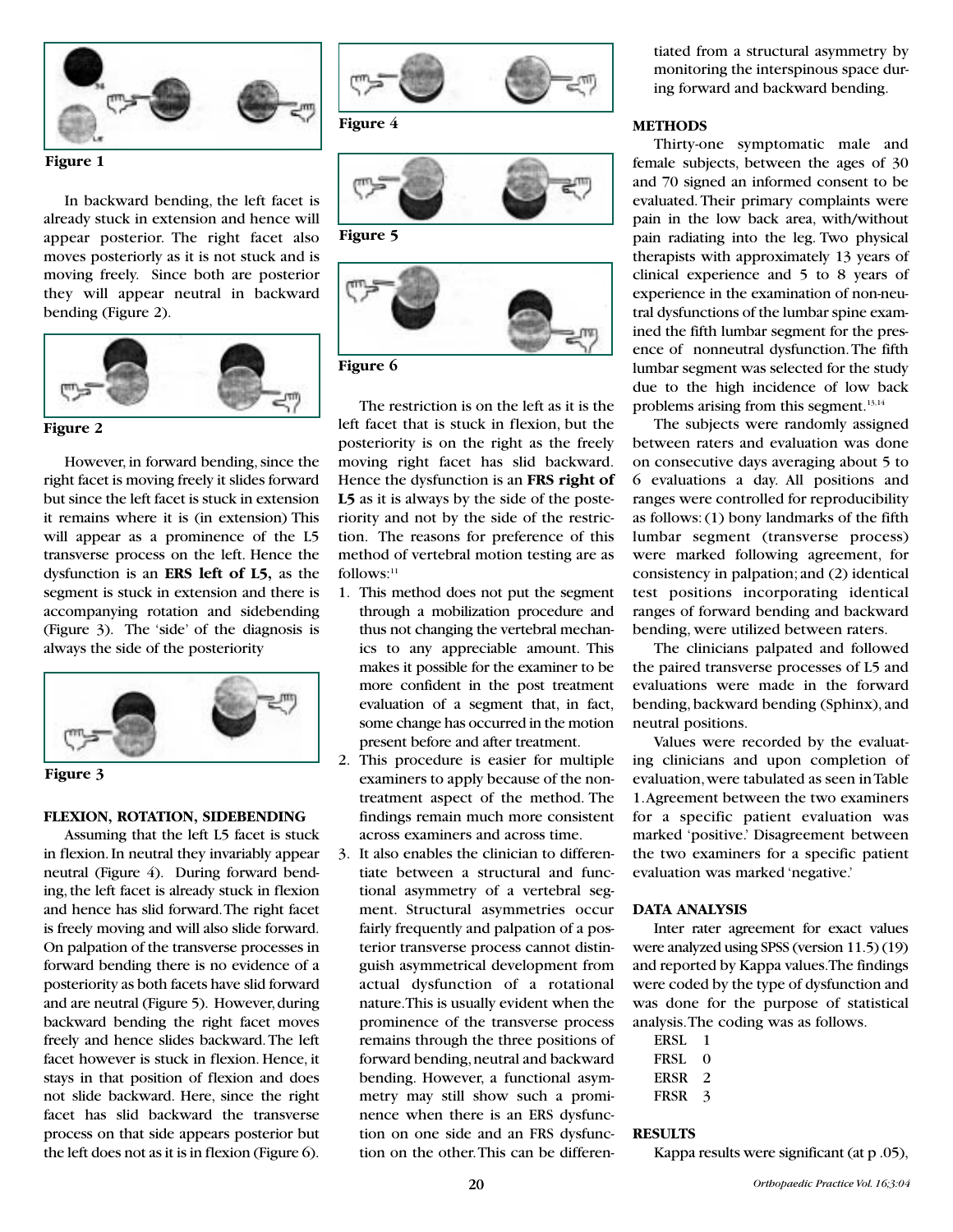

**Method of Evaluation for an ERS Dysfunction**

•ERSL, FRSL •FRSL •ERSL

•-VE  $+VE$  $+VE$ 





**The 'Sphinx' Position Method of Evaluation for an FRS Dysfunction in the 'Sphinx' Position**

|               |             |                       | RATER <sub>2</sub> |              |                 |          |        |
|---------------|-------------|-----------------------|--------------------|--------------|-----------------|----------|--------|
|               |             |                       | $\mathbf{0}$       | 1            | 2               | 3        | Total  |
| <b>RATER1</b> |             |                       |                    |              |                 |          |        |
|               | FRSL        | Count                 | 13                 | $\mathbf{1}$ | $\bf{0}$        | $\Omega$ |        |
|               |             | <b>Expected Count</b> | 7.2                | 3.9          | $\cdot$ 5       | 2.4      | 14.0   |
|               |             | % within RATER1       | 92.9%              | 7.1%         | .0%             | .0%      | 100.0% |
|               |             | % within RATER2       | 86.7%              | 12.5%        | $.0\%$          | .0%      | 48.3%  |
|               |             | % of Total            | 44.8%              | 3.4%         | .0%             | .0%      | 48.3%  |
|               |             | Count                 | $\Omega$           | 5            | $\Omega$        | 1        |        |
|               | <b>ERSL</b> | <b>Expected Count</b> | 3.1                | 1.7          | $\cdot$ 2       | 1.0      |        |
|               |             | % within RATER1       | .0%                | 83.3%        | $.0\%$          | 16.7%    | 100.0% |
|               |             | % within RATER2       | .0%                | 62.5%        | $.0\%$          | 20.0%    | 20.7%  |
|               |             | % of Total            | .0%                | 17.2%        | $.0\%$          | 3.4%     | 20.7%  |
|               | <b>ERSR</b> | Count                 | $\overline{2}$     | 2            | $\mathbf{1}$    | $\Omega$ |        |
|               |             | <b>Expected Count</b> | 2.6                | $1.4\,$      | $\overline{.2}$ | .9       |        |
|               |             | % within RATER1       | 40.0%              | 40.0%        | 20.0%           | .0%      | 100.0% |
|               |             | % within RATER2       | 13.3%              | 25.0%        | 100.0%          | .0%      | 17.2%  |
|               |             | % of Total            | 6.9%               | 6.9%         | 3.4%            | .0%      | 17.2%  |
|               | <b>FRSR</b> | Count                 | $\Omega$           | $\Omega$     | $\Omega$        | 4        |        |
|               |             | <b>Expected Count</b> | 2.1                | 1.1          | $\cdot$ 1       | .7       |        |
|               |             | % within RATER1       | .0%                | $.0\%$       | $.0\%$          | 100.0%   | 100.0% |
| $%$ of        |             | % within RATER2       | .0%                | $.0\%$       | .0%             | 80.0%    | 13.8%  |
| Total         |             | .0%                   | .0%                | .0%          | 13.8%           | 13.8%    |        |
| Total         |             | Count                 | 15                 | 8            | $\mathbf{1}$    | 5        |        |
|               |             | <b>Expected Count</b> | 15.0               | 8.0          | 1.0             | 5.0      | 29.0   |
|               |             | % within RATER1       | 51.7%              | 27.6%        | 3.4%            | 17.2%    | 100.0% |
|               |             | % within RATER2       | 100.0%             |              | 100.0% 100.0%   | 100.0%   | 100.0% |
|               |             | % of Total            | 51.7%              | 27.6%        | 3.4%            | 17.2%    | 100.0% |

•FRSL •FRSL •NEUTRAL •FRSL •FRSL •ERSL •FRSL •FRSL, ERSL •FRSL •FRSL •ERSR •FRSR •FRSL •ERSR, FRSR •FRSL, ERSL •FRSL, ERSL •ERSR, FRSR •FRSR •FRSL •FRSR •ERSL, FRSL •ERSL •ERSL, FRSL •ERSR, FRSR •FRSL •ERSL, FRSL •FRSR •FRSL, ERSL •FRSL •FRSL •FRSL •FRSL •FRSL •ERSL •FRSL •FRSL, ERSL •FRSL •FRSL •ERSL •FRSR •FRSL •FRSL •NEUTRAL •FRSL, ERSL •ERSR, FRSR •FRSR •FRSL •FRSR •FRSR •ERSL •FRSL, ERSL •FRSL •ERSL •ERSL, FRSL •FRSR •FRSL, ERSL •+VE •+VE •-VE  $+VE$  $+VE$ •+VE •+VE  $+VF$  $+VE$  $+VE$ •-VE  $+VE$ •+VE •-VE •-VE  $+VE$  $+VE$  $+VE$  $+VE$  $+VE$ •-VE  $+VE$  $+VE$ •-VE •-VE •+VE  $+VE$ •+VE

and there was a significant association between raters. Combined inter tester Kappa values as a measure of agreement between raters was 0.688 indicating 'substantial' agreement among raters.

#### **DISCUSSION**

Segmental examination for the presence of non-neutral dysfunction in the fifth lumbar segment demonstrated 'substantial' inter rater reliability. Landis and Koch<sup>16</sup> have suggested the following guidelines for determining a level of significance for the value of Kappa.

| < 0           | Poor   |
|---------------|--------|
| $0.00 - 0.20$ | Slight |
| $0.21 - 0.40$ | Fair   |

0.41-0.60 Moderate 0.61-0.80 Substantial 0.81-1.0 Almost perfect

The above assumption may not necessarily be valid at all times, rather its meaningfulness may depend on the context in which it is used. Consider, if one is determining inter rater reliability of measurements displayed on a digital display. Since a digital display has accurately quantified measurements, a value of 0.70 following statistical analysis may be considered low. However, if one is determining relationship between abstract constructs like self esteem or motivation which are difficult to quantify accurately, a value of 0.50 may be considered very strong.<sup>2</sup> In the context of

this evaluation procedure that depends on palpation cues for very small movements the guidelines by Landis and Koch indicate 'substantial'agreement between examiners for a Kappa value of 0.68 (Figure 7).

The clinical relevance of this method of evaluation requires explanation.<sup>11,17</sup> Faulty mechanics, be it an ERS or an FRS can pro-



**Figure 7**

## **Table 1. Recorded Value**

•ERSR •FRSL •ERSL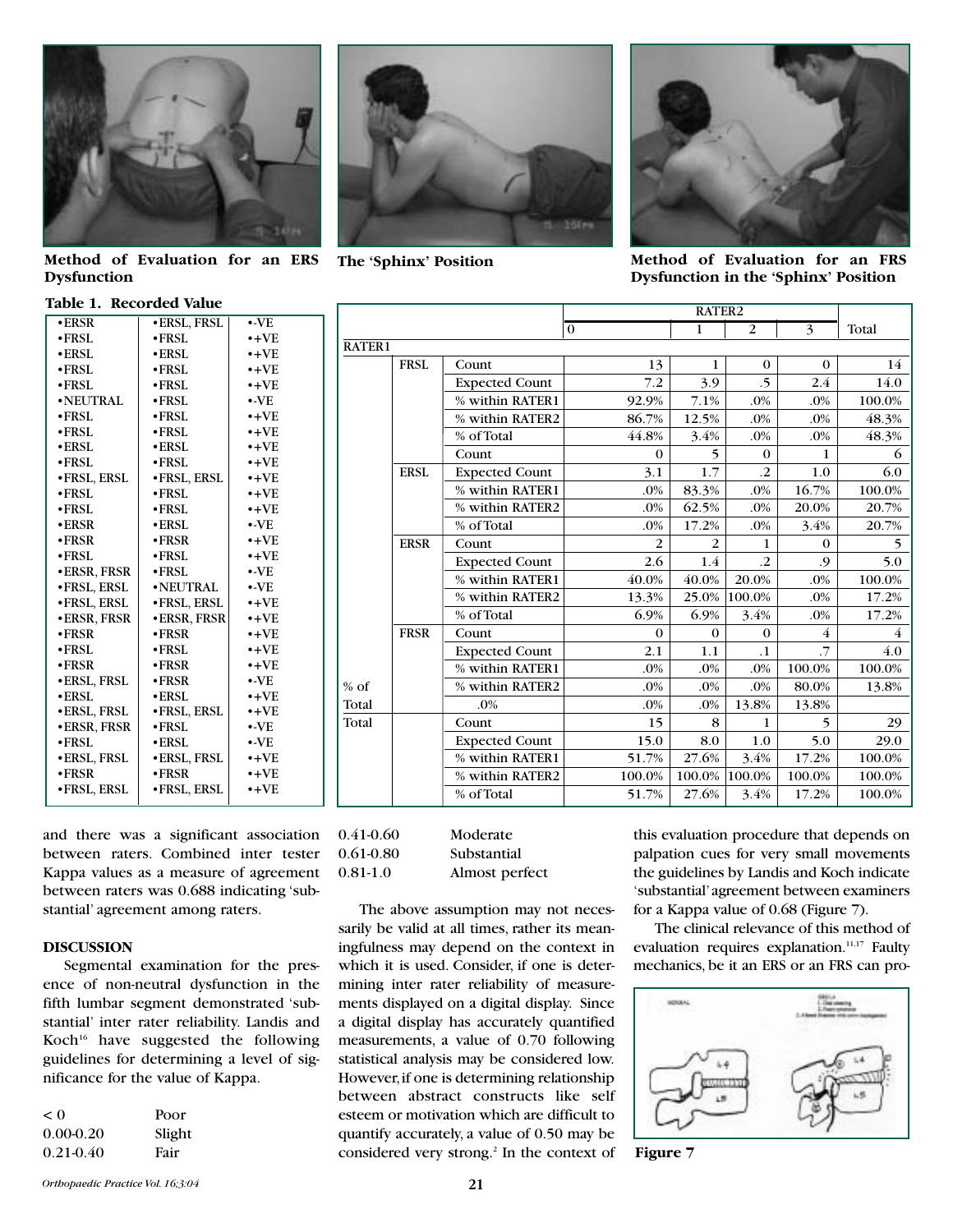duce clinical scenarios we see in our day to day practice.The dysfunction that was discussed earlier is depicted in the diagram above only that the segment is an L4 over L5, for purpose of convenience in illustration. Note that L4 is restricted in extension and would hence be an ERS. It is speculated that if movement continues to occur in this abnormal position it can significantly shear the disc (which is part of the motion segment) and may result in a disc pathology.The size or the patency of the foramen is altered and as the nerve exits through the foramen it can be pinched, resulting in radicular pain. The facet, due to abnormal weight bearing stresses of faulty alignment can be susceptible to cartilage and facet capsule shearing. The effusion that occurs due to this can be poured into the foramen, increasing nerve root symptoms. Hence by freeing the facet restriction and correcting the alignment, the patency of the foramen is restored, the shearing of the disc is reduced and the facet joints are rendered less susceptible to loading stresses.This can significantly minimize symptoms.

The large muscle groups that effect movement in this motion segment can be stressed due to the faulty mechanics they have to sustain. Hence, correcting vertebral alignment can reduce work loads of these large spinal and pelvic muscles, which can later be effectively stabilized to maintain alignment.

#### **CONCLUSION**

This study concludes that 2 physical therapists evaluating 31 symptomatic subjects for non neutral lumbar dysfunction exhibited 'substantial' inter-rater reliability in evaluative findings. The explanation as to the context of which the statistical results are interpreted is worthwhile. Manual spinal mobility/dysfunction testing is based on palpation cues occurring in small joints for very small movements, not easily visualized. Hence a kappa value of 0.688 is considered substantial<sup>16</sup> in this context for the intricacy of the evaluation procedures.

Spinal mobility/dysfunction testing is an area that has been investigated by manual therapists for inter rater reliability.<sup>3,4,7</sup> Results have been favorable for intra rater reliability however not for inter rater reliability.The possible reason although attributed to extraneous variables, may in actuality be the testing procedure.<sup>2,4</sup> The pros and cons of the evaluation tests used in

spinal mobility testing have been enumerated.The method of evaluation described in this article has not only proven to be clinically effective<sup>11,17</sup> but has exhibited reproducibility and consistency among raters. Further research should focus on comparing the efficacy of contemporary spinal mobility testing with the evaluation procedures described in this study.

#### **ACKNOWLEDGEMENTS**

I wish to thank my teachers Dr. George Ibrahim, DO, PT, Clinical Specialist, St. Joseph Mercy Health System, Ann Arbor, MI who originally taught me this concept, and Dr. Stanley V Paris, PT, PhD, President, University of St. Augustine for Health Sciences, St. Augustine, FL my foundation in manual therapy and inter-rater reliability. I wish to thank Dr. Nancy McNevin, PhD, Research Consultant, Wayne State University, Detroit, MI for her invaluable assistance with the statistical analysis.

I also wish to thank Raghu Chovvath, PT, OCS, board certified specialist and senior physical therapist, Alternative Rehab Inc, Livonia, MI for helping me with this study as one of the examiners.

Many thanks to Toby Manimalethu, PT, President, Alternative Rehab Inc, for granting us permission to conduct this study and Ramesh Malladi, PT, senior physical therapist,Alternative Rehan Inc, for his clinical and technical assistance.

#### **REFERENCES**

- 1. Johnston WL, Elkiss ML, Marino RV, et al.Passive gross motion testing.A study of interexaminer agreement. *J Am Osteopath Assoc*. 1982;81:304-308.
- 2. Dombholt E. *Physical Therapy Research: Principles and Applications*. Philadelphia, Pa: WB Saunders and Company;1993.
- 3. Binkley J,Stratford PW,Gill C.Inter rater reliability of lumbar accessory motion testing.*Phys Ther*.1995;75( 9):786-792.
- 4. Gonella C,Paris SV,Kutner M.Reliability in evaluating passive intervertebral motion.*Phys Ther*.1982;62(4):436-444.
- 5. Potter NA,Rothstein J.Inter tester reliability for selected clinical tests of sacroiliac joints. *Phys Ther*. 1985;65 (11):1671-1675.
- 6. Herzog W, Reed LJ, Conway PJW, et al. Reliability of motion palpation procedures to detect sacroiliac fixations. *J Manipulative Physiol Ther*. 1989;12 (2):86-92.
- 7. Smedmark V, Wallin M, Arvidsson I. Interexaminer reliability in assessing passive intervertebral motion of the cervical spine.*Man Ther*.2000;5(2):97-101.
- 8. Maher C, Adams R. Reliability of pain and stiffness assessments in clinical manual lumbar spine examination. *Phys Ther*. 1994;74(9): 801-809.
- 9. Maher CJ, Simmonds M, Adams R. Therapists conceptualization and caharacterization of the clinical concepts of spinal stiffness. *Phys Ther*. 1998;8(3): 289-300.
- 10.Jull G, Treleaven J, Versace G. Manual Examination.Is pain provocation a major cue for spinal dysfunction ? Australian J Physiotherapy.1994;40:159-65.
- 11.Greenman PE. *Principles of Manual Medicine*. 2nd ed. Philadelphia, Pa: Williams and Wilkins; 1996.
- 12.Lund T, Nydegger T, Schlenzka D, Oxland TR.Three-dimensional motion patterns during active bending in patients with chronic low back pain. *Spine*. 2002;27(17):1865-1874.
- 13.Matsumoto M, Chiba K, Nojiri K, et al. Extraforaminal entrapment of the fifth lumbar spinal nerve by osteophytes of the lumbosacral spine: anatomical study and a report of 4 cases. *Spine.* 2002;15:169-173.
- 14.Levin KH. L5 radiculopathy with reduced superficial peroneal sensory responses: intraspinal and extraspinal causes. *Muscle Nerve*. 1998;21(1): 3-7.
- 15.Babie E, Halley F, Zaino J. *Adventures in Social Research. Data Analysis Using SPSS 11.0/11.5 for Windows*. 5th ed. Thousand Oaks, Calif; Sage Publications; 2003.
- 16.Landis RJ, Koch CJ.The measurement of observer agreement for categorical data. *Biometrics.* 1977; 33:159-74.
- 17.Weiselfish S, Giammatteo TA. *Integrative Manual Therapy for Muscle Energy. A Clinical Approach to Treatment of the Pelvis, Sacrum, Cervical, Thoracic and Lumbar Spine, Ribs and Joints of the Upper and Lower Extremities.*Vol 3.Berkley, Calif: North Atlantic Books; 2003.

Deepak and Raghu, Institute of Manual Physical Therapy, Alternative Rehab, Inc., Livonia, MI.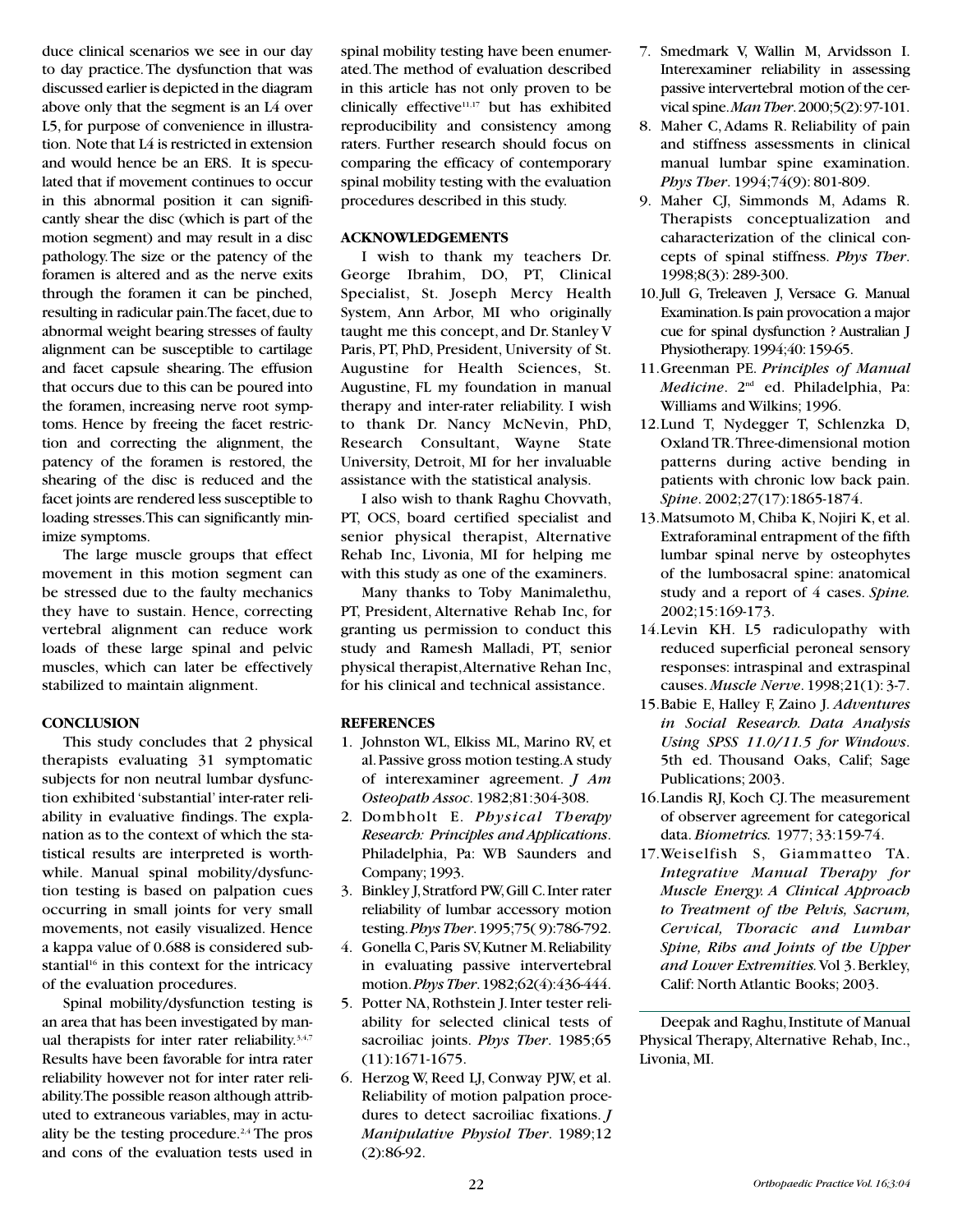## Evidence-based Practice in Outpatient Orthopaedic Physical Therapy: Using Research Findings to Assist Clinical Decision Making

#### **INTRODUCTION**

Evidence-based practice (EBP) is rapidly being embraced within the physical therapy profession. Clinicians who strive to make informed decisions regarding patient management use the principles of EBP to select and interpret the most appropriate evaluation procedures and to implement interventions that have the best likelihood of success with the least risk.1-5

Despite its growing acceptance, EBP has been criticized as being inappropriate for many clinical situations. The difficulty of applying research findings to individual patients, as well the time required to review large amounts of research literature, have led to the suggestion that EBP may be an impractical system.<sup>6,7</sup> While these arguments have merit, it is important to note that research findings by themselves do not solely define EBP, nor are they necessary for every clinical decision. Sackett et al<sup>3</sup> have conceptualized EBP as an integration of the best available research evidence with the clinician's expertise and experience as well as the unique circumstances related to the specific patient. Considering this, research findings by themselves are of limited value clinically unless the skills and resources of the practitioner are adequate and the patient values the intervention in question.

Practitioners do not necessarily need to quote a research study to support every evaluative procedure or intervention used in the clinical setting. In those cases in which a patient response to treatment is highly predictable, for example expecting reduced pain when using an ice pack on an acute ankle sprain, it is probably not necessary for busy clinicians to search the literature for research support. However, as the *degree of uncertainty* regarding the optimal evaluation or treatment procedure increases,so too does the need for well-conducted research.<sup>2</sup>

The task of identifying the best research has been complicated by the astonishingly rapid proliferation of information related to patient management in physical therapy. While it is not reasonable to expect clinicians to obtain and

#### **Paul Beattie, PT, PhD, OCS**

critically review all of the new research in physical therapy,it is each individual's professional responsibility to be aware of the available research related to those specific patients for whom uncertainty regarding the optimal patient management strategy exists. Considering this, mechanisms that streamline the identification and appraisal of research findings are of great value in busy clinical facilities.The purpose of this paper is to describe and illustrate one process by which relevant research findings can be identified, appraised, and implemented in the care of a patient. This paper will follow sequence of the application of EBP that is described by Sackett et  $a<sup>3</sup>$  (Table 1). This process will be illustrated using a patient complaining of chronic, recurrent low back pain (LBP) who has radiographic findings of lumbosacral spondylolisthesis.

#### **Table 1. The Process of EBP as Described by Sackett et al**3

| 1. Identify a patient problem. Derive a spe-  |
|-----------------------------------------------|
| cific question.                               |
| 2. Search the literature.                     |
| 3. Appraise the literature.                   |
| 4. Integrate the appraisal of literature with |
| your clinical expertise, experience,          |
| patient values and unique circum-             |
| stances.                                      |
| Implement the findings.                       |
| Assess outcome and re-appraise.               |
|                                               |

#### **PATIENT CLINICAL PICTURE**

The patient is a 28-year-old male who has been employed as a mail carrier for the last 3 years. He is working full-time without restriction. His work demands require prolonged standing and driving. He must frequently get in and out of his vehicle, and walk while carrying his mailbag that weighs approximately 45 lbs when full. His chief complaint is persistent pain in the lumbosacral area that ranges from 2/10 to 8/10 on work days and 0/10 to 3/10 on his days off. His symptoms are noticeably worsened when standing or walking for more than 10 minutes and are lessened when he is sitting. He can recall no back trauma. His symptoms began 2 years ago and have been recurring since that time. His most

recent recurrence began 4 months ago and has been persistent since that time. Radiographs of the lumbar spine that were obtained 2 weeks ago reveal a grade 2 spondylolisthesis (50% anterior slippage) of L5 on S1. He has no other medical or surgical problems and is taking no medication. His goal is to be able to complete his day's work and activities of daily living without being limited by pain.

During the physical examination he stands with an erect posture and has equal limb length in the lower extremities. He can perform full lumbar flexion but complains of pain when returning to the upright position. He also complains of back pain during lumbar extension when standing and during combined lumbar extension and side bending rotation to left or right (posterior quadrant test).His symptoms are worsened by posterior to anterior directed pressures over the spinous process of L3-L5. He has no other obvious impairments noted during physical examination. His Oswestry Disability Index was 52% indicating a moderate degree of perceived pain and pain-related activity limitation (0% is the best functional score).<sup>8</sup>

#### **THE FIRST STEP**

#### **Identify a Specific Patient Problem and Derive a Specific Question**

For the purpose of this paper our patient problem can be described as persistent activity-related, nonradicular low back pain with concomitant radiographic findings of spondylolisthesis in a young adult with no other health problems. Our question will be,"what physical therapy intervention has the best evidence of treatment effectiveness for people in this profile?"

There are many forms of evidence available to us. A very reasonable way to start is to consider your own and your colleagues' experiences, eg, what has worked in the past? Reviewing notes from continuing education courses or textbooks is also valuable. These sources, however, have a potential to be biased and,although they often provide valuable information, they do not provide a high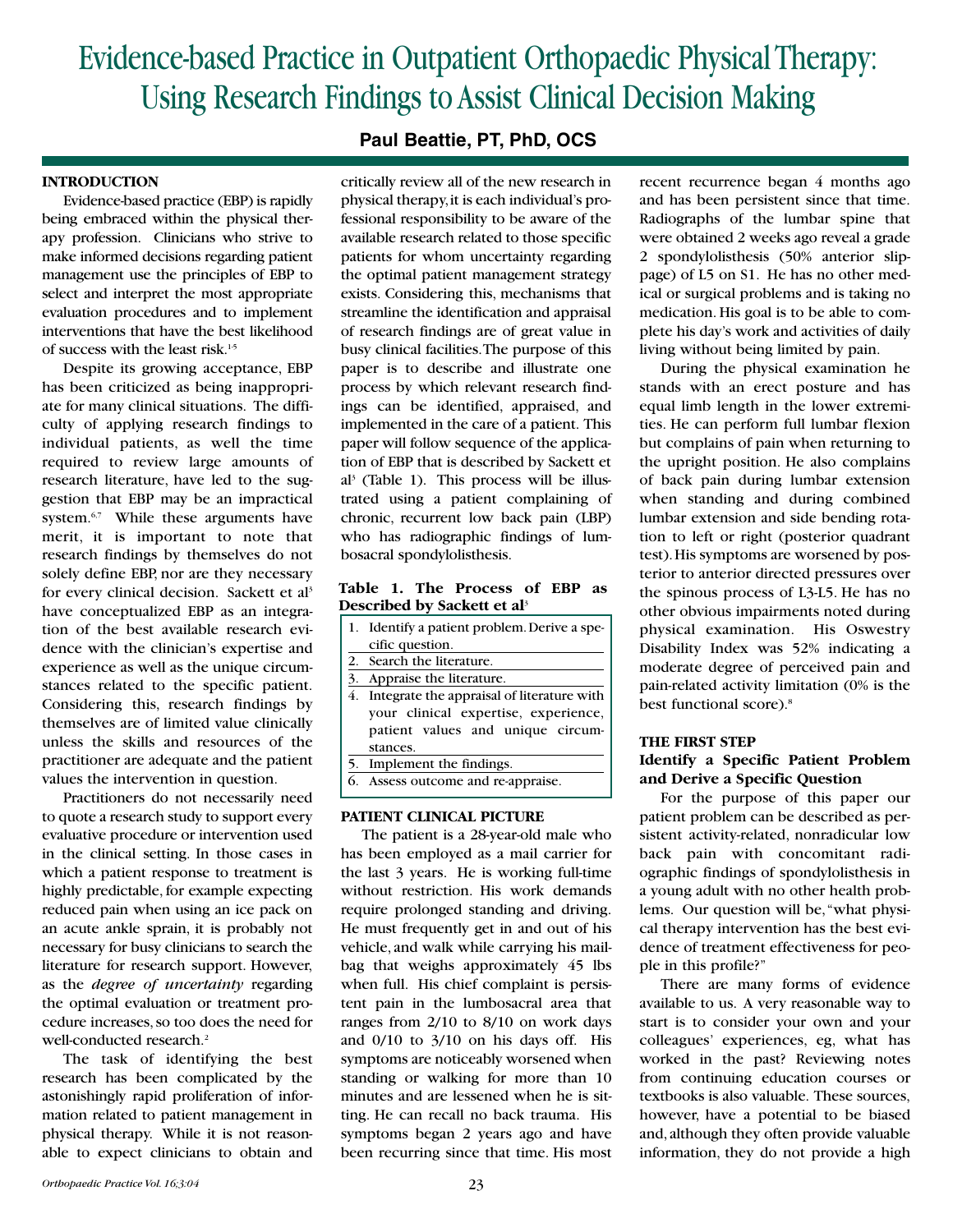degree of certainty. Considering this, it is appropriate to search the literature in an attempt to identify research findings that may provide a higher degree of certainty. Clinical research related to interventions can broadly be divided into 'nonresearch designs' such as case series or group designs that lack random assignment and 'research designs' that use a random assignment of intervention ie,randomized, controlled trials (RCT). While each of these designs have inherent strengths and weaknesses, the RCT represents the least biased design and is generally considered to provide the strongest evidence.<sup>2,9</sup>

#### **The Next Step is to Search the Literature**

The currently available computerized databases provide clinicians with a huge array of information. A useful directory of websites relating to EBP may be found at www.nettingtheevidence.org.uk. This website lists a large variety of other websites that address EBP for specific medical specialties and subspecialties. Although numerous choices exist, in this paper we'll discuss 2 specific websites that may be quite helpful. The first website is PubMed.com. The United States National Library of Medicine maintains this site. It contains over 14 million citations going back to the 1950s and uses the Medline Database. In addition to its very large reference database, it has several other advantages: it is free, and provides a simple search procedure that yields an abstract for each study as well as links to related articles. One can refine a search using the 'limits'command.For example,a search can be limited to certain dates or to include only RCTs or review papers.

We chose to perform an initial search using this site to gain an overview of the research relating to our specific question, ie, what is the best research evidence for physical therapy interventions directed toward patients with back pain and spondylolisthesis? The initial keywords we chose were 'physical therapy' and 'back pain.' This revealed 2016 citations. Obviously this was much too broad; therefore we entered 'physical therapy and spondylolisthesis' to narrow the search. This revealed 38 citations. In an attempt to identify the highest level of research findings the search was limited to 'randomized controlled trials.' This yielded 3 articles.10-12 The abstracts for each of these 3 articles were obtained by clicking on the authors'name. A quick review of each

of these abstracts indicated that their results may be applicable to our patient.

#### **Once the Research is Obtained it Should be Appraised**

The goal of the initial, computerized literature search is to narrow down the number of articles and to allow the examiner to pick the best studies to review. A critical, next step in EBP is to judge the validity and strength of the conclusions from these articles. Those studies that have substantial methodologic flaws should not be considered. An excellent website to assist in determining the quality of randomized clinical trials is www.PEDro.fhs.usyd. edu.au. The PEDro website (physiotherapy evidence database) is an international, nonprofit endeavor housed at the University of Sydney.13 It represents the largest, free database of controlled clinical trials, systematic reviews, and clinical guidelines related to physical therapy. It has posted reviews of many thousands of clinical trials and systematic reviews in physical therapy going back to 1929. In addition to its extensive listings, PEDro provides innovative search options that allow clinicians to identify relevant articles and reviews by any combination of author, diagnosis, body location, or treatment type. Each article has received a rating, based upon agreement of multiple examiners, that describes the quality of the study.

After obtaining the home page for PEDro and clicking the 'search command' followed by 'advanced search' each of the author's names from the 3 previously identified RCTs were entered. The study in question then appeared on the screen followed by a rating scale of 0/10 (lowest score for methodological quality) to 10/10 (highest score for methodological quality). Based upon this score one could determine which of the previously identified studies has the highest methodological quality. The article by O'Sullivan et al<sup>11</sup> received a 7/10 indicating that multiple reviewers had rated this study as having a high degree of methodological credibility. Moller et al<sup>10</sup> followed this at  $6/10$ . The Spratt et al<sup>12</sup> study scored only  $3/10$  indicating serious limitations regarding the methodological quality. Considering this, the final search was narrowed to the articles by O'Sullivan et al<sup>11</sup> and Moller et al.<sup>10</sup> The full text of these 2 articles was then obtained by interlibrary loan.

#### **Now Integrate the Appraisal of Literature with your Clinical Expertise and Experience, as well as the Patient's Values and Unique Circumstances**

The next step was to determine the degree to which the findings of the 2 articles related to our specific patient, ie, their clinical usefulness. When reviewing the study by Moller et al<sup>10</sup> it was noted that although it was a 3-group randomized design (2 surgical and 1 "physiotherapy" group) the report was primarily focused upon comparing the 2 surgical groups while the physiotherapy intervention was not clearly described. Thus, although this study was rated reasonably high from the methodological perspective, its utility to assist in the nonoperative management of our patient was minimal.

In reviewing the study by O'Sullivan et  $al$ ,<sup>11</sup> it was noted that the entry and exclusion criterion closely described our patient: between 16-49 years of age; recurring symptoms with the most recent of at least 3 months duration; radiographic evidence of spondylolisthesis or spondylolysis; and no history of lumbar surgery, psychiatric illness, or inflammatory disease. A 2-group RCT was performed with the interventions described as follows: in the first group subjects received weekly outpatient physical therapy for 10 weeks from physical therapists who were skilled in the specific exercise approach that was used. The specific exercise approach involved teaching the patient to contract the deep abdominal muscles using the 'abdominal drawing maneuver'and to coactivate these muscles with contraction of the lumbar multifidus muscles.A series of progressions toward increasing functional activities while performing these exercises was then described. In the second group subjects underwent a variety of treatments that were recommended by their respective medical practitioner. These included various combinations of swimming, walking, gym exercise, trunk strengthening exercise, heat, massage, and/or ultrasound. The authors reported that subjects in group 1 had significant improvements in pain (mean reduction from 5.9/10 to 1.9/10) and functional disability scores (Oswestry scores decreased from 29% to 15%) compared to initial scores, while group 2 had no significant improvement.

Given these data one could expect that for patients who are similar to the subjects studied and who receive the intervention as described for group 1,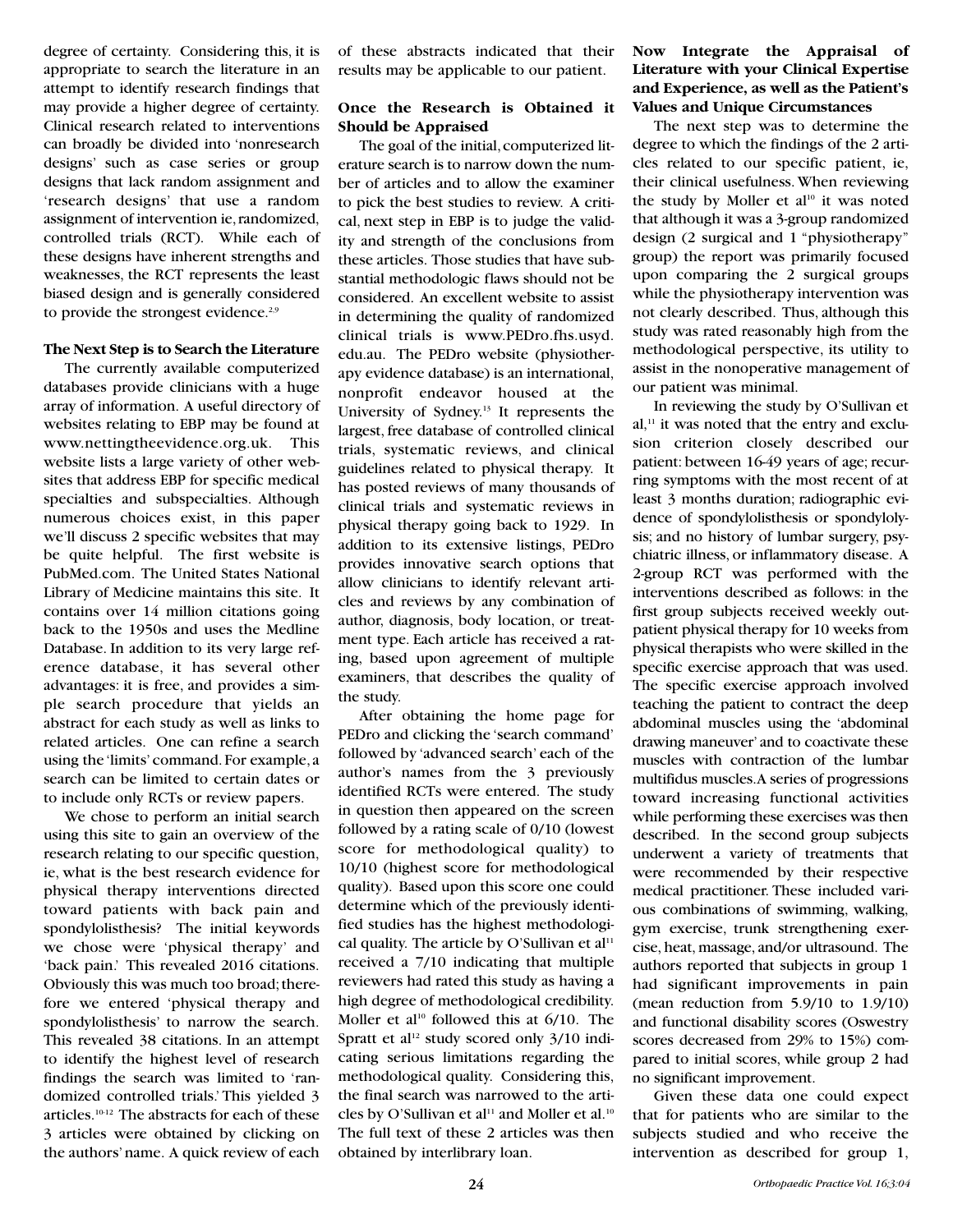there would be a high likelihood of measurable improvement in pain and function in 10 weeks compared to baseline or to a random assignment of the other treatments described. Because our patient fits the inclusion criterion and has goals that are similar to the outcome measures used in this study, if the treating therapist can reproduce the treatment described for group 1 this represents a useful application of these research findings.

#### **Implement the Findings**

Following the procedure described by O'Sullivan et al<sup>11</sup> for group 1, the therapist instructed the patient in performance of the specific stabilizing exercises and scheduled appointments to allow the dosage of exercise described. Care was taken to follow the protocol described within the study while carefully monitoring the patient response.

#### **Finally, Assess the Outcome and Reappraise your Decision**

A critical step in EBP is the use of valid, patient-orientated measures to assess outcome.14,15 Upon completion of the intervention described by O'Sullivan et al,<sup>11</sup> the patient's outcome was assessed using the Oswestry Disability Index, a verbal rating scale (0-10) of 24-hour pain ranges and a patient-specific functional scale that related to specific goals.

#### **DISCUSSION**

This paper presents an example of one, relatively simple application of EBP in the orthopaedic physical therapy outpatient environment.To perform this procedure one needs internet access and a minimal amount of time. This process does not require advanced skills in research design or statistical analysis but relies upon the willingness of a practitioner to seek the best available research and to make reflective judgments regarding the appropriateness of this information relative to a specific patient.

Understanding the degree to which a measurement or treatment is supported by evidence is of vital importance to provide optimal patient care and to describe the role of physical therapy in the management of appropriate patients. Research evidence is the critical component in patient evaluation and classification and in the differentiation between effective and ineffective interventions. A critical task is the interfacing of research with the unique characteristics of the patient:therapist relationship.<sup>16</sup> DiFabio<sup>7</sup> submits that rather than using clinical research as a means to determine the 'absolute truth' we as a profession should use it as a means to develop a reasoned philosophy of care. The emphasis of clinical decision-making should be based upon the soundness of the rationale.

In some cases research that describes the effectiveness of an intervention for a given patient population has not been published in peer-reviewed journals. This does not necessarily imply that the intervention should not be used; however, in the absence of stronger evidence that supports a different intervention, one must rely upon clinical intuition while acknowledging a degree of uncertainty.

It is important to consider potential limitations with the procedure described in this paper. The literature search using PubMed.com may have missed some relevant papers. Thus, although we can defend the rationale for choosing the intervention described by O'Sullivan et al as being effective and safe when compared to random assignment of various other interventions, we can not conclude that there are no superior choices without performing an exhaustive search that includes other databases.

The use of EBP to assist in reflective clinical decision-making provides an important tool to clinicians.The growth of all medical professions relies upon a strong linkage between research and clinical judgment. Although not always easy EBP represents the best current model we have to achieve this.<sup>2</sup>

#### **REFERENCES**

- 1. Binkley J. Against the myth of evidence-based practice. Letter to the editor. *J Orthop Sports Phys Ther*. 2000;30:98-99.
- 2. Herbert RD, Sherrington C, Maher C, et al. Evidence-based practice-imperfect but necessary. *Physiother Theory Pract*. 2001;17:201-211
- 3. Sackett DL, Straus SE, Richardson WS, et al. *Evidence-based Medicine: How to Practice and Teach EBM*. 2nd ed. Edinburgh, Scotland: Churchill Livingstone; 2000.
- 4. Straus SE, Sackett DL. Using research findings in clinical practice. *Br Med J*. 1998;317:339-342.
- 5. Turner P, Whitfield TW. Physiotherapists' use of evidence based prac-

tice: a cross-national study*. Physiother Res Int*. 1997;2:17-29.

- 6. DiFabio RP. Myth of evidence-based practice. *J Orthop Sports Phys Ther*. 1999;29:632-634.
- 7. DiFabio RP.What is evidence? *J Orthop Sports Phys Ther*. 2000;30:52-55.
- 8. Fairbank JC, Pynsent PB.The Oswestry Disability Index. *Spine*. 2000;25:2940- 2952.
- 9. Elwood JM. The importance of causal relationships in medicine. In: *Causal Relationships in Medicine: A Practical System for Critical Appraisal.* New York, NY: Oxford Press; 1988:3-9.
- 10.Moller H, Hedlund R. Surgery versus conservative management in adult isthmic spondylolisthesis: A prospective, randomized study. Part 1. *Spine*. 2000;25:1711-1715.
- 11.O'Sullivan PB, Twomey LT, Allison GT. Evaluation of specific stabilizing exercise in the treatment of chronic low back pain with radiologic diagnosis of spondylolysis or spondylolisthesis. *Spine*. 1997;22:2959-2967.
- 12.Spratt KF,Weinstein JN, Lehmann TR, et al. Efficacy of flexion and extension treatments incorporating braces for low-back pain patients with retrodisplacement, spondylolisthesis, or normal sagittal translation. *Spine*. 1993;18:1839-1849.
- 13.Herbert R, Moseley A, Sherrington C. PEDro: a database of randomised controlled trials in physiotherapy. *Health Inf Manage*. 1998;28:186-188.
- 14.Beattie PF. Measurement of Health Outcomes in the Clinical Setting: Applications to Physiotherapy*. Physiother Theory Practice (Australia)*. 2001;17:173-185.
- 15.Stratford PW, Binkley JM.Applying the results of self-report measures to individual patients: an example using the Roland-Morris Questionnaire.*J Orthop Sports Phys Ther*. 1999;29:232-239.
- 16.Hendriks HJM, Oostendorp RAB, Bernards CD, et al. The diagnostic process and indication for physiotherapy: A prerequisite for treatment and outcome evaluation. *Phys Ther Reviews*. 2000;5:29-47.

Paul Beattie is Clinical Associate Professor at the Doctoral Program in Physical Therapy, Department of Exercise Science at the School of Public Health, University of South Carolina in Columbia, SC.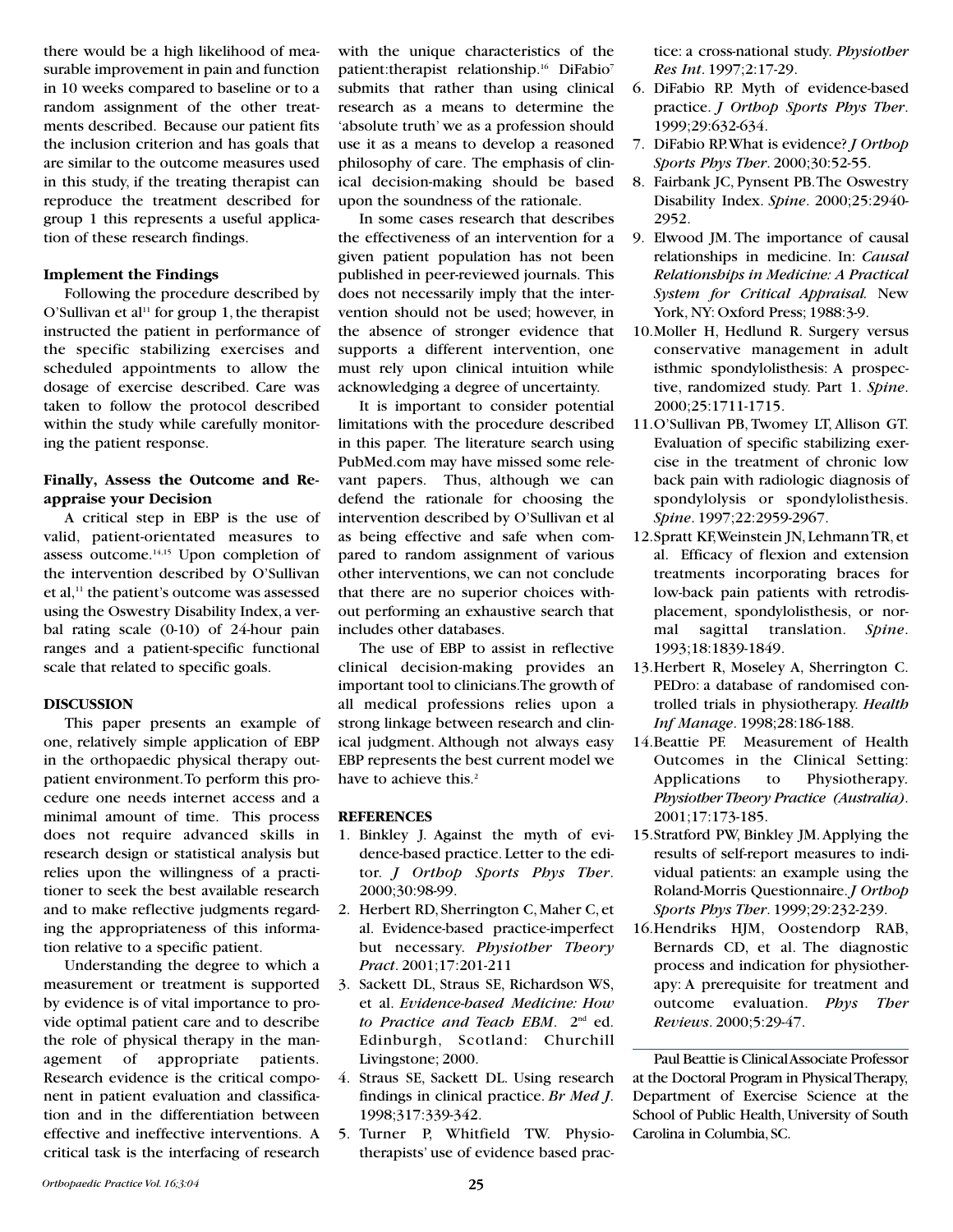

Book Reviews



**Coordinated by Michael J. Wooden, PT, MS, OCS**

Kaltenborn F, Evjenth O, Baldauf K, Kaltenborn T, Morgan D, Vollowitz E. *Manual Mobilization of the Joints: The Kaltenborn Method of Joint Examination and Treatment. Volume I: The Extremities.* 6<sup>th</sup> ed. Oslo, Norway: Olaf Norlis Bokhandel; 2002, 315 pp, illus.

Kaltenborn F, Evjenth O, Baldauf K, Kaltenborn T, Morgan D, Vollowitz E. *Manual Mobilization of the Joints – The Kaltenborn Method of Joint Examination and Treatment. Volume II, The Spine.*  $4<sup>th</sup>$ ed. Oslo, Norway: Norli; 2003, 336 pp, illus.

The 2 updated editions of the Kaltenborn Method of Joint Examination and Treatment, Spine and Extremities, are student- and clinician-friendly with a spiral-bound soft cover design. The extremity edition is updated from 1999 and the spine edition is updated from 1996. The 2 books are almost identical in style and flow. After a descriptive introduction to the primary author, the books inform the reader what is new in these editions.

In the extremity edition, there are 4 additions to the text: advanced mobilization progressions outside the resting position, grades of translatoric movement, guidelines to reduce pain and inflammation and to relax muscles, and techniques for longer duration joint mobilization procedures.

In the spine edition, there are 5 additions to the book: progression of a manual technique from a test maneuver to an effective mobilization treatment, joint mobilization techniques outside the joint resting position, evaluation technique and more effective treatment planning, grades of translatoric movement, and basic manipulations that can be effective for both diagnosis and treatment.

The extremity edition is divided into 3 major sections. These include principles, technique, and appendix. The principles section is subdivided into 6 chapters. The primary topics covered are extremity joint movement, translatoric joint play, tests of function, orthopaedic manual therapy (OMT) evaluation, joint mobilization, and OMT treatment.

Throughout the principles section, the

authors discuss anatomy, joint positioning, biomechanical theory, joint motion, quality and quantity of motion, manual therapy evaluation, and treatment. The authors do an excellent job of providing the reader with Kaltenborn's well-known convex-concave rule and the alternative glide test to assess restricted barriers. This detailed section is easy to follow for the novice clinician and very informative for an experienced practitioner. The chapters flow in a logical manner discussing all the elements of orthopaedic manual therapy evaluation and treatment, with an obvious Cyriax bias.

The second section covers all of the techniques for the upper and lower extremities. Each chapter includes functional anatomy and movement, examination, and specific manual procedures. Each chapter is anatomically tabbed for quick reference. All techniques described provide the reader with the objective, starting position, hand placement, and procedure. For every mobilization procedure, there is an associated picture illustrating hand placement for fixation and mobilization. These real-life photos are clear and easy to follow,placing an 'X' for the stabilizing hand and an  $\downarrow$  for the mobilizing hand.

The final section is the appendix, which includes an upper and lower extremity joint and muscle chart. These charts display every muscle, the peripheral nerve innervation, the spinal cord root, and muscle action as primary or accessory function for each plane of motion. The last table describes each joint, its function, moving bone, and shape of surface.

The spine edition is also divided into 3 major sections: principles, technique, and appendix. The principles section is subdivided into 7 chapters including spinal movement, translatoric joint play, tests of function, OMT evaluation and treatment, spinal joint mobilization, and spinal syndromes. As in the extremity edition, the authors discuss the OMT Kaltenborn-Evjenth concept. They follow this with spinal motion, joint positioning, and the roll-glide relationship. This chapter provides the reader with

Kaltenborn's sound biomechanical view of the spine.

The next group of chapters describes translatoric joint play using the Kaltenborn treatment plane, the convexconcave rule, and normal vs. abnormal grades of movement. The authors emphasize quality vs. quantity of motion, manual joint/tissue testing, elements of spinal evaluation and mobilizations, treatment techniques,and various spinal syndromes.

The spine is very complex in both evaluation and treatment. These principles, even though directed to both the novice and experienced clinician,may be too advanced for most entry-level clinicians. Some of the basic principles are easy to follow, but as we approach the technique section, the entry-level clinicians will need more training to be competent in the implementation of these procedures. The authors discuss this in the beginning of the technique section noting that it takes several years to master manual therapy. They follow this with a methodical flow of clinician and patient positioning, a variety of techniques, and documentation.

The technique section includes 7 chapters covering everything from the pelvis to the jaw and ribs. Each chapter describes functional anatomy and movement, evaluation and treatment of the respective region, tests, and mobilizations. The chapters are set up identically to the extremity book in that they cover objectives, starting position, hand placement, procedure, and author comments. Each chapter is tabbed with the region of the spine for easy reference.

In the spine edition, the photos are not as clear and easy to follow as in the extremity edition. Some of the pictures are blurry and distant. However, there are many pictures that show the technique both on a person and on a skeleton. This is helpful to more clearly understand hand placement and planes of motion. The use of symbols in the photos is helpful to see the stabilizing vs. mobilizing hand. The authors also include neural assessment, techniques, and a variety of testing procedures for all areas of the spine.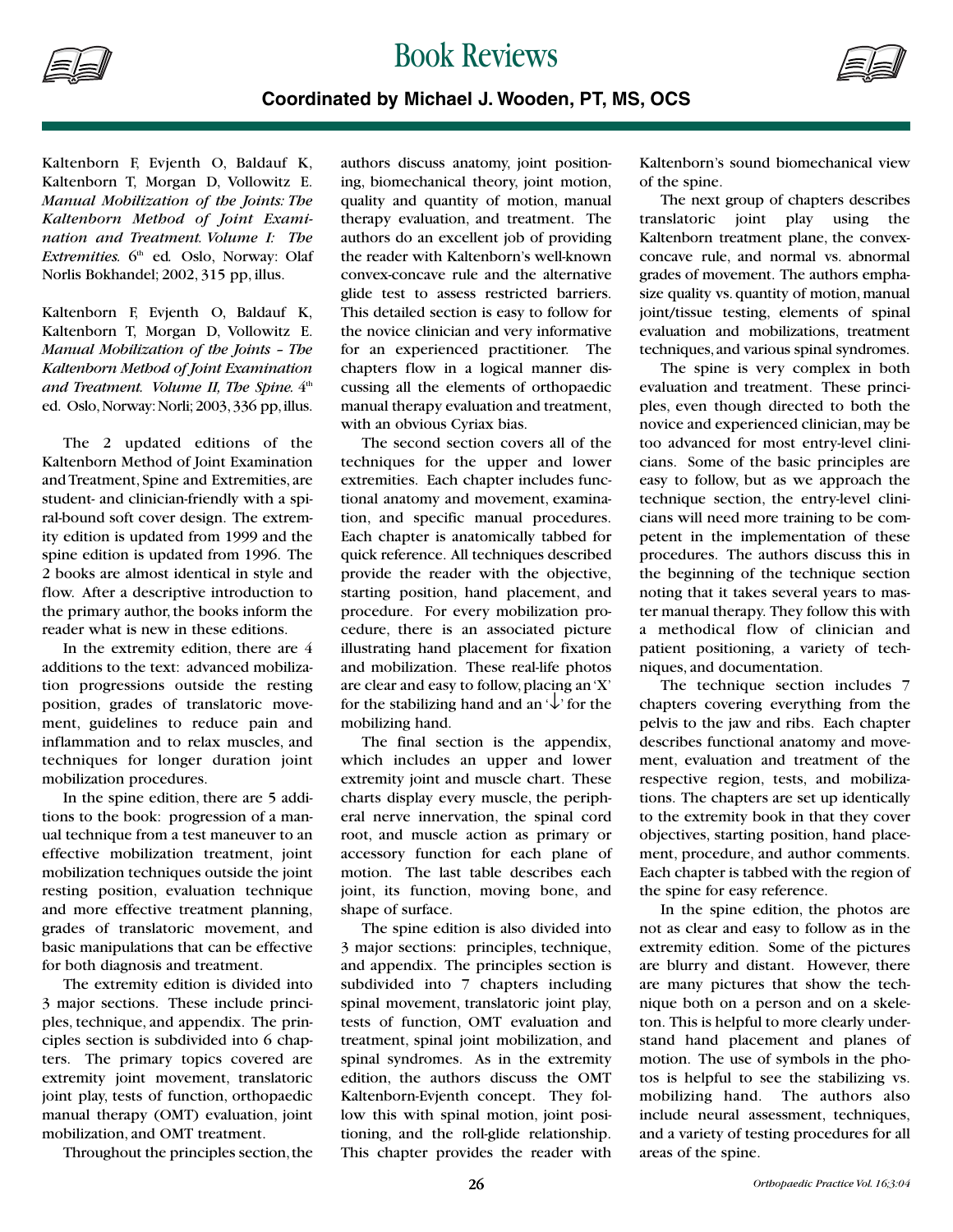Freddy M.Kaltenborn is well known as one of the founding fathers of orthopaedic manual therapy within the PT profession. Fortunately, more entrylevel curriculums have been incorporating OMT training into their programs. This is imperative in order for our profession to continue its evolution towards a doctorate degree. This set of books provides a very solid foundation for the biomechanical model of manual therapy. As previously noted, many of the spinal techniques will be too advanced for entrylevel clinicians. However, there are numerous postgraduate continuing education courses that allow the entry-level practitioner to develop their skills. If the programs can dedicate more of their coursework to OMT evaluation and treatment, these books would be better used. I would cautiously recommend these texts, especially the spine edition, to entry-level programs. I would highly suggest these books to the experienced clinician that needs more guidance in OMT. *Cory B.Tovin, PT*

#### o Solon

Hardman AE, Stensel DJ. *Physical Activity and Health: The Evidence Explained*. Rutledge, London, 2003, 289 pp., illus.

This book is unique in a number of interesting and valuable ways. It approaches physical activity in an ecological way that highlights public health. It uses a definition of health that is broader than the typical western one of the absence of disease. It also uses a broad definition of physical activity as opposed to focusing on exercise. It is very userfriendly and readable. It is a great textbook for someone studying exercise physiology because of its ecological view and public health perspective, but would also be enjoyed by students of medicine, public health, allied health, and even education and health promotion. It is not, however, an introductory text. I have not come across a textbook that treats this subject from such a perspective. I think it is a view that is critical to battling the problems of obesity in the United States as well as other countries.

The book is divided into 3 parts. The first, called 'Assessing the Evidence,' deals with trends in physical activity, epidemiology, and assessing physical activity and health in epidemiological studies. This section also addresses the relationship in the literature between physical activity and mortality, and physical fitness and mortality. This section gives a brief but complete explanation of types of studies, error, and causality so that the reader can begin to read studies with an ability to evaluate the evidence.

Part two is titled, "Effects of Physical Activity on the Risk of Disease."The chapters in this section deal with specific health problems related to physical activity such as cardiovascular disease, cancer, Type II diabetes,and osteoporosis.What is great about this section is that it does not just deal with the effect of physical activity on their pathophysiology, but rather, the epidemiology of physical activity and disease including dose-response effects. The focus is what epidemiological research shows about the relationships among physical activity, fitness, and these diseases, from preventative and treatment perspectives.

The third and final section concerns a major trend: the aging population. Physical activity and exercise are discussed as both therapeutic and hazardous. Discussing the hazards of exercise, particularly for older adults or medically compromised populations, might be interpreted as discouraging, but it is important and a bold inclusion to the book.

Each chapter includes a list at the beginning of 'knowledge assumed'or what the reader needs to know to get the most out of the chapter. This reflects the idea that this is not an introductory text to Exercise Physiology but rather an introductory text to understanding the nature and quality of the evidence in the literature.With this list of concepts, readers can brush up on ideas before reading the chapter or research concepts at a later time.

Each chapter also includes a list of additional reading relating to the chapter, as well as study tasks or questions about the chapter. The additional readings reflect the global perspective of the book and the research evidence that it explains. This global, population perspective is the real strength of the book.

The disconnect between medicine and public health may contribute to the problems in the United States of sedentary lifestyle, overweight, and obesity. It is very unlikely that these problems can be solved one person at a time, as many have been trying to do. It is time that we examine health policy and develop interventions that are effective at a population level. Hopefully, this book and its ecological view will do much in this country to drive that process. In my opinion, our country will be healthier for it.

*Allyson Baughman, PT*

#### $\mathcal{S}_{\alpha}$

DeConinck SLH. *Orthopaedic Medicine Cyriax: Updated Value in Daily Practice. Part I: Clinical Examination and Diagnosis.* 2003, De Haan, Belgium. 283 pp., illus.

DeConinck SLH*: Orthopaedic Medicine Cyriax: Updated Value in Daily Practice. Part II: Treatment by Deep Transverse Massage, Mobilization, Manipulation and Traction*. 2003, De Haan, Belgium, 77 pp., illus.

Steven DeConinck's 2-part series is designed to provide the physical therapist with a comprehensive and systematic approach to the diagnosis and treatment of soft tissue lesions of the musculoskeletal system. Based on the diagnostic scheme and anatomical logic of Dr. James Cyriax, this series aims to enable the clinician to:(1) decide which questions to ask during a patient history, (2) identify the diagnostic consequences of the questions, (3) identify potential red flags, (4) perform a functional examination,(5) formulate a differential diagnosis,(6) create a treatment strategy and carry out appropriate interventions, and (7) interpret the expected prognosis pattern.

DeConinck's series is intended to represent an updated version of the Cyriax model based on the premise that "some views from the past have been abandoned and many others have been confirmed by research." In addition, some procedures described in this text have been optimized in order to become more user-friendly. References toward the McKenzie, Maitland, and Kaltenborn methods are interspersed throughout both texts.

Part I is dedicated to clinical examination and diagnosis, and begins with an indepth review of Cyriax's principles of diagnosis. The chapters that follow are based on specific anatomical location and include titles such as Shoulder, Elbow, Wrist and Hand, Buttock, Hip, Knee, Leg and Foot, Lumbar Spine, Thorax and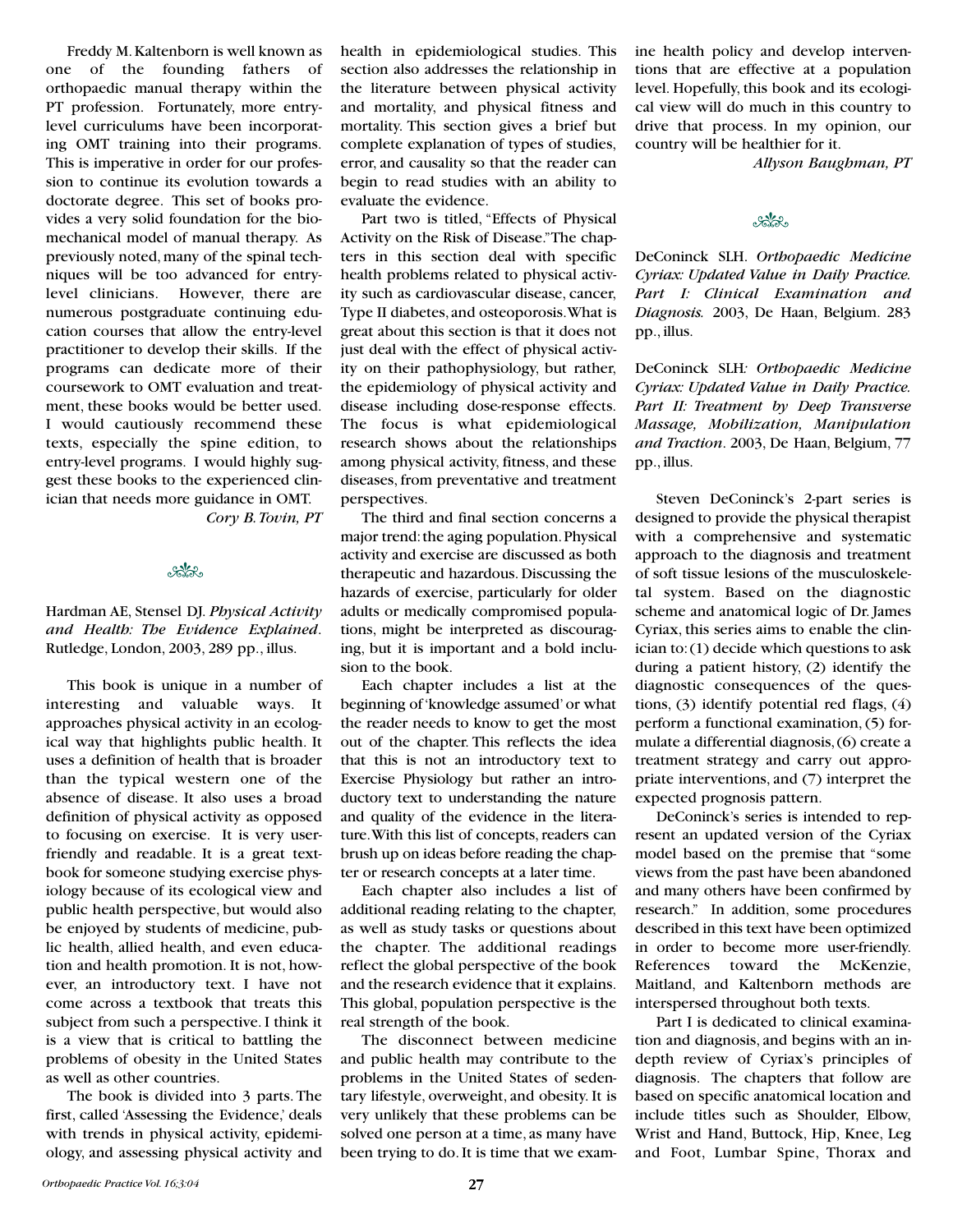Abdomen, and Cervical Spine. Each chapter is presented in an outline format and contains detailed information on the history, examination, interpretation of findings, differential diagnoses, and standardized assessment forms relevant to the specific body part. The author concludes each chapter with a case study and a 'recapitulation scheme'—a table that relates the physical examination findings to various differential diagnoses.

Part II is designed to provide the reader with a description of Cyriax-based treatment techniques, their indications, and contraindications. The book begins with an introduction to treatment principles. Chapter one describes the principles of treatment for muscular, tendinous, and ligamentous soft tissue lesions,and chapter 2 is dedicated to the principles of deep friction massage. Chapters 4 through 8 pertain to specific body parts such as the shoulder, elbow, wrist and hand, hip, knee, and leg and foot. The remaining chapters cover topics such as lumbar manipulation, lumbar traction, thoracic manipulation and deep friction, and cervical manipulation and deep friction.

I found these volumes to be valuable contributions to the literature. The author skillfully presents the material in a clear, concise, and easy-to-read format.Throughout the text he consistently provides examples in which to reinforce an understanding of the material. Of particular value was Part I's chapter on Cyriax's Principles of Examination.The information presented in this chapter forms the foundation for orthopaedic examination and diagnosis and should be appreciated by all physical therapy clinicians and students, regardless of whether or not they adopt Cyriax's treatment techniques. Other valuable contributions throughout the series included the abundance of illustrations, the standardized assessment forms, the recapitulation schemes, the case studies, and the clear manner in which treatment interventions, their indications, and contraindications were presented.

While this series should be recognized for its strengths, it did have a few minor shortcomings.Part I could have been more comprehensive to include examination of the joints above and below the symptomatic body part. For example, there was no mention of examination of hip strength for the patellofemoral patient, in spite of the recent research findings in this area. It should be noted though, that the emphasis

of this book is on the Cyriax philosophy, which should provide the basis for the examination of musculoskeletal impairments. More comprehensive examination techniques for specific body parts can be found in other texts. I felt that another shortcoming of the book involved the illustrations in Part II. While they were plentiful, they could have been described in better detail in order to provide the reader with a clearer understanding of how to perform the techniques. Finally, in the shoulder case that was presented, the patient presented with pain on resisted shoulder medial rotation, yet the diagnosis was infraspinatus tendonitis. This is an apparent error, since according to Cyriax, pain on resisted medial rotation of the shoulder would lead to the diagnosis of subscapularis tendinitis.

The shortcomings that were described in this review should not diminish the value of this series. It is a valuable addition to the library of the physical therapy student, new graduate, or seasoned clinician. Steven DeConinck deserves praise for his ability to present such a well-written and useful guide to the Cyriax-based examination, diagnosis, and treatment of musculoskeletal impairments.

*Phyllis Clapis, PT, DHSc, OCS*

#### $\frac{1}{2}$

Tixa S. *Atlas of Palpatory Anatomy of Limbs and Trunk*. Teterboro, NJ: Icon Learning Systems; 2003, 426 pp, illus.

Serge Tixa, an anatomist at the Swiss School of Osteopathy,has written another excellent text that presents surface anatomy palpation of the limbs and trunk. This text is unique in that the author has included illustrations by Frank Netter, MD, along with palpation photographs and detailed script. The intended audiences are students and clinicians in fields where applied anatomy is utilized.

The atlas is organized into 12 sections based on body regions and includes over 700 photographs.The sections encompass: Cervical,Trunk and Sacrum, Shoulder,Arm, Elbow Forearm, Wrist and Hand, Hip, Thigh, Knee, Leg, and Ankle and Foot. Each section is subdivided into chapters that cover osteology, myology, arthrology (including ligaments), nerves, and vessels. Each section begins with Netter anatomic illustrations followed by 2 types of photographs.The first set of photographs is a more general image of the region while the latter set relates to what Tixa refers to as a "manual inspection of surface forms."This is a method that combines written text describing the palpation technique along with more specific photographs of the structures being palpated.

The strengths of this text and what sets it apart from many others, are the combination of anatomy illustrations, excellent photographs, and the written instruction that assists the reader in positioning the anatomical area and/or applying resistance to the structure to best bring it to view.Principles of resistive testing, palpation, and positioning are used in many instances. Nerve and vessel palpation are illustrated and described in reference to the location of other structures often including what structures may need to be gently moved in order to accurately perform the palpation.Ligamentous structures are often initially visualized in one photograph and illustration, and then positioned under tension for the best viewing and palpation.

I would recommend this text to students of physical therapy and clinicians in various practice settings where accurate palpation of anatomical structures is a valued skill. Both the novice and the experienced clinician will find the depth and breadth of this text useful in developing or refining their surface palaption slills.

*Patricia A. Downey, PT, MS, OCS*

#### *(Editor's Corner continued from page 5)*

so I hope you will seek out the references listed below. I think you will find the content enlightening.

#### **REFERENCES**

- 1. Jensen GM, Gwyer J, Hack LM, Shepard KF. *Expertise in Physical Therapy Practice*. Oxford: Butterworth-Heinemann; 1999.
- 2. Sackett DL, Straus SE, Richardson WS, Rosenberg W, Haynes RB. *Evidence-Based Medicine: How to Practice and Teach EBM.* 2nd ed.Edinburgh:Churchill-Livingstone; 2000.
- 3. Higgs J,Jones M,*Clinical Reasoning in the Health Professions*. 2nd ed. Oxford: Butterworth-Heinemann; 2000.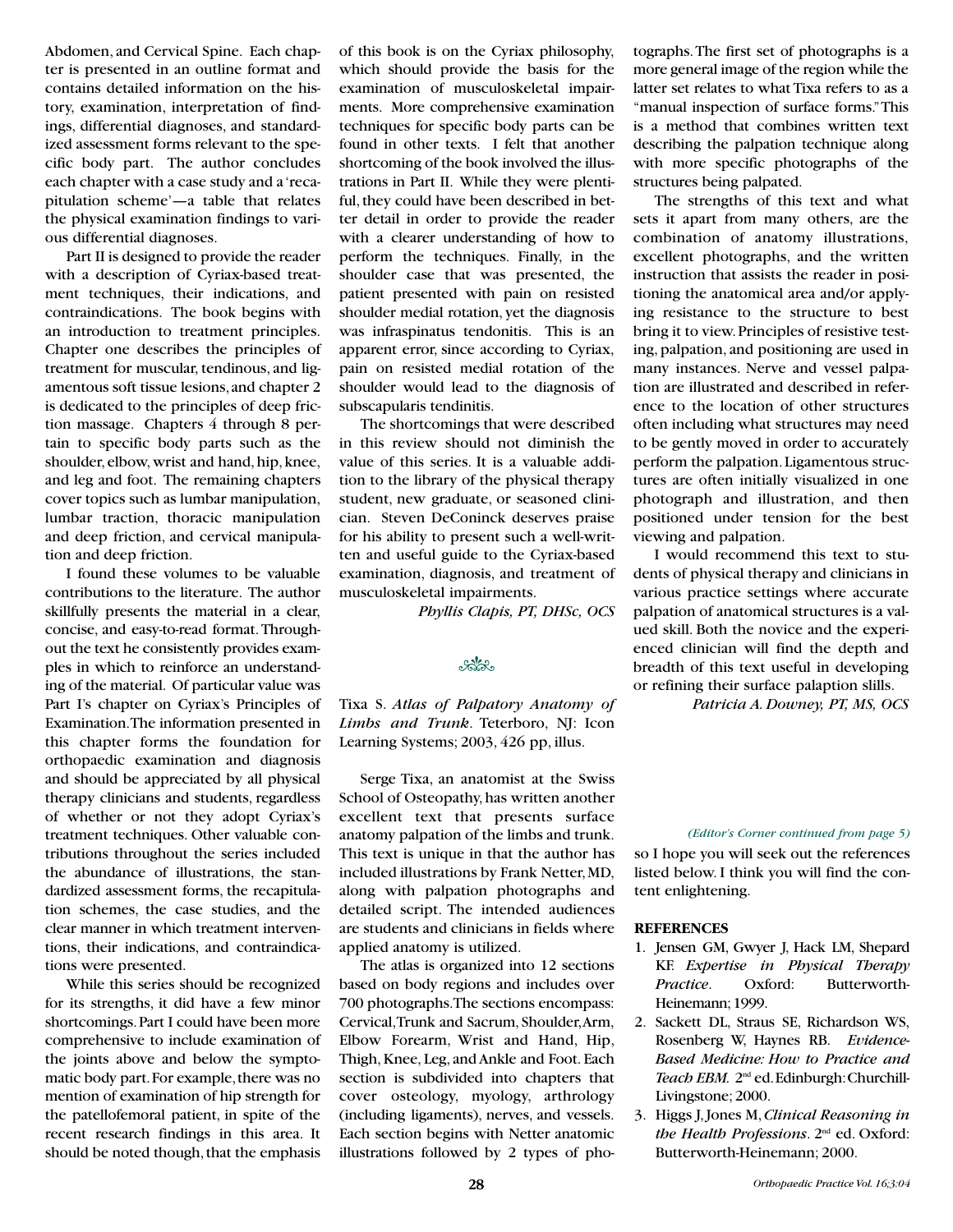## Section News

#### **EDUCATION PROGRAM REPORT**

Greetings from the Education Program Committee! We have been busy working on our schedule for CSM 2005 in New Orleans. At this time we are planning 3 preconference courses—Functional Manual Therapy for the Upper Quarter, Understanding the Biomechanics and Differential Diagnosis of Overuse Injuries to the Foot and Ankle, and Medical Screening for Physical Therapists. We also have great programming packed in for Thursday, Friday, and Saturday. We encourage everyone to come and enjoy networking and learning something new.

*Ellen Hamilton, PT, OCS Chair, Education Program Committee*

#### **PRACTICE COMMITTEE**

My first order of business as the new chair is to recognize Steve McDavitt for his Practice Committee leadership over the last 6 years. His reports are legendary and Steve did a wonderful job of keeping us all abreast of activities related to this committee; so,there is no need to discuss the many successes this committee has experienced in recent times. Steve has spent a tremendous amount of time mentoring and preparing me for this position and I would like to thank him for his time as well as for leaving me with such an incredibly strong committee. Secondly, I would like to thank the members of the Practice Committee who have been serving and have agreed to continue serving on this committee. I am extremely honored to have the pleasure of working with the members of this committee who make up a who's who list of physical therapy practitioners. I am also pleased to introduce Debbie Todd who is a new member of the committee and a recent graduate who will bring a fresh and unique perspective to our discussions.

I would like to lay out the committee's agenda for the next few years. We would appreciate any comments and/or questions that you may have. One item that we have initiated and will continue to perform is a revision of the Manual Therapy Compendium since there is much new information that should be incorporated into this document. Another item will be to get the Practice Network back up and running. You will remember that the Orthopaedic Section created a mechanism for us to keep in touch with key contacts in each state component to disseminate and/or collect important information regarding orthopaedic practice. A new item that will begin this summer is the Practice Committee's annual meeting via conference call to discuss our annual goals and objectives.

I have been designated to be the Orthopaedic Section's designee for Reimbursement, State Governmental Affairs, and Federal Governmental Affairs. I will be attending APTA's annual meetings regarding each of these areas.We will provide you with periodic updates regarding each of these areas in terms of their relationship to orthopaedic physical therapists practice. I have also been assigned by the Orthopaedic Section Board to act as a liaison to the APTA POPTS Task Force and have been in frequent contact with Fran Welk who is Chair of this Task Force. We will be introducing a strategy for the Section to promote a decrease in the incidence of POPTS in the near future. To provide a preview,it will consist primarily of strategies to influence professional behaviors and practice patterns of physical therapy practitioners. We will work with the POPTS Task Force to develop documents as well as develop presentations regarding 'Autonomy in Orthopaedic Practice' that we are already planning to present at several meetings in late 2004 and throughout 2005. The final 'big ticket' item will be the development of an 'Orthopaedic Compendium for First Professional Physical Therapy Programs.' As you may be aware, many APTA Sections have created such documents to assist the first professional physical therapy programs with guidelines regarding practice patterns within their respective area of clinical practice. This will be an activity of the entire section, but we expect that the Practice Committee will take on a major component of this task. As always we will continue to work with members of the Section to handle issues that arise related to orthopaedic practice (AKA putting out fires).

Once again I am honored to serve as Chair of the Practice Committee. I look forward to serving and working closely with you over the next few years.

*Bob Rowe, PT, DMT, MHS, FAAOMPT Chair, Practice Committee*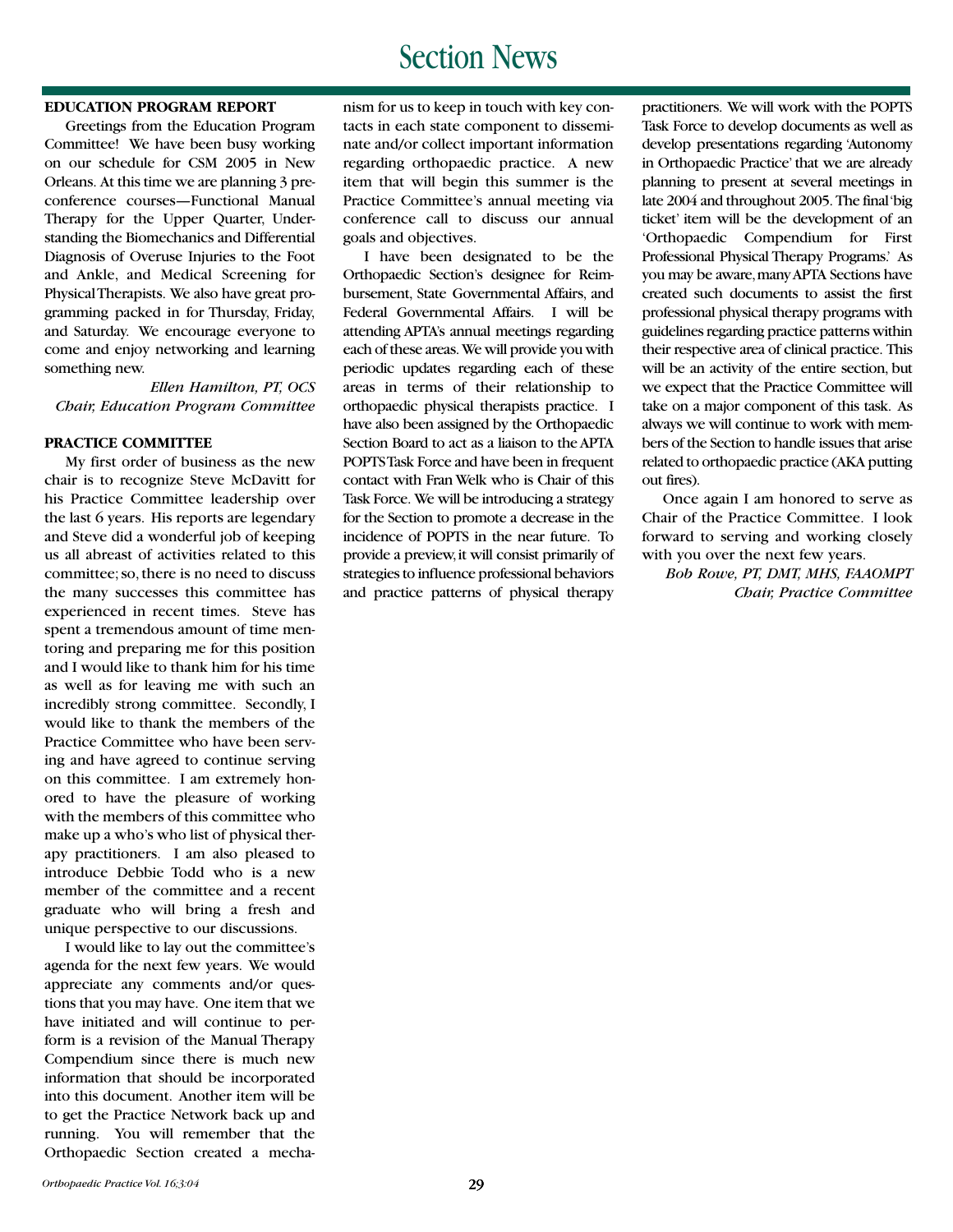## Webwatch

#### **A new feature to inform readers of useful resources available on the internet**

#### MedlinePlus®

**http://medlineplus.gov/**

This site contains an extensive amount of information from the world's largest medical library, the National Library of Medicine. There site carries no advertising and does not endorse any company or product. The content is authoritative and up to date with credible information on over 650 diseases and conditions. Other items include 1) lists of hospitals and physicians, 2) a medical encyclopedia and a medical dictionary, 3) health information in Spanish, 4) information on prescription and nonprescription drugs, 5) health information from the media, and 6) links to thousands of clinical trials. There is no advertising on this site, nor does MedlinePlus endorse any company or product.



Emedicine.com is a Clinical Knowledge Database available to physicians and health professionals. Nearly 10,000 physician authors and editors are contributors to the site which contains articles on 7,000 diseases and disorders. The evidence-based content is updated 24/7 and includes the latest practice guidelines for 62 medical specialties. The professional content undergoes 4 levels of physician peer review plus an additional review by a PharmD.There is also a professional and institutional subscription site that can be found at: www.iMedicine.com. In addition a new consumer health site: www.eMedicineHealth.com houses more than 5500 pages of health content with articles written by physicians for patients and consumers. Peer review of each article is done by 2 physicians and a PharmD.

Have a website link you would like to share with our readers. Send link to cjh@nauticom.net



## Section Members in the News

Association leaders, PTs, and PTAs gathered at a recognition ceremony during Annual Conference to honor and thank their colleagues for their contributions and commitment to practice, research, and education. Congratulations to the following Orthopaedic Section members who received honors:

#### **HONORS**

*Catherine Worthingham Fellows*: Michael J. Mueller, PT, PhD, FAPTA Robert W. Richardson, PT, MEd, FAPTA Daniel L. Riddle, PT, PhD, FAPTA

#### **AWARDS**

*Lucy Blair Service Award*: Nancy Nies Byl, PT, MPH, PhD, FAPTA Aimee Beth Klein, PT, DPT, MS, OCS Babette S. Sanders, PT, MS

*Henry O. and Florence P. Kendall Practice Award*: Lucy J. Buckley, PT

*Miriam Williams Award for Research in Physical Therapy*: Lynn Snyder-Mackler, PT, ScD, SCS, FAPTA

*Dorothy Briggs Memorial Scientific Inquiry Award:* Linda Resnik, PT, PhD, OCS Post Professional Doctoral

*Chattanooga Research Award:* Guy G. Simoneau, PT, PhD,ATC Joseph E. Berman, PT, MHS,ATC

*Jack Walker Award:* Joseph A. Shrader, PT, CPed Karen Lohmann Siegel, PT, MA

*Dorothy E.Baethke-Eleanor J.Carlin Award for Excellence in Academic Teaching*: Kornelia Kulig, PT, PhD

*Margaret L.Moore Award for Outstanding New Academic Faculty Member:* David M.Kietrys, PT, MS, OCS

*Mary McMillan Scholarship Award:* Margaret S. Helkowski, SPT

Drexel University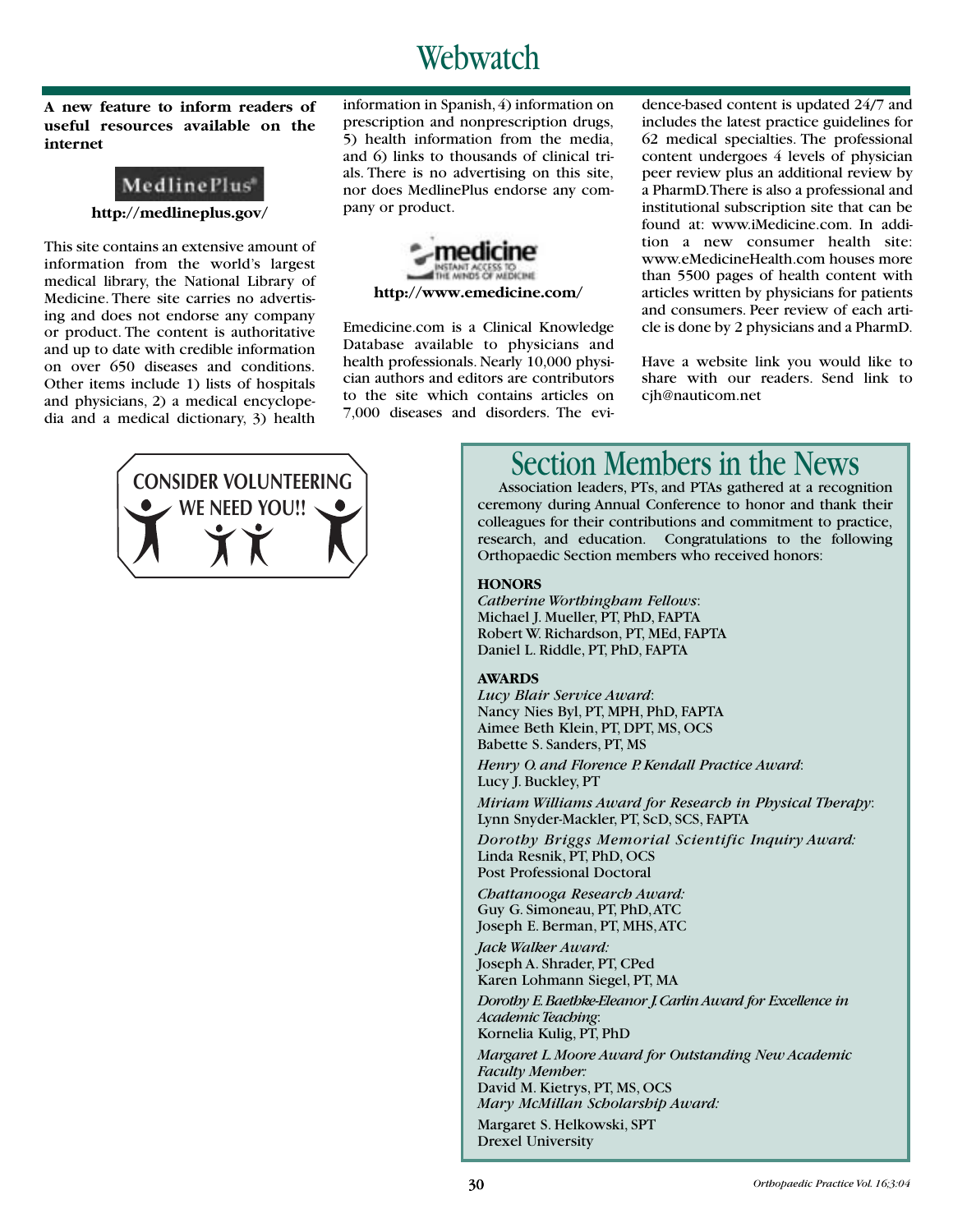#### President's Message (*Continued from page 6)*

showing up and perfunctorily performing a 9-5 job. Sadly, most physical therapists are employed in this sort of system.Thus, physical therapists usually work for someone else.When working for someone else, physical therapists usually never have the opportunity to make any 'real' money; more importantly many never learn the importance of professionalism. How can we serve our profession if we are never given a chance to achieve our true potential? Who will care about our profession if we do not see the importance of professional growth? I see this as the most important change in the structure of physical therapy. Currently, I see little hope for our profession if we are not given the chance of improving ourselves and raising ourselves in rank. While the new DPT is raising our academic and intellectual level, we must also raise our rank in a professional level regardless of what we get paid. I want to see physical therapists working together in a collegial, respectful, and professional environment that appreciates the talents and abilities of each therapist.

Most who have read my previous President's Messages know that I am a history buff. I have been reading some of the important reasons why the medieval times were so dark and backward during the 5<sup>th</sup> to the 14<sup>th</sup> centuries. Many historians suggest the fall of the Western Roman Empire (in 476 AD) and the subsequent rise of the many European kingdoms as a primary reason.During the medieval times kingdoms or fiefdoms ruled Europe. Most men were vassals, serfs, or helots and were yoked to the land in loyal fealty and allegiance to their liege lord and could not escape this relationship. The occupation in which your father was employed was the same one that you also inherited. For years this closed system remained. During the time of the crusades, during the  $12<sup>th</sup>$  and  $13<sup>th</sup>$  century (1095-1295) many of the feudal lords were enticed by the pope to participate in the holy crusades. Unfortunately many knights were killed and never returned to their kingdom; however, as this door closed another one opened and gave freedom to all of the helots or serfs that were previously tied so

strongly to the land.This release from fealty or bondage is what is thought to be one of the major driving forces for the European Renaissance.The new beginning! I believe that many physical therapists also must be released from their pecuniary and professional bondage. I would like to see the Private Practice Section work with the Orthopaedic Section and with APTA to promote un-fettered professional group practices. It may be hard for some of the very wealthy and powerful physical therapist(s) who own large group practices to relinquish their hold,but if there is a will there is a way. If we work on this I am sure we can develop a win-win for all.To me this is a first step in dealing with POPTS, let us get our own house in order, learn to act and behave as professionals, and then tackle POPTS

confidence,and unity. *Orthopaedically yours, Michael T. Cibulka, PT, MHS, OCS President, Orthopaedic*

*Section, APTA, Inc.*

straightaway with strength,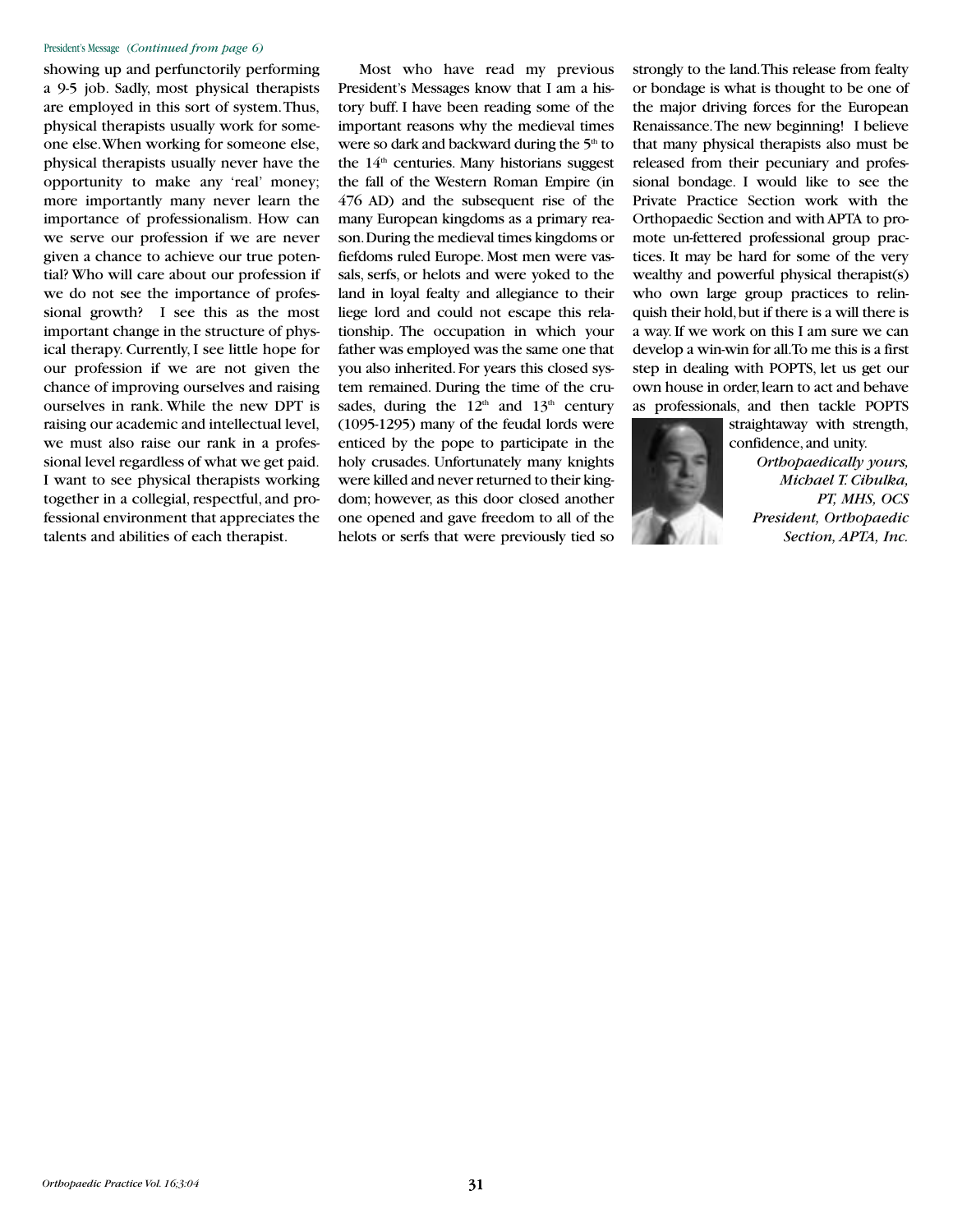#### Request for Research Proposals Orthopaedic Section,American Physical Therapy Association

#### **Purpose:**

The Orthopaedic Section supports its members by funding studies to systematically examine orthopaedic practice issues. The purpose of this grant program is to address the urgent need for clinical research in orthopaedic physical therapy.

#### **Targeted Recipients of the Grant Program:**

The grant program is designed to provide funding to any Orthopaedic Section member who has the clinical resources to examine a welldefined clinical practice issue, but who needs some external funding to facilitate completion of the clinical research project.

#### **Studies Eligible for Funding:**

Four types of studies that will qualify for funding. They are studies that: 1) examine the effectiveness of a treatment approach on a well-defined sample of patients with orthopaedic problems; 2) examine patient classification procedures for the purposes of determining an appropriate treatment; 3) further establish the meaningfulness of an examination procedure and/or 4) examine the role of the orthopaedic physical therapist in the health care environment. Authors must state the purpose that their grant addresses.

#### **Availability of Funding:**

The Orthopaedic Section has earmarked \$15,000 to be awarded to support clinical research that is relevant to orthopaedic physical therapy that addresses one of the four areas described above. Individual grant applications are limited to a maximum of \$7,500 funding over a 1-year period. The grant may be used to purchase equipment, pay consultation fees, recruit patients or fund clinicians to collect data. Physical therapists receiving funding from this program will be expected to report their findings at a Combined Sections Meeting within 3 years of receipt of funding. Recipients will also receive \$300 to assist with the costs for presentation of the work at a Combined Sections Meeting. Evidence of approval from the Institutional Review Board for Biomedical Research must be provided before the funding will be released.

#### **Instructions for Submitting an Application:**

Applications should include a 1 page abstract, a 10 page or less research plan, description of human subject issues and biosketches for all investigators.

The research plan should address the following in order:

- 
- 
- Limitations and potential problems
- Specific aims Background and significance
- Preliminary data *•* Methods including data analysis plan Limitations and potential problems Time for completion of project
	-

The description of human subjects can be included beyond the 10 page limit for the research proposal and should address the following in order:

- Risks to human subjects including involvement and characteristics of human subjects, sources of research material and potential risks
- Adequacy of protection against risks including procedures for recruitment, informed consent and protection against risks
- Potential benefits of the proposed research to the subjects and others
- Importance of the knowledge to be gained

Biosketches for each investigator should be limited to 3 pages or less.

When formatting the application, margins in all directions must be at least 1/2 inch. The height of the letters must not be smaller than 10 point and the type density including characters and spaces must be no more than 15 characters per inch with no more than 6 lines of type within a vertical inch. Arial 12-point is the suggested font.

#### **Criteria for Review of Applications:**

Priority will be given to applications that meet the following criteria:

- Have a specific and well-designed purpose that is judged to be consistent with the types of research studies eligible for funding described above.
- The sample to be studied must include patients/clients with impairment of the musculoskeletal system. For studies examining the role of the orthopaedic physical therapist in the health care environment, the sample to be studied should include physical therapists involved in the delivery of orthopaedic physical therapy.
- Projects that involve multiple clinical sites.
- Projects that examine the effectiveness of orthopaedic physical therapy.
- Projects that are currently not receiving funding from other sources.
- Studies that have evidence of preliminary work.

#### **Determination of the Award:**

The deadline for submission of applications is November 15, 2004. Each application should include one original and six copies of all material. Members of the Orthopaedic Section Research Committee will review each proposal to determine if it is one of the four types of proposals eligible for funding and to determine if it includes a suitable subject population (i.e. patients with musculoskeletal impairment or physical therapists if the study examines the role of an orthopaedic physical therapist in the health care environment). Eligible applications will be forwarded to an external grant review committee that will review and rate each eligible application for scientific merit. The highest rated applications will be selected for funding. All applicants will be notified of the results by March 1, 2005.

#### **To Submit an Application or Request Additional Information - contact:**

Clinical Research Grant Program Orthopaedic Section,APTA, Inc. Attention: Jessica J. Hemenway 2920 East Ave. South, Suite 200 La Crosse,WI 54601 800-444-3982 x216 or 604-788-3965 x216 e-mail: jjhemenway@orthopt.org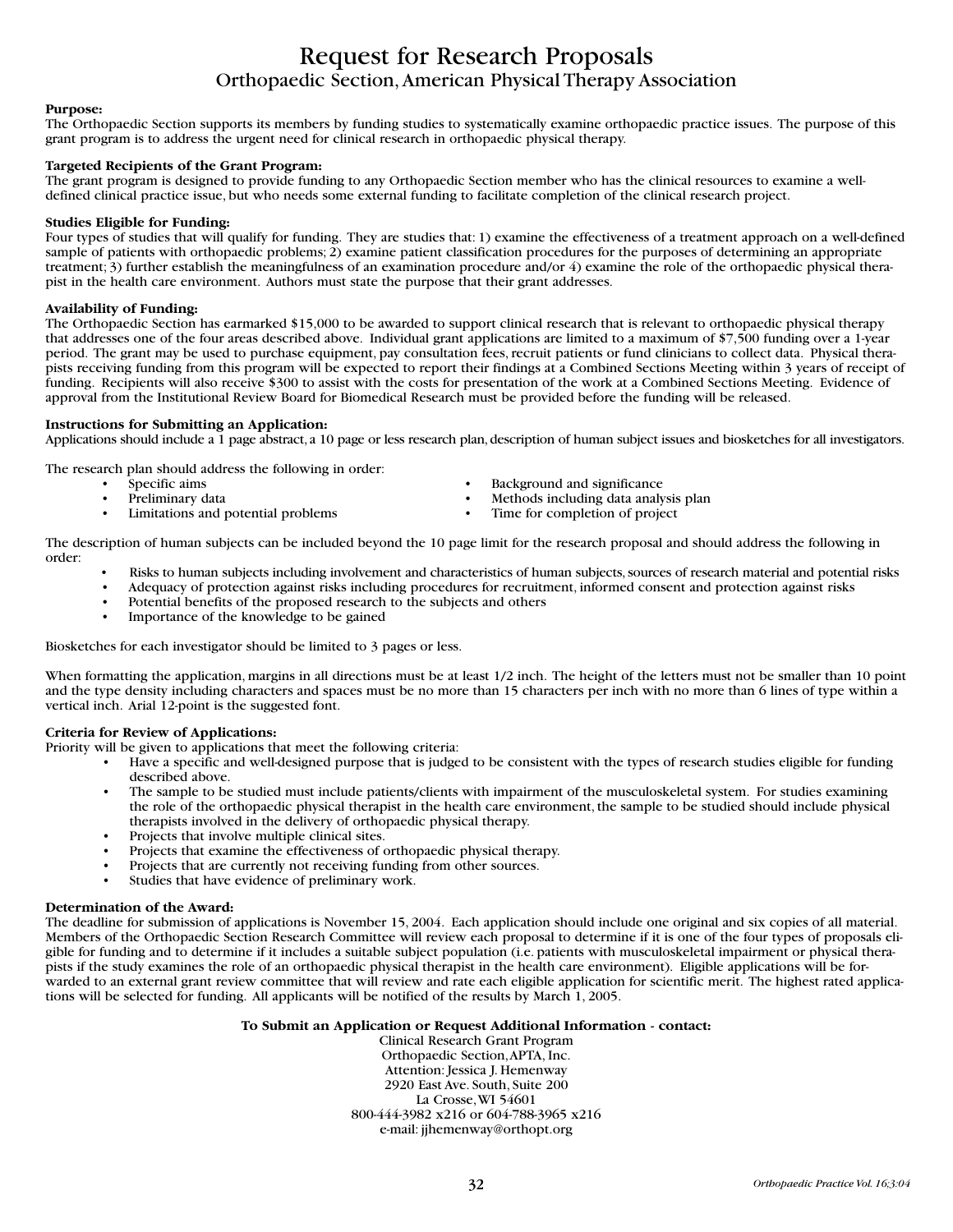

## **OCCUPATIONAL HEALTH PHYSICAL THERAPISTS SPECIAL INTEREST GROUP**

### ORTHOPAEDIC SECTION, APTA, INC.



#### **Case Study: Onsite Physical Therapist Involvement in Correction of Ergonomic Problems in Circuit Box Assembly**

*Linda Nicoli PT, CEES, Workplace Wellness Services, Inc., Excelsior, MN*

One of the joys of being an onsite physical therapist is being involved with the correction of an ergonomic hazard that effects not only your client, but her coworkers and future employees as well. As the onsite therapist at a manufacturing plant, I serve over 1000 employees involved in designing, manufacturing, repairing, selling, and distributing airline sensor systems. Working closely with the Occupational Health Nurse, I complete an average of 100 job site analyses per year. Many are as straightforward as correction of work practices. For immediate feedback, I use my Canon Optura Pi digital camcorder. Its large LCD display allows the employee to see the body mechanics or posture issue I am explaining. Before and after worksite videos reinforce the concept and give me a tool for explaining to a supervisor why a certain administrative control is needed. Single frame photos taken from the video on my iBook notebook computer are helpful when working with engineers on implementing tool or process revision. The following case study illustrates all 3 levels of controls and, fortunately, has resulted in safer employees and recognition for the ergonomic improvement team.

I first became aware of the problem in circuit box assembly in August 2003. An employee was returning to work after arthroplasty on her right thumb CMC joint. And she was having difficulty pulling circuit boards out of junction boxes when they were returned for repair or upgrading. As usual when an employee presents for physical therapy, a musculoskeletal examination was completed and treatment was initiated for pain in her shoulder, neck, and upper back. Unique to onsite physical therapy, when a worker's complaints are related to her job, a jobsite analysis also is done.

#### **OHPTSIG Board & Committee Chairs**

PRESIDENT **Deborah Lechner, PT, MS** Ph: 205 879-6447 ext. 204 ErgoScience, Inc Fax: 205 879-6397 Birmingham, AL 35223

VICE PRESIDENT **Bonnie Kimmelman, PT, MEd** Ph: 908-868-2938

#### TREASURER

**Margot Miller, PT** Ph: 218-728-6455 General Manager Fax: 218-728-6454 11E Superior St, Ste 370 Duluth, MN 55802

#### SECRETARY

**Barb McKelvy, PT** Ph: 614-496-7996 **Strategic Rehab Options** Fax: 614-891-3563 Westerville, Ohio 43081

15 Office Park Circle, Ste 214 Email: deborahlechner@ergoscience.com

Email: bkimmelman@sbcglobal.net

Isernhagen Work Systems Email: mmiller@workwell.com

4887 Smoketalk Lane Email: barbmckelvy@aol.com

#### PRACTICE & REIMBURSEMENT CHAIR

**Brad Wolter, PT** Ph: 312-240-4965 Peoples Energy Corporation Fax: 312-240-4609 Employee Health Safety & Security Systems Email: woltb@pecorp.com 19th Floor, 130 East Randolf Drive Chicago, Illinois 60601

#### RESEARCH CHAIR

**Frank Fearon, PT, DHSc, OCS, FAAOMPT** Ph: 706-864-1899 North Georgia College & State University Barnes Hall- Department of Physical Therapy Fax: 706-864-1493 Dahlonega, GA 30597Email: ffearon@ngcsu.edu

#### EDUCATION CHAIR

**Deirdre 'Dee" Daley, PT, MSHOE** Ph: (910) 695-1556 155 East Vermont Ave Email: kanandarqu@aol.com Southern Pines, NC 28387

NOMINATING CHAIR **OPEN** 



Summer 2004 Volume 16, Number 3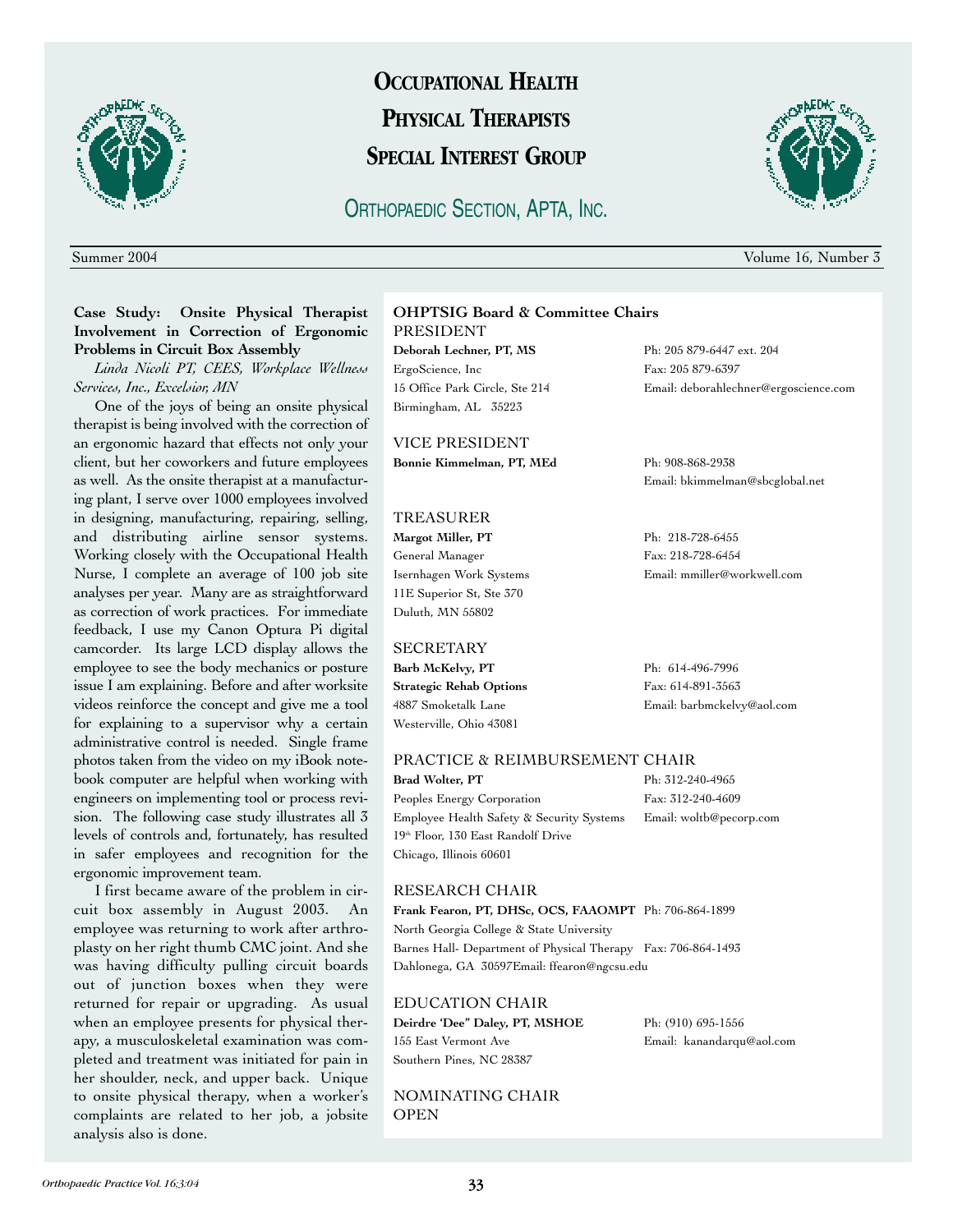

Figure 1 (R) illustrates a possible mechanism for upper quadrant stress. Her status post wrist arthroplasty was also a contributing factor because decreased ROM of her wrist resulted in awkward posturing of her shoulder.

Jobsite analysis is done using a modified version of the ANSI Z365 form<sup>1</sup> that we have adapted for communicating findings with the rest of the ergonomic team.

As can be seen from Table 1, ergonomic risk factors included awkward position of the right arm, use of the left hand as a fixture to stabilize the box as the board is removed, poor coupling with the latches holding the board in place and with the board inside the box, and excessive force necessary to pull the board due to expansion and/or corrosion that has occured with use.

Figure 2 illustrates the trial of con-**Figure 1 Figure 2** trols to reduce the stressful use of both arms. The cake pan brings the box into a position where the right wrist and shoulder are kept in a neutral position during the pull and helps stabilize the box on the table.

> We presented this picture to the supervisor who reported he had just fabricated a similar fixture for another process. He assigned the correction to an engineer and we continued working with the employee



to correct her shoulder impingement, stabilize her wrist and trunk, improve her endurance, and enhance knowledge of body mechanics and self advocacy when problems develop. She was discharged after 6 sessions with her shoulder pain resolved and independent in her home exercise program.

As happens too often in a busy clinic, we lost track of the employee once she

| <b>Risk Factor</b>          | $< 1$ hr         | $1-4$ hrs        | $>4$ hrs       | <b>Cause of Risk Factor</b>               | <b>Proposed Solution</b>                 |
|-----------------------------|------------------|------------------|----------------|-------------------------------------------|------------------------------------------|
| <b>REPETITIVE</b>           |                  |                  |                |                                           |                                          |
| >15 times/min               | $\boldsymbol{0}$ | 1                | 3              |                                           |                                          |
| >20 times/hr                | $\mathbf{0}$     | $\theta$         | $\mathbf{1}$   | Gripping and pulling                      | Improve angle, coupling                  |
| <b>LIFT (SEE NIOSH</b>      |                  |                  |                |                                           |                                          |
| <b>EQUATION)</b>            |                  |                  |                |                                           |                                          |
| 5-15 lbs.                   | $\boldsymbol{0}$ | $\overline{0}$   | 1              |                                           |                                          |
| 15-30 lbs.                  | 1                | 1                | $\overline{2}$ |                                           |                                          |
| 30-50 lbs.                  | $\,2$            | $\sqrt{2}$       | 3              |                                           |                                          |
| >50 lbs.(single lift risky) | $\overline{3}$   | 3                | 3              |                                           |                                          |
| <b>PUSH/PULL</b>            |                  |                  |                |                                           |                                          |
| easy (employee rated)       | $\boldsymbol{0}$ | $\overline{0}$   | 1              |                                           |                                          |
| moderate                    | $\mathbf{0}$     | $\mathbf{0}$     | $\sqrt{2}$     |                                           |                                          |
| heavy                       | $\mathbf{1}$     |                  | $\sqrt{3}$     | Pulling/pushing cards 15-18 lbs. of force | Improve angle, coupling                  |
| $CARRY > 10$ ft.            |                  |                  |                |                                           |                                          |
| 5-15 lbs.                   | $\overline{0}$   | $\mathbf{0}$     | 1              |                                           |                                          |
| 15-30 lbs.                  | $\boldsymbol{0}$ | $\boldsymbol{0}$ | $\,2\,$        |                                           |                                          |
| $>30$ lbs.                  | $\mathbf{1}$     | 1                | $\overline{3}$ |                                           |                                          |
| <b>AWKWARD POSTURES</b>     |                  |                  |                |                                           |                                          |
| neck, shoulder strain       | $\boldsymbol{0}$ |                  | $\sqrt{2}$     | Shoulder abducted >90                     | Improve angle of pull                    |
| extended reach              | $\boldsymbol{0}$ | 1                | $\overline{2}$ |                                           |                                          |
| forearm twisted             | $\boldsymbol{0}$ | 1                | $\overline{2}$ |                                           |                                          |
| wrist/hand bend/pinch       | $\mathbf{0}$     | 1                | $\overline{2}$ | Gripping latches, cards holding box with  | Improve coupling with R,                 |
|                             |                  |                  |                | L fixture to hold box steady              |                                          |
| trunk: twist/bend           | $\mathbf{0}$     | 1                |                | $\overline{2}$                            |                                          |
| knee: squat/kneel           | $\boldsymbol{0}$ | 1                | $\,2$          |                                           |                                          |
| <b>USE POWER TOOLS</b>      | $\boldsymbol{0}$ | 1                | $\sqrt{2}$     |                                           |                                          |
| PRESSURE POINTS             | $\overline{0}$   | 1                | $\overline{2}$ |                                           |                                          |
| <b>SAME POSITION</b>        | $\mathbf{0}$     | $\mathbf{1}$     | $\sqrt{2}$     | Standing long periods                     | Anti - fatigue mats, alternate sit/stand |
| <b>ENVIRONMENTAL</b>        | $\overline{0}$   | 1                | $\overline{2}$ |                                           |                                          |
| <b>KEYBOARD USE</b>         | $\mathbf{0}$     | 1                | $\overline{2}$ |                                           |                                          |
| NO CONTROL OF PACE          | $\Omega$         | 1                | $\overline{2}$ |                                           |                                          |
| Sub-totals                  |                  | 1                | $\overline{3}$ | $\mathbf{0}$                              |                                          |
| Total Score >10= RISK       |                  | $\overline{4}$   |                |                                           |                                          |
| Dept. XXXXXX                |                  |                  | Date 10/02/03  |                                           | Evaluated by: Linda Nicoli               |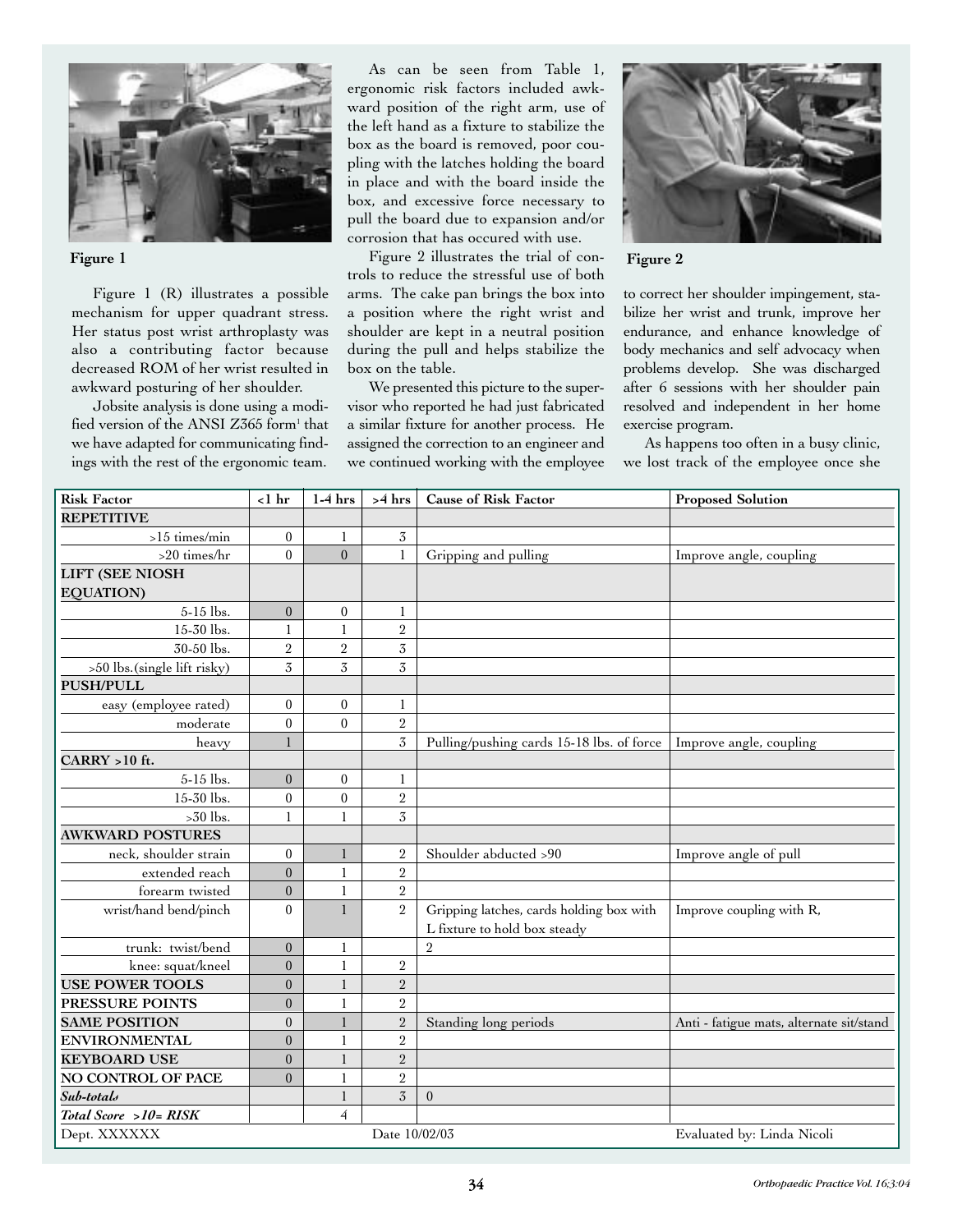was discharged from therapy. Her supervisor was reassigned to another department and progress on the fixture halted. An unwelcome realization of this situation occured in February 2004 when the employee went on vacation. Her coworker presented in the nurse's office with shoulder symptoms when she had to do double duty pulling boards. We went to the new supervisor with our pictures and recommendations. This resulted in immediate action. Within a month, the fixture was in place.

(Figure 3) Latches hold the box in the fixture at an angle which promotes good alignment of the shoulders and wrists and allows the instrument builder to use her body weight to assist with pushing and pulling the boards.

Better yet, the engineer involved had also devised a tool to grab the board (Figure 4) and designed a tool to open the latches. The tool was built in the machine shop and the fixture was installed by the maintainence staff. The engineer estimated the project required about 6 hours of time at \$60 to \$70 per hour and installation took less than 30 minutes. Materials cost another \$80, bringing the total cost of the revision to approximately \$500. The long-term cost savings in preventing injury and improved productivity easily justify the expense and effort.



We maintain an ergonomics page on the company's website including before and after pictures of our ergonomic successes to reward those whose advocacy, creativity, and support are making work safer and more enjoyable and to inspire others to report problems as soon as they are identified. The website also contains video clips of ergonomic chair adjustment and microscope use filmed onsite with employee volunteers. Several factors are essential to success in similar situations.

A professional with knowledge of human factors in manufacturing processes. Physical therapists with their knowledge of musculoskeletal biomechanics and human behavior sciences are uniquely qualified for this essential component.

Access to engineers for changes to tools and/or processes.



Support from administration – access to data, disruption of work for analysis, training and trial of controls, financing engineering controls—on all levels.

A corporate culture which permits employees to report ergonomic risks or musculoskeletal problems which may be work related without fear of retribution.

In this case, all those factors came together, resulting in happier workers, supervisors, an occupational health nurse, and an onsite physical therapist.

#### **REFERENCE**

1. *The ANSI Z-365 Risk Factor Checklist, Proactive Job Survey and Pyschophysical Tables:* National Safety Council, Draft Propsed Standard on Cumulative Trauma Disorders. 1998.

#### **APTA Hosts Busy Hotline At PT '04! '**

The APTA Section on Orthopaedics and the APTA Sports Section co-hosted a hotline called, "Taking Care of Your Knees," on Friday, July 2. Twenty-four physical therapist volunteers answered a total of 163 calls from consumers across the country. Ages of callers ranged from 14 to 95, with the most common age being 47. Callers spoke with physical therapists about a wide variety of conditions ranging from general knee pain, arthritis, knee pain following injury or surgery, and prevention. Information about the hotline appeared in USAToday.com, Chicago Tribune, Kansas City Star, San Diego Union Tribune, Houston Chronicle, and The Los Angeles Daily News, among others. APTA would like to give special thanks to the volunteers who made the hotline such a success!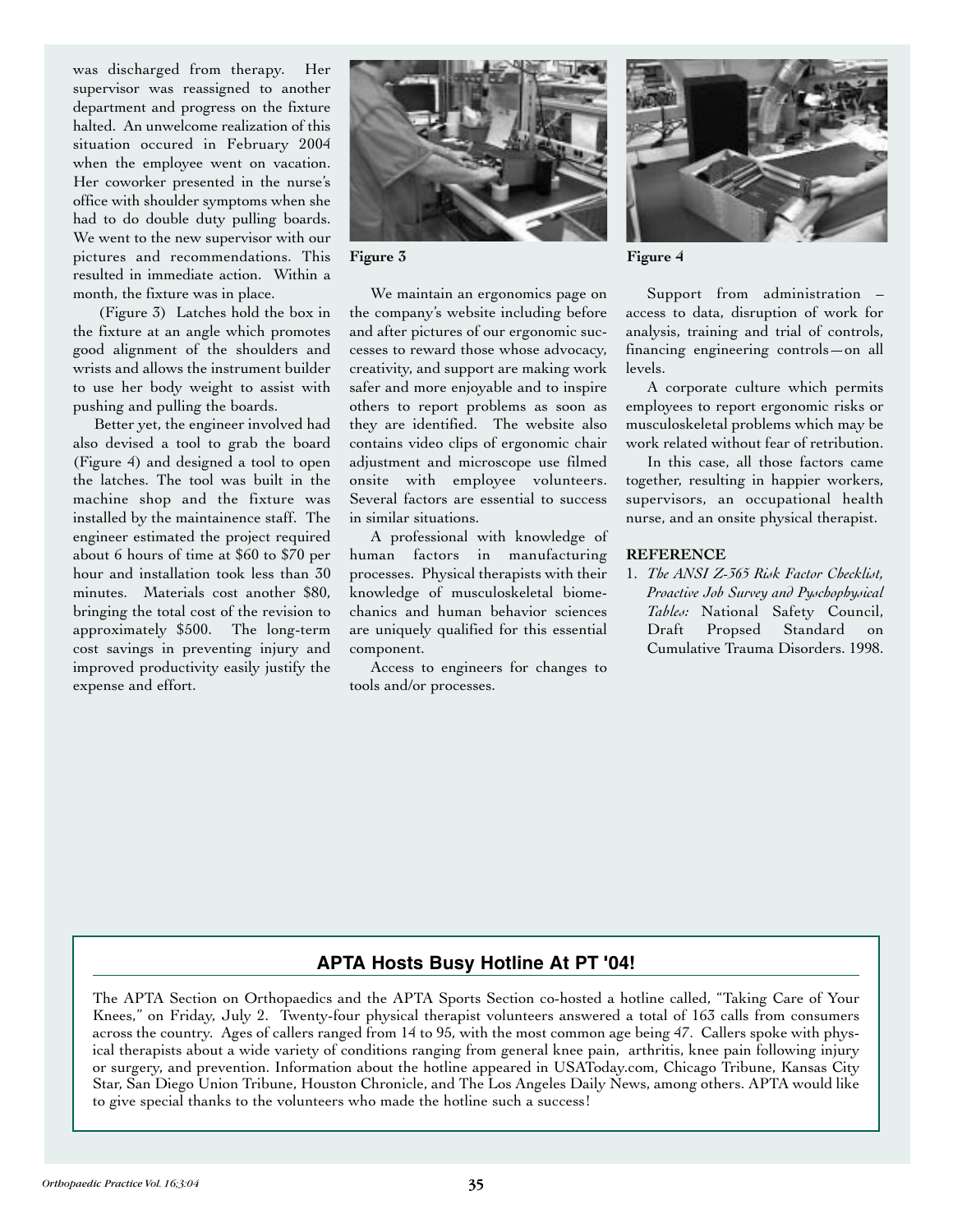# FOOT ANKLE

## **SPECIAL INTEREST GROUP**

#### **PRESIDENT'S REPORT**

In order to start off on the right foot as the new president of the FASIG, I must first thank Steve Reischl for his efforts over the past 3 years in this position. His leadership, endless work ethic, and unparalleled knowledge of the foot and ankle permitted our SIG to grow and prosper in numerous ways. This included a significant growth of our membership, development of the 'Find a Foot and Ankle PT' web listing, completing an extensive survey of our membership's knowledge base, and over-seeing many of the recent and highly successful education programs which included the Research Retreat in May. Thank you Steve for your excellent vision and endless efforts.

Despite that our membership has grown, we are sadly lacking input and attendance at the annual Combined Section' Meetings. This is an excellent forum where you, the member, can give your feedback on the CSM and other Foot and Ankle education programming and strategic planning. After all a Special Interest Group is trying to take into account all of your interests in this specialized area of Physical Therapy. Further, it is not just limited to only Orthopaedic Section members as can be seen by our eclectic CSM presentations which cover aging, pediatrics, and sports aspects related to the foot. Next year's program will again be diversified. We will also host a preconference course (more information pertaining to this will follow).

Some of the goals our group wishes to attain over the next few years includes further development of liaison with other Foot and Ankle professionals including: American Orthopedic Foot and Ankle Surgeons and the Podiatrists. Establishment of entry-level PT foot and ankle curricula in PT schools nationally, and obtaining the criteria which may discern a foot and ankle 'specialist' within our profession. Currently, several other SIGs are pursuing certification in their respective area of expertise. This is a controversial topic amongst those who do attend the FASIG Business Meetings. I would like to hear from the membership regarding their ideas and feelings on this matter.

I look forward to my tenure as the President of this SIG and hope that it can work for you, the PT with a special interest in the foot and ankle. We should be able to get a leg up on the other SIGs with your input.

*Steve Paulseth, PT*

#### **FOOT & ANKLE SPECIAL INTEREST GROUP Business Meeting APTA Combined Sections Meeting Nashville, TN** February 6, 2004

Stephen Reischl, President, called the Foot & Ankle

#### **FOOT & ANKLE OFFICER LISTING**

#### **CHAIR:**

Stephen G Paulseth, PT, MS (310) 286-0447<br>1950 Century Pk E (310) 286-1224 1950 Century Pk E Los Angeles, CA 90067-4708 stephen@paulsethpt.com

#### **VICE PRESIDENT:**

Cheryl Maurer, PT (617) 489-3993 41 Westford St (617) 489-5004

#### **SECRETARY/TREASURER:**

Mark Cornwall, PT, PhD, CPed (925) 523-1606 Box 15015 mark.cornwall@hau.edu Flagstaff, AZ 86011

#### **NOMINATING CHAIR:**

Byron Russell, PT (509) 368-6608<br>EWU Dept PT (509) 386-6623 310 North Riverpoint Blvd Spokane, WA 99202

#### **PRACTICE CHAIR:**

Joe Tomaro, PT, MS, ATC (412) 321-2151 490 East North Ave, Suite 501 (412) 434-4909 FAX Pittsburgh, PA 15212 jtomaro@teamhmi.com

Saugus, MA 01906 cheryl@functionalmechanics.com

(509) 386-6623 FAX<br>bryon.russell@mail.ewu.edu

Special Interest Group (FASIG) Business Meeting to order at 5:09 pm on February 6, 2004. The meeting was held at the Opryland Hotel, Nashville, TN.

**MOTION**: It was moved by Lisa Selby-Silverstein to adopt the minutes from the February 14, 2003 meeting of the FASIG Business Meeting. Tom McPoil seconded the motion. The minutes were unanimously approved following an amendment that Mike Cornwall be changed to Mark Cornwall.

#### **REPORTS:**

Chair. Steve Reischl encouraged all members to enroll and use the 'Find a Foot and Ankle Physical Therapist (FAPT)' on the Orthopaedic Section web site (http://www.orthopt.org/).

Vice-Chair. Steve Paulseth thanked those who assisted with this year's programming and asked for suggestions regarding future topics. The membership expressed the desire to have next year focused on the diabetic foot.

Secretary/Treasurer. Mark Cornwall reported that the budget from the Orthopaedic Section remains at \$6,000.00, which is ade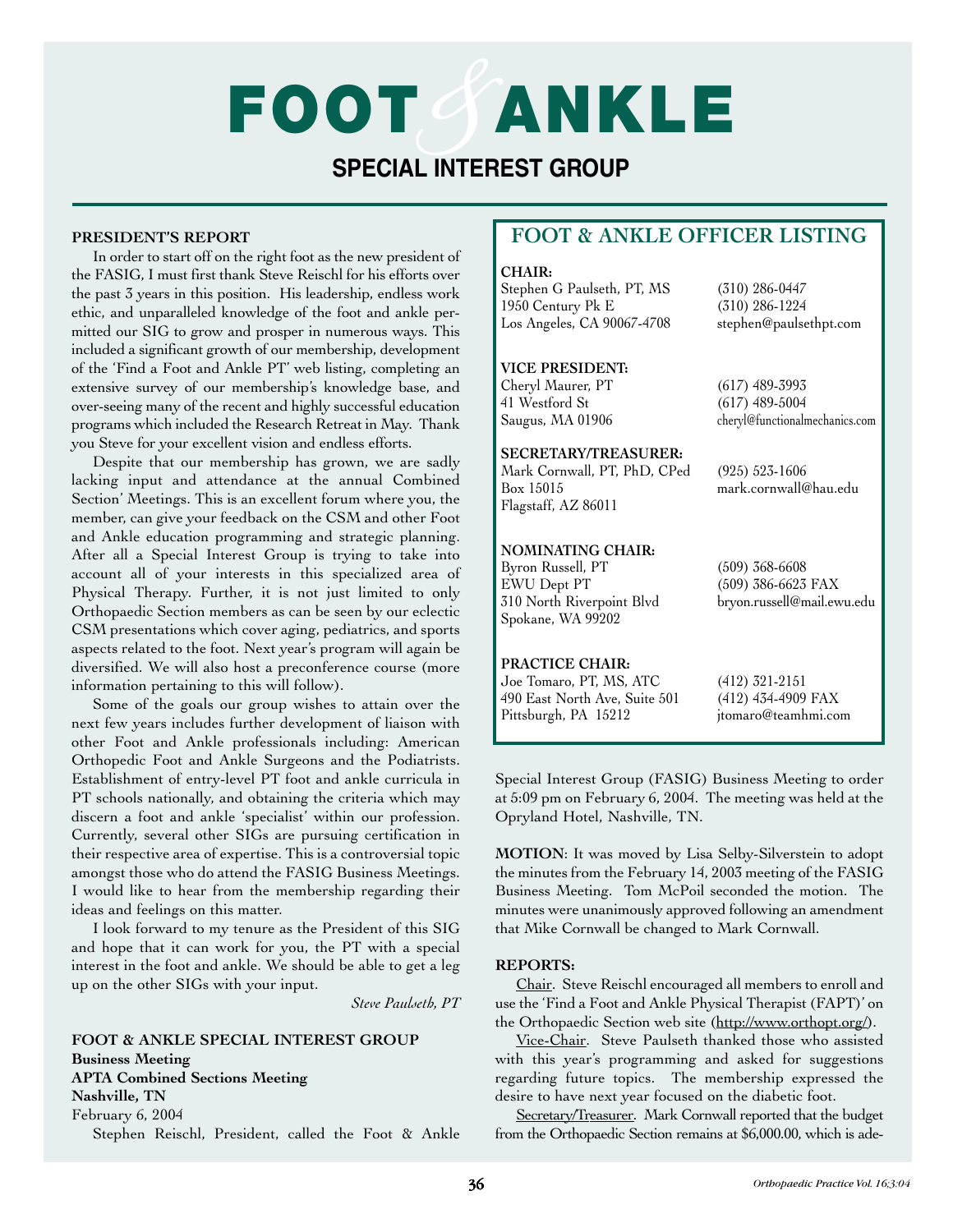quate for the operation of the SIG. It was also reported that approximately \$9,000.00 was made by the SIG at the preconference course held in Tampa last year. This money goes into a discretionary fund that can be used for special projects of interest to the membership.

Research Committee. Irene McClay-Davis provided an update on the research retreat to be held in Southern California from April 30 to May 1, 2004. The keynote speakers for this retreat will be Neil Sharkey from Pennsylvania State University and Arne Lundberg from the Karolinska Institute, Sweden. The topic for the conference will "Measuring Foot Motion: Forward and Inverse Dynamics." All individuals interested in attending are encouraged to do so.

It was suggested by the membership that the Research Committee investigate the mechanism and procedure for submitting foot and ankle related articles to the 'Hooked on Evidence' web site. Submitted articles would be weighted toward intervention rather than evaluation or anatomy.

#### **ELECTIONS:**

Tom McPoil, as chair of the Nominating Committee presented the ballot for this year's elections. They were Steve Paulseth for Chair, Cheryl Mauer for Vice Chair, and Mark Cornwall for Secretary/Treasurer. Byron Russell agreed to run as a write-in candidate for the Nominating Committee.

#### **OLD BUSINESS:**

Discussion continued on the procedure and need to develop criteria for defining a foot and ankle specialist. A suggestion was made to survey the membership again about their foot and ankle practice and if they consider themselves a specialist and why. Nancy Henderson and Steve Paulseth agreed to work on the development of the survey.

#### **NEW BUSINESS:**

Steve Reischl asked if there was interest in conducting another preconference course that would be held at the next Combined Sections Meeting in New Orleans. The topic of Orthotic Fabrication was suggested.

#### **ELECTION RESULTS:**

Tom McPoil presented the results of the election. They were:

| •Steve Paulseth | Chair                | 2004 - 2007   |
|-----------------|----------------------|---------------|
| •Cheryl Mauer   | Vice Chair           | $2004 - 2006$ |
| • Mark Cornwall | Secretary/Treasurer  | $2004 - 2007$ |
| •Byron Russell  | Nominating Committee | 2004 - 2007   |

**MOTION**: It was moved by Tom McPoil to adjourn the meeting until February 2005 in New Orleans. Byron Russell seconded the motion. The motion passed and the meeting was adjourned at 6:11pm.

> *Respectfully Submitted by, Mark W. Cornwall, PT, PhD, CPed FASIG Secretary/Treasurer*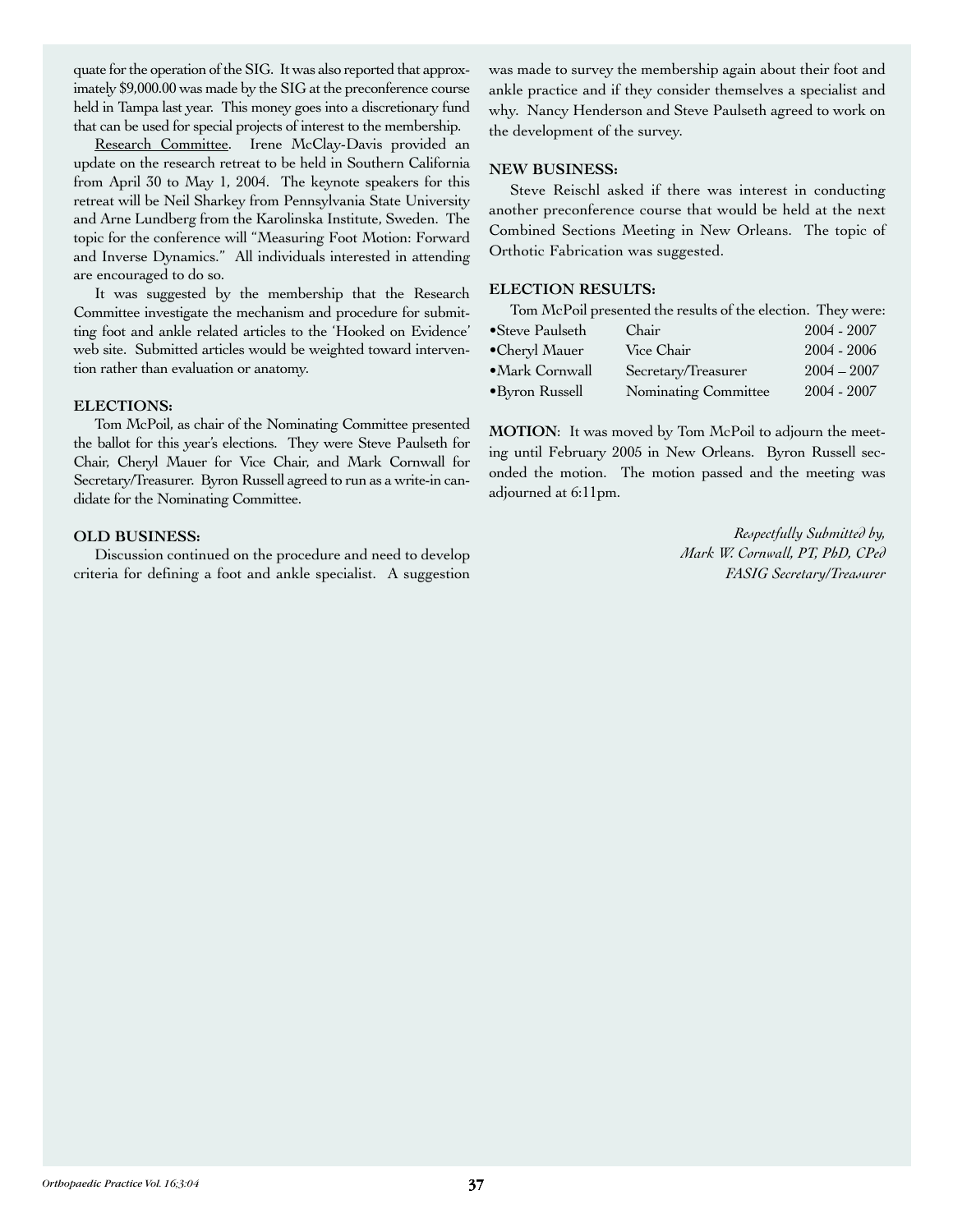

## **Performing Arts Special Interest Group • Orthopaedic Section, APTA**

#### **PRESIDENT'S MESSAGE**

#### Greetings!

Summer is upon us and I hope everyone's plans are shaping up. Planning for CSM 2005 in New Orleans is an ongoing process. Our Vice President and Education Chair, Tara Jo Manal, is busy creating more focused programming that will incorporate competencies from our Description of Advanced Clinical Practice (DACP). I believe that you will appreciate better how the DACP can direct our programming efforts this coming CSM. Your executive board has bantered around several topics that we feel are important to cover and you can be assured of comprehensive topic coverage. We will begin the task of planning for future curriculum direction as we complete our current programming. Since any planning is a work in progress, we want and need your feedback. Plan now to join your colleagues in New Orleans and participate in PASIG activities.

We have once again modified our mission statement and have proposed a vision statement in order to stay focused on the goals of our special interest group while planning for future activities. These statements have been sent to our Strategic Planning Committee for their input and will then go to the Orthopaedic Section for their approval. Look for these on our website when they're available.

Offering a student scholarship was proposed during the Business Meeting at CSM in Nashville. The executive board has agreed upon a few guidelines for this new idea from our group. Adrienne McAuley has headed up this endeavor and can be contacted at mcauley\_pt@msn.com if you, your colleagues, or your school would like more information.

PASIG's Actor's Equity involvement has gone through a few changes. Shaw Bronner, Marshall Hagins and I met once again this May with Actor's Equity and the Broadway Producer's League while they were in contract negotiations. Suffice it to say that our presentation was well received and I am sending a summary report of our meetings in New York to the Orthopaedic Section Board of Directors. For those of you wanting more information than I've briefly given here, please contact me directly.

As usual, we have only a few folks nominated to fill upcoming executive board and elected committee positions. Shaw Bronner and her nominations committee continue to

solicit anyone interested in serving within the PASIG. This is a great way to keep involved and to get to know many of your fellow PASIG members. We are only as good as our membership's involvement.

For those of you who have been actively participating, let me offer a genuine and heartfelt "thank you" from your executive board. For those just getting started, find a mentor within our group and get your feet wet. There is much to be done and as you may have heard before, "Many hands make light work!" That is all for now, so enjoy the summer and all of my best to each of you.

> *Jeffrey T. Stenback, PT, OCS President, PASIG*

#### **PUBLIC RELATIONS AND SERVICE**

One of the areas in which the PASIG members can make an invaluable contribution is in the area of education. The performing arts population, both professional and student dancer and dance parent, frequently lack information about wellness, lifestyle, risks, etc. There are many avenues to reach them with valuable information, including the development of guidelines about topics of interest and writing article disseminated in their journals. The publisher of several dance magazines is very interested in contributions from physical therapists. Topics of interest to them range from nutrition, cross training, to prevention tips and technique errors. I am compiling a list of magazines. Please contact me with suggestions or for further information.

> *Shaw Bronner, PT, MHS, EdM, OCS Analysis of Dance and Movement (ADAM) Center at Long Island University sbronner@liu.edu*

#### **OPPORTUNITIES IN THE PERFORMING ARTS FOR STUDENT PHYSICAL THERAPISTS I. Clinical Affiliations.**

Student Physical Therapists who are interested in performing arts clinical affiliations can find a list of participating sites on the PASIG website: http://www.orthopt.org/ sigs/performing\_arts\_sig/.

Generally, most require the affiliation to be in the last year, following a previous orthopaedic rotation. Some offer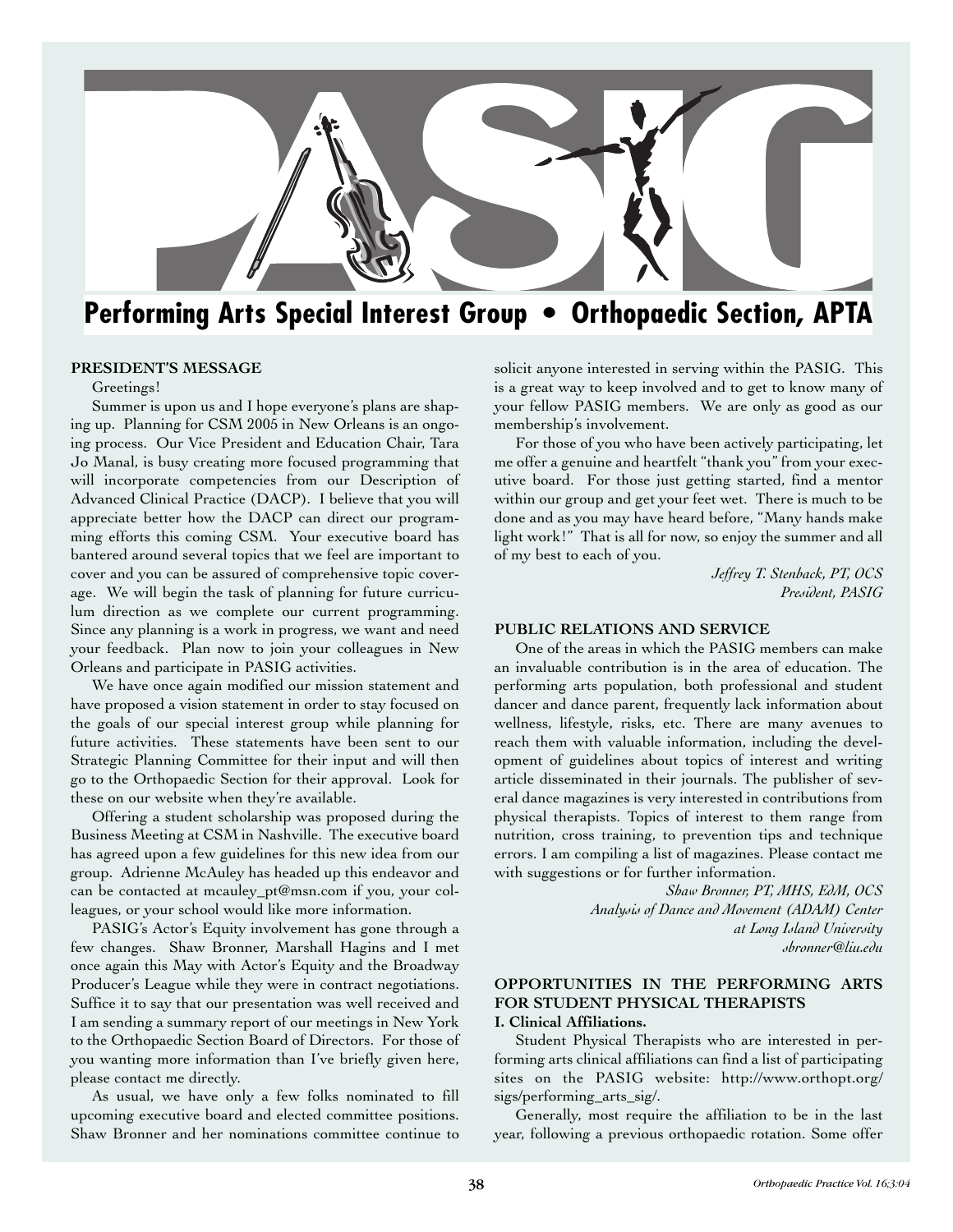full-time clinical and others offer a mix of clinical and research opportunities. Opportunities also exist to add an additional affiliation postgraduation.

#### **II. Research.**

Student Physical Therapists who are interested in conducting research in the performing arts can contact the PASIG Research Committee for mentorship. There are also scholarships and awards for research conducted in this area. These include the following organizations:

(a) Beginning in 2005, the PASIG is initiating a new scholarship for performing arts research conducted by PT and PTA students. Abstracts must be submitted to the Orthopaedic Section for CSM (deadline July 2005). If the abstract is accepted, the PASIG scholarship application deadline is in November 2005. Please contact Adrienne McAuley PT, OCS mcauley\_pt@msn.com for more information.

(b) The Performing Arts Medical Association (PAMA) is a multidisciplinary international organization dedicated to improving the healthcare and treatment of performing artists through education, research, and teaching. PAMA sponsors a "Young Investigator Award." Their conference "Medical Problems of Musicians and Dancers" is held in June in Aspen, Colorado. Generally, abstracts and submissions are due in November and notification is in January. Their website has more information: http://www.artsmed.org

(c) The International Association of Dance Medicine and Science (IADMS) is a multidisciplinary international organization created to serve as a forum for education, promotion of research, and public service in the field of dance medicine and science. Organization. IADMS has a student research award and student travel grant. Generally, submissions are in March, notification in August, for the conference which is held in October. Conferences alternate between the United States and in other countries on alternate years. For more information go to: http://www.iadms.org/student-award.html

#### **III. Education.**

The APTA Combined Sections Meeting PASIG programming is an invaluable educational experience to those interested in diverse topics such as instrument modifications, evaluation of musicians playing specific instruments, and in-house professional dance programs.

The PASIG also sponsors continuing education programs. Watch for announcements about the next offering of our "Introduction to Dance Medicine" course.

*Shaw Bronner, PT, MHS, EdM, OCS*

#### **PRACTICE COMMITTEE REPORT**

The results of the Description of Advanced Clinical Practice (DACP) for Physical Therapists treating Performing Artists was completed this spring and presented at CSM 2004. The DACP is already being used by the PASIG to help formulate future CSM programming. In order to spread the word regarding this document and its potential uses, Jennifer Gamboa, Tara Jo Manal, and Marshall Hagins will present the results of

this study at the International Association of Dance Medicine and Science, in San Francisco on October 14-17, 2004.

#### **PASIG NOMINATING COMMITTEE: CALL FOR NOMINATIONS**

The PASIG invites you to submit your name or that of a willing candidate to run for office. Help to contribute and learn about the performing arts by serving. The following positions are open for nomination: President, Treasurer, and Nominating Committee member. Each position is for a 3-year term. This is a great way to get involved and meet wonderful people from across the country. We hope some of you will step forward! We have listed the various duties for each position below.

#### **PASIG President**

Duties:

- Serves as the official head of and public spokesperson for the PASIG.
- Presides over all meetings of the PASIG and the Executive Board.
- Is an ex-officio member of all committees except the Nominating Committee.
- Acts as a neutral member of the PASIG in voting matters.
- Exercises the right to vote to resolve a tie vote.
- Is liaison to the Orthopaedic Section.
- Attends the Orthopaedic Section Board of Directors meetings at CSM and the Fall Meeting (to be reviewed annually based on Section finances).

Additional Responsibilities:

- Appoints PASIG chairs and members of standing committees and, as necessary, appoints special committees.
- Directs PASIG-related correspondences to appropriate individuals within the SIG.
- Sends copies of appropriate PASIG-related correspondence to the Orthopaedic Section office.
- Compiles the agendas for all meetings.
- Provides for the orientation of all new officers and chairs.
- Attends the following meetings: PASIG Executive Board Meetings and conference calls, PASIG Annual Business Meeting at CSM.
- Submits progress reports and other pertinent materials to the Orthopaedic Section office by the deadlines specified in the Section calendar (eg, submits the PASIG goals/objectives updates to the Section quarterly).
- Attends APTA meetings in which the President is required to represent the PASIG.
- Extracts relevant information from the minutes of the Orthopaedic Section and APTA meetings and distributes them to appropriate individuals.
- Responds to requests from the APTA and its components, sharing information with the Executive Board as indicated.

#### **PASIG Treasurer**

Duties:

Assumes responsibility for submitting the PASIG budget by deadlines determined by the Orthopaedic Section each year.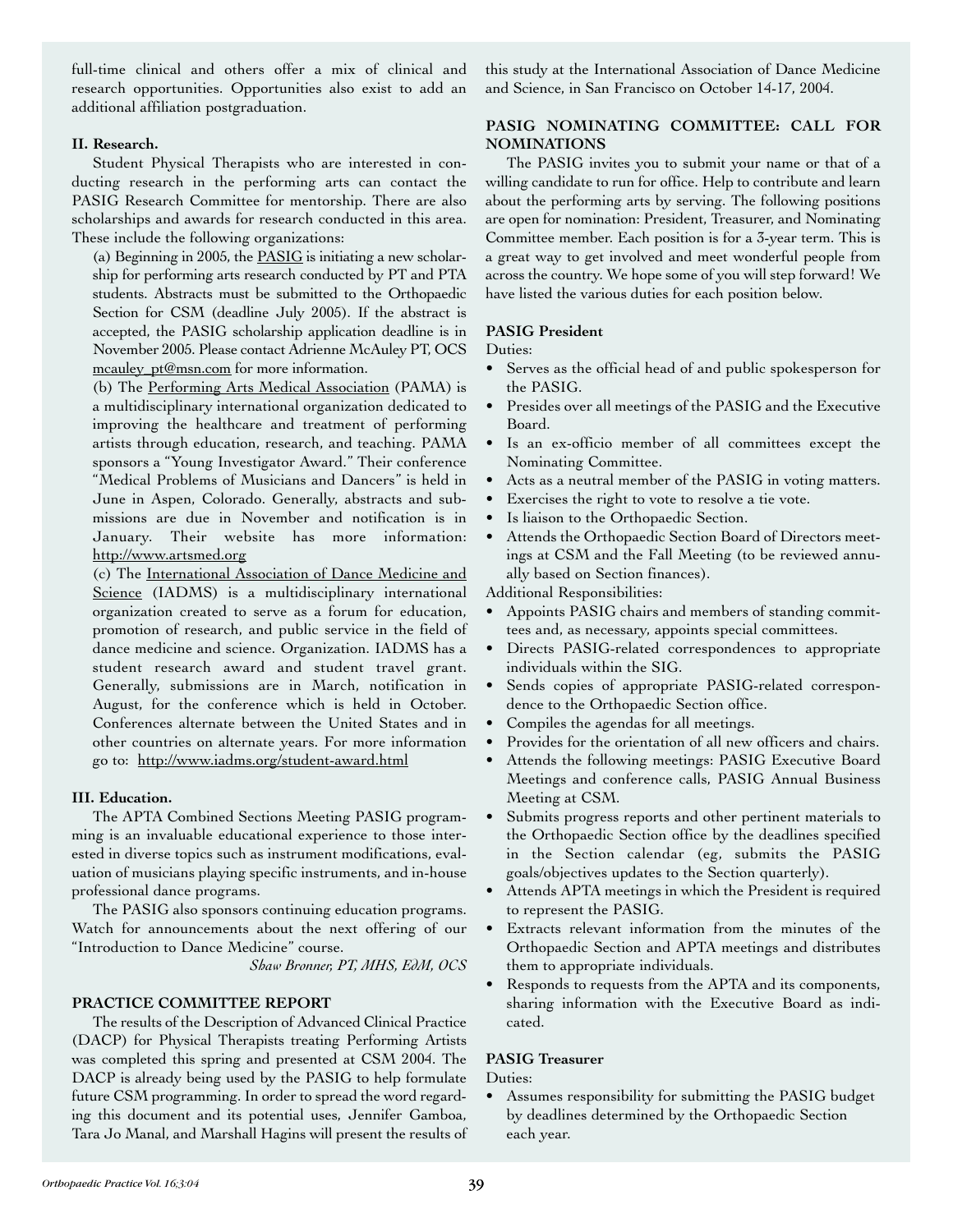- Assumes responsibility for the receipt, disbursement, and accurate recording of all PASIG funds.
- Presents a written financial report at the PASIG Annual Business Meeting and at Executive Board Meetings.

Additional Responsibilities:

- Serves as a voting member of the Executive Board.
- Serves as liaison to the Section Treasurer and Finance Committee.
- Distributes quarterly budget reports to the Executive Board via the Section office.
- Attends the following meetings: PASIG Executive Board Meetings and conference calls, PASIG Annual Business Meeting at CSM.
- Presents an updated budget proposal for the finance committee prior to deadlines determined by the Orthopaedic Section each year.
- Forwards copies of official correspondence to the President and to the Section's Program Coordinator.
- Maintains a copy of annual and quarterly budget reports for use in assisting the President in the orientation of the successor to the office of Treasurer.
- Other duties as assigned by the President.

#### **Nominating Committee Member**

Duties:

Is responsible directly to the membership.

The senior member of the Committee becomes its Chair. Additional Responsibilities:

- Carries out or supervises the carrying out of the Policies and Procedures for elections via mail ballot and works with the Orthopaedic Section office on coordinating this project.
- Prepares a slate of candidates for each PASIG election that is submitted to the Executive Board 4 months prior to the CSM Business Meeting.

**Guidelines**: Nominees must be PASIG and Orthopaedic Section members. Nominees must give their consent to be nominated before their names are put forward. Nominees may be self-nominated. Upon agreeing to be nominated, nominees will be asked to write a short biography and a position statement regarding their ideas and role as an officer in the PASIG.

Please contact any of us with your nominations: Shaw Bronner PT, MHS, EdM, OCS Nominating Committee Chair Email: sbronner@liu.edu

Gayanne Grossman PT Nominating Committee E-mail: Gngrossman@aol.com

Karen Hamill PT Nominating Committee E-mail: dancingkaren@hotmail.com

#### **TREASURER'S REPORT**

The 2005 budget has been submitted to the Orthopaedic Section. Our reception at CSM 2004 was such a great success that the Board has planned to fund another reception for CSM 2005. I am very excited that the PASIG will be entering 2005 with a solid foundation from which we can better finance our efforts to promote education, research, and clinical expertise.

#### **CSM SCHOLARSHIP**

The Committee members worked hard to investigate Jennifer Gamboa's recommendation to sponsor a student to CSM. With their invaluable assistance and the input of the Board, it has been decided that the PASIG will award \$400 to a student member who presents a poster or platform presentation concerning performing arts.

Official notification will be sent to students and schools at the start of the Fall semester 2004. Submissions to be considered for CSM 2006 are due in July 2005. Questions can be directed to Adrienne McAuley at mcauley\_pt@msn.com. Thank you.

#### **CSM MEMBERSHIP SURVEY RESULTS**

Here are the Results from the "Survey for Performing Arts SIG – CSM 2004"

There were 22 surveys returned.

- 1) 13 were current PASIG members and 9 were nonmembers
- 2) all 9 expressed interest in joining
- 3) 12 attended the preconference course on Dance Medicine
- 4) all 12 reported that they would attend another PASIG preconference course, 2 of the respondents not attending said they would not attend a future preconference course due to time and money, and 1 said they would attend if the topic was of interest
- 5) 19 of 22 attended the PASIG general programming with 17 participants scoring the content and well-roundedness of the programming at 8/10 or higher, 2 responses were average of 6/10
- 6) Subject matter to be considered for future programming was as follows:
	- ~Musician related topics including specific related pathologies at the impairment level; specific muscle group recruited for specific instruments
	- ~Full course on musical instrument specific issues (very much like the interactive section of the programming); psychology of treating musicians and general treatment of all musicians (common problems)
	- ~Musician/Dance functional taping; manual therapy for injuries
	- ~Dance related injuries/treatment for collegiate dancers and private/studio adolescents; screening for adolescent dancers; different types of dance shoes; longer course on Dance Medicine with increased time for intervention
	- ~Injury collection for research data
	- ~Figure skating, ice dancing, and gymnastic mechanics and injuries
	- ~Back stage emergency issues and evaluation
	- ~Panel discussion for tips in getting started with performing artists

#### **MEMBERSHIP COMMITTEE REPORT**

The Membership Committee has completed the new Membership Directory and it is available by contacting the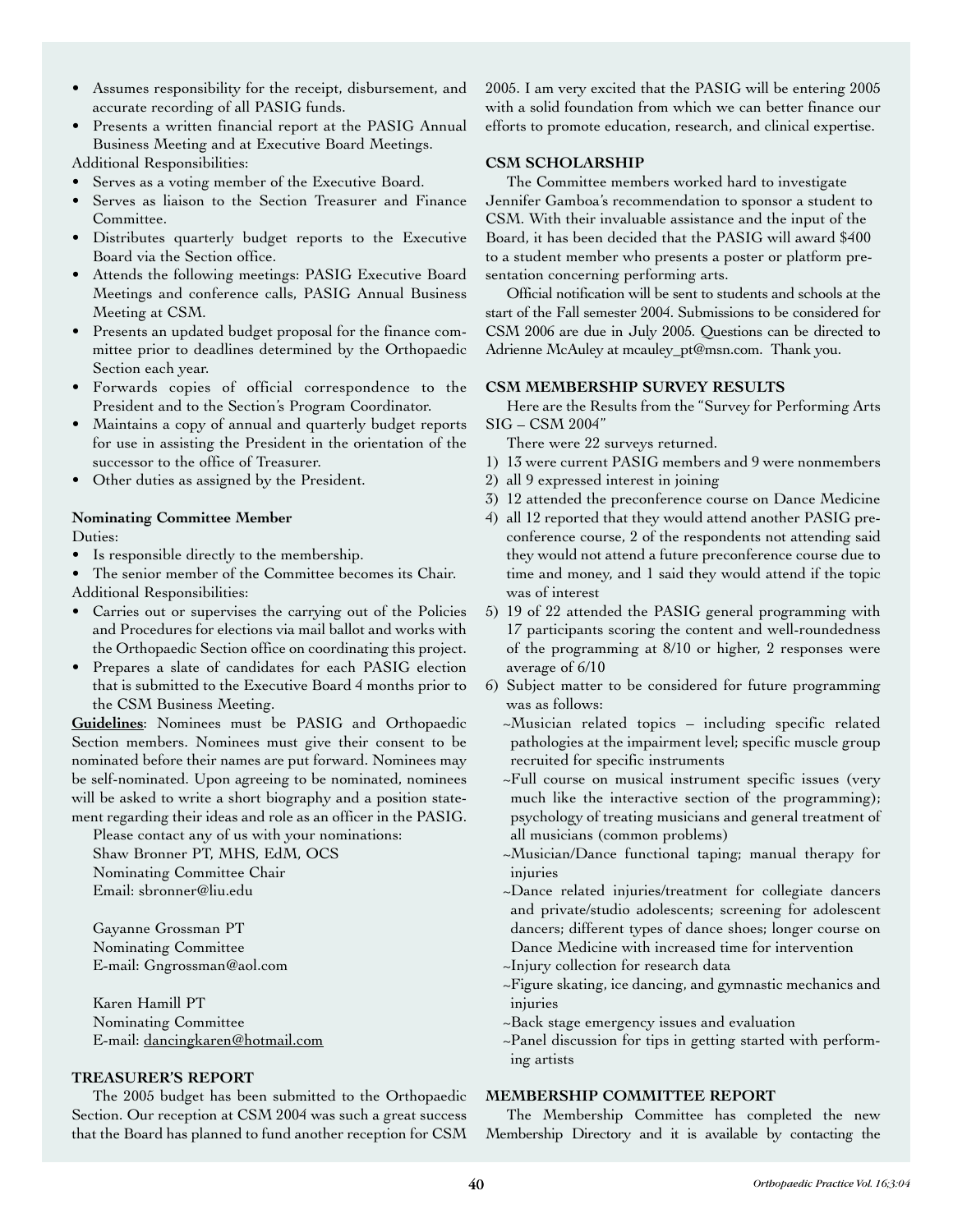Orthopaedic Section at www.orthopt.org. There are some unique features that have been added to the directory with the addition of 2 indicies by last name and by state. This was done at the request of membership to help improve locating PTs by name or by state.

Please continue to send all updated information to Susan Clinton, PT, MHS at sclint@lsuhsc.edu or to Tara Fredrickson at the Orthopaedic Section office at tfred@orthopt.org.

#### **DIRECTORY OF OFFICERS AND COMMITTEES**

#### **PASIG OFFICERS**

President: Jeff Stenback, PT, OCS Orthopedic Rehabilitation Specialists 8720 North Kendall Drive, Ste. 206 Miami,Fl 33176 Phone: 305-595-9425 Fax: 305-595-8492 E-mail: jsptocs@hotmail.com

VicePresident: Tara Jo Manal PT, OCS, SCS Clinic Director Orthopedic Residency **Director** University of Delaware Physical Therapy 053 McKinly Lab Newark, DE 19716 (302) 831-8893 Fax (302) 831-4468 E-mail: Tarajo@udel.edu

Treasurer: Jennifer (Adrienne) McAuley, PT, OCS 7830 Old Georgetown Rd., Suite C-15 Bethesda, MD 20814-2432 Work Phone: 301-656-0220 Fax: 301-654-0333 Home Phone: 301-608-9030 E-mail: mcauley\_pt@msn.com

Secretary: Julie O'Connell, PT, ATC Peforming Arts Medicine Manager AthletiCo at EastBank Club 500 N. Kingsbury Chicago, IL 60614 Work Phone: (312) 527-5801 ext.278 Fax (312 )644-4567 E-mail: juloconnell@aol.com

#### **COMMITTEES**

**Education Committee Chair: Tara Jo Manal, PT, OCS, SCS** (contact info. above)

**Practice Committee Chair: Marshall Hagins, PT, PhD** 108 Prospect Place Apt 1 Brooklyn, NY 11217-2804 Work: Div. Of Physical Therapy Long Island University Brooklyn, NY 11201 Work Phone: 718-488-1489 Fax: 718-780-4524 Home Phone: 718-398-1897 E-mail: mhagins@liu.edu Members: Joel Dixon, Joanne Panzarella

**Nominating Committee Chair: Shaw Bronner, PT, MHS, OCS** Soar Research at Long Island University 122 Ashland Pl. #1A Brooklyn, NY 11201 Alvin Ailey American dance Center  $211 \text{ W } 61$ <sup>st</sup> St,  $3^{\text{rd}}$  floor New York, NY 10023 Work Phone (lab): 718-246-6377 Fax: 718-246-6383 E-mail: sbronner@liu.edu Members: Karen Hamill, Gayanne Grossman

**Public/Media Relations Committee Chair: Adrienne McAuley, PT, OCS** 

**Membership Committee Chair: Susan C. Clinton, MHS, PT** LSUHSC Dept. of Physical Therapy 1900 Gravier St. 7<sup>th</sup> floor New Orleans, LA 70112-2262 (504) 568-3434 Fax: (504) 568-5438 E-mail: sclint@lsuhsc.edu Members: Alice Burton, Terry Sneed **Regional Directors (Subcommittee of Membership Committee) Chair: Susan Clinton, MHS, PT (See contact information above)**

**Northeast**  (CT, MA, ME, NH, NY, RI, VT): Marshall Hagins, MarijeanneLiederbach

**Mid-Atlantic** (DE, DC, MD, NC, NJ, PA, VA, WV) Tara Jo Manal, Laura Schmitt

#### **South**

(AL, FL, GA, KY, LA, MS, SC, TN) Edie Shinde, Jeff Stenback

#### **Central**

(AR, IL, IN, IO, KS, MI, MN, MO, OH, OK, WI) Mark Erickson, Julie O'Connell

**Northwest**  (ID, MT, NB, ND, OR, SD, WA, WY) Jill Olson

#### **West**

(AK, AZ, CA, CO, HI, NV, NM, UT, TX) Cheryl Ambroza

#### **Research Committee**

**Chair: Lisa Sattler, PT**  1140 First Ave. Apt. 6 New York, NY 10021-7961 Phone: 212-838-6847 Members: Scott Stackhouse, Brent Anderson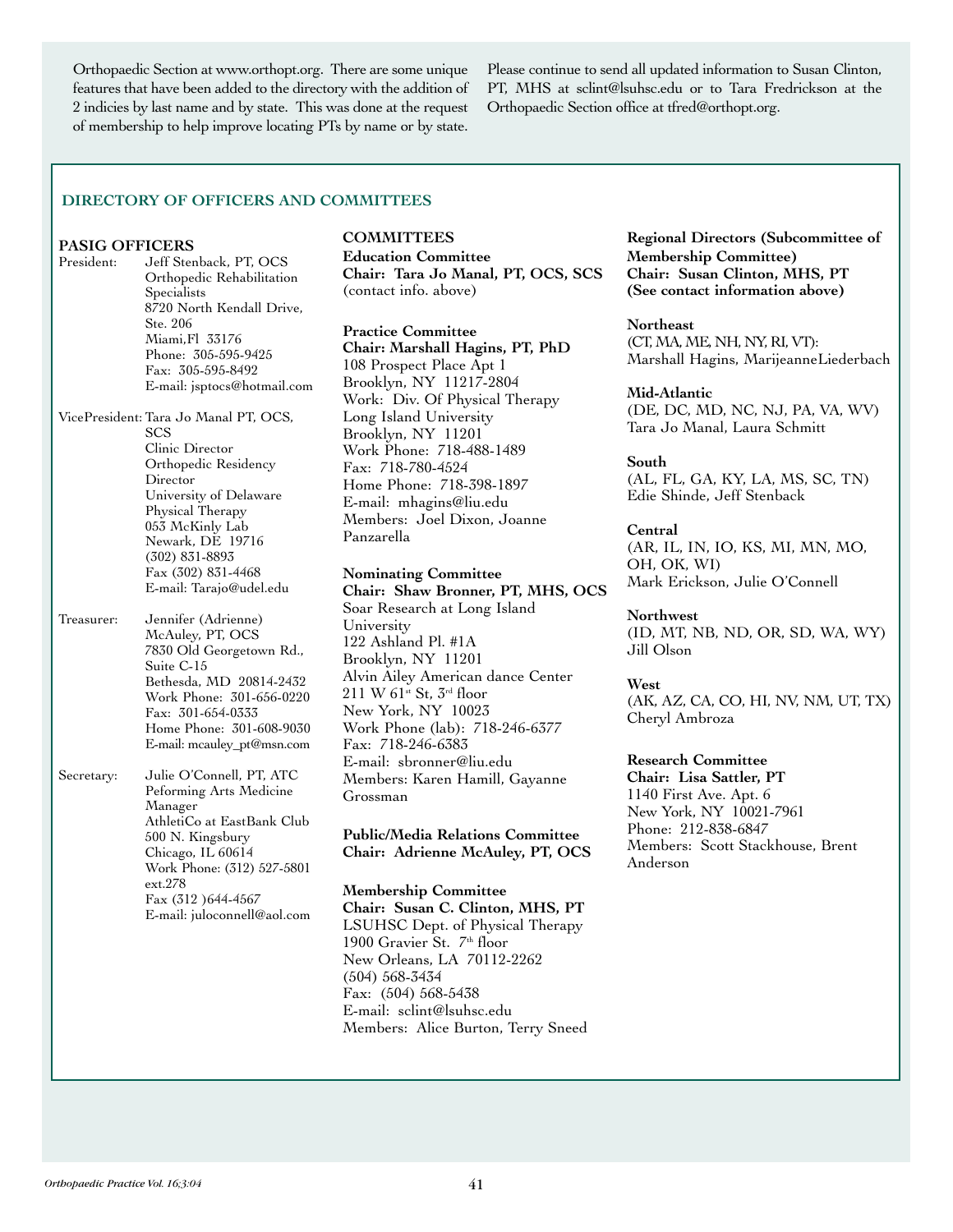

#### **PRESIDENT'S MESSAGE**

#### *Joseph A. Kleinkort, MA, PhD, PT, CIE*

As our adult population grows older (65 or higher) and lives longer, it is estimated that 35% or 50 million people are either partially or totally disabled due to chronic pain. Chronic disease is also on the rise with an estimated 105 million with some type of chronic disease at an annual cost of \$500 billion a year. It is estimated that by the year 2010, 120 million will be affected with chronic disease.

With the tremendous rise in both chronic pain and illness in general, it is imperative that the therapists sharpen their skills and knowledge in the area of addressing this population. Therapy will be more and more in demand with fewer trained to address this growing populace. It is critical that we grow in our knowledge of how to address these individuals, as we will be the main source to provide care to them.

On a lighter note, I wish to thank Sandi Pomeroy for updating our Pain Management web site found at orthopt.org. I would suggest that you read her article and go to view the new information posted. Any additions are surely welcome and can be addressed to her directly. Thanks Sandy for a job well done and for all your hard work.

I hope you all have a wonderful summer and again if you have anything to contribute, please send it to me so that we can add it to the fall copy.

#### **INFORMATION CORNER**

#### *Sandi Pomeroy, PT*

The Pain Management SIG is trying to give members a new reason to visit their area of the Orthopaedic Section website. We are now in the process of updating the information available to you.

Up to now you could access the usual Directory of Officers with their email addresses and the minutes of the Section. By the time this goes to print, we will have added some practical information that we hope will be useful to the clinical physical therapist interested in pain management on a daily basis.

The first additions will be links to relevant sites and pain definitions. Then we will make it much easier to get to past Pain Management columns from *Orthopaedic Physical Therapy Practice* if you are looking for information on Low Level Cold Laser, Reflex Releases‰, the most recent Power Plate‰, or past messages from the President.

We are also adding a regular hints and tips column to stimulate recent graduates to take an interest in pain patients. We are beginning with that very basic practical information that may or may not have been specifically covered in other coursework. It is designed to help the beginning therapist in working more successfully with pain patients. It will certainly evolve according to the needs of the Pain Management SIG but will start with a feature called Positions of Comfort. This will be a 3-part series on how to instruct a patient in comfortable positions of support. Part 1 is Pillow Talk: How to Evaluate and Instruct Patients in Pillows. Part 2 is positions of comfort for sitting, and Part 3 is for sleeping. A preview for part 3 is the use of abdominal wedges (similar to those used by pregnant women) and a discussion of the reasons why so many people sleep half way on their sides and half way on their stomachs causing rotation to their low backs all night. Measurements of the wedges for low back pain will be shared and instructions on how to make or obtain the wedges will be included. If there is enough interest, downloadable patient handouts may be added. The column will then focus on physical therapists sharing unique solutions to problems that may benefit other therapists and patients.

We hope to make the web site more user friendly with information helpful to Section members and encourage more participation and information sharing within the membership. We welcome your ideas and suggestions to improve the site as well. If you have suggestions, please contact the Orthopaedic Section office at tfred@orthopt.org.

**A complete SIG Board listing can be located on our website at orthopt.org**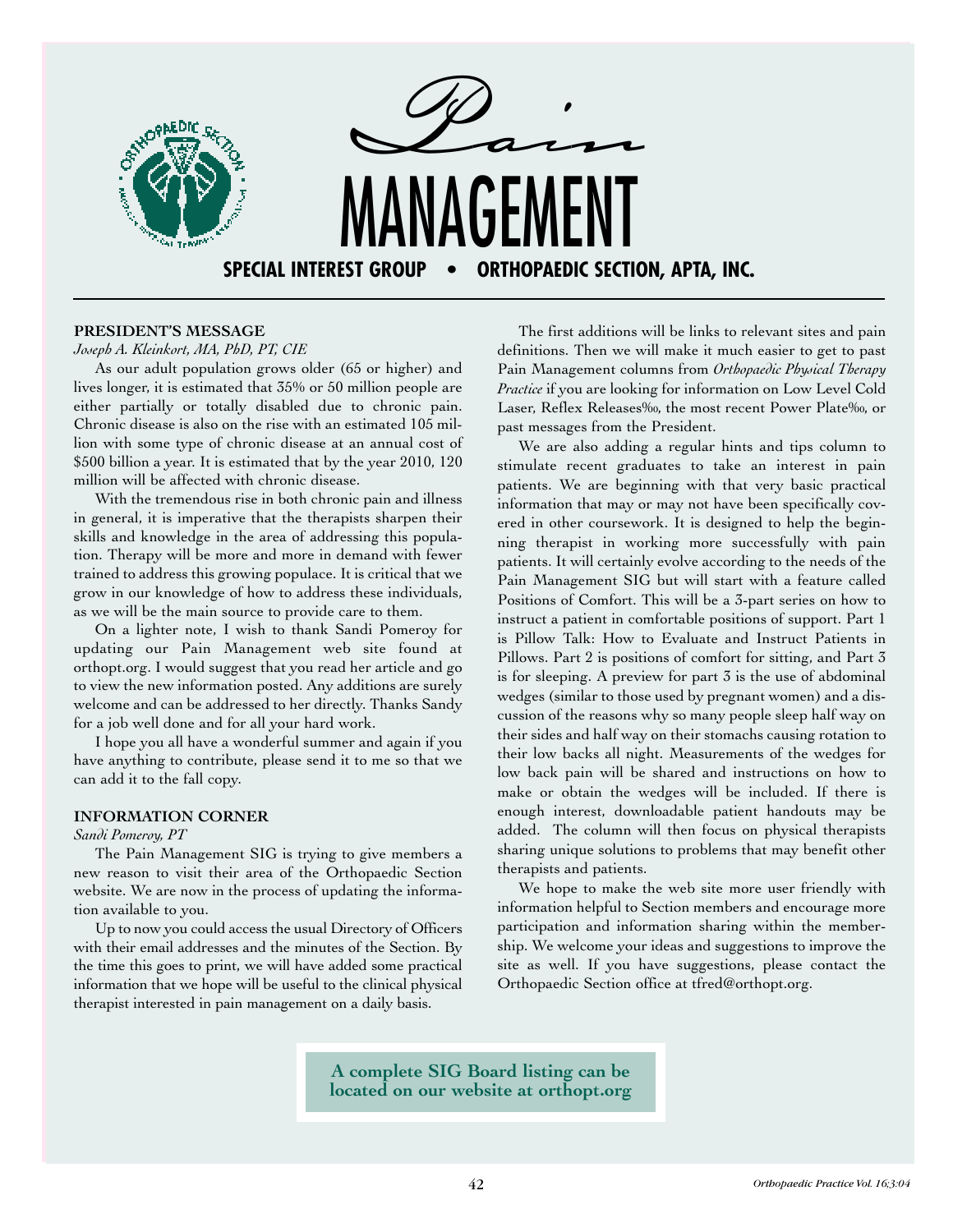

#### **THE ANIMAL PHYSICAL THERAPIST SPECIAL INTEREST GROUP (ANIMAL SIG) UPDATE:**

- 1. Proceedings of the 2nd International Symposium for Rehabilitation and Physical Therapy in Veterinary Medicine – August 2002, Knoxville, TN. Available now for \$20. They are a great resource. Contact David Levine at david-levine@utc.edu.
- 2. Orthopaedic Section Member and Non- member directories are available through the Section Office 800-444-3982 ext 203, Fax: 608-788-3965, or E-mail: tfred@orthopt.org . There currently are 544 members.
- 3. State Liaisons: To date there are 33 states that have Animal SIG Liaisons. Contact Charles Evans at chazzzevans@netscape.net for more information.
- 4. The APTA has a web site that lists all of the State Practice Acts: www.apta.org/advocacy/state/statepractice.
- 5. If you would like to have your clinic listed on the Animal Physical Therapy SIG website, please contact Debbie Gross Saunders at WizofPaws@aol.com.

#### **ANIMALS AS MEMBERS OF THE HUMAN HEALTH TEAM**

#### *Brad Jackson, PT, MS*

The Eden Alternative, a popular organizational philosophy for nursing centers, encourages animals to live within the facility to facilitate regular interactions with residents. A large number of hospitals, such as the National Institutes of Health and the Mayo Clinics Saint Mary's Hospital provide animal visits (animal-assisted- activity) and animal facilitated therapy (animal-assisted-therapy, AAT) services for their patients.

The human-animal bond and its positive effects on human health have been recorded anecdotally for hundreds of years and recent analytical research studies suggest positive physiologic and psychological benefits when animals interact with human health care patients receiving therapeutic services. Positive physiological and psychological benefits have been found when patients have the opportunity to interact with animals (Allen, 2001; Barker & Dawson, 1998; Beck, 2001; Hart, 2000, Marr, et al. 2000; McNicholas, Collis, Kent, et al., 2001; Walsh, Mertin, Verlander & Pollard, 1995). Contact with animals reduces blood pressure and heart rate in patients in the intensive care unit and lowers cortisol levels in anxious patients (Barba, 1995; Cole & Gawlinski, 1995; Nagengast, Baum, & Megel, 1997; Odendaal, 1999). Older adults who are in long-term care

isolate themselves less and are less depressed when visited on a regular basis by a friendly dog (Fine, 2000). Patients treated for disorders of communication have demonstrated benefits from AAT (Harbour & Kahn, 2002; Mosier & Kahn, 2000). The AAT sessions were shown to decrease loneliness among residents of long-term care facilities.

Professional publications and coursework, such as Delta Society's Animal-Assisted-Therapy Applications 1 Course, have been developed to educate health care professionals about AAT. The increasing prevalence of animals in human health care has lead leaders in the field to establish of standards of practice so AAT can be delivered effectively, efficiently, and safely (Delta Society, 1996). Involvement of animals with people raises the concern of infectious disease and biting and/or scratching. However, healthy, domesticated animals, free of internal and external parasites, and with current vaccinations, pose minimal infection risk to humans, even those who are immunocompromised (Centers for Disease Control website; American Veterinary Medical Association website). Safety screening programs that exam animal and handler behavioral safety, and are specific to animals in health care settings, have been developed. Delta Society's Pet Partners Program comprehensively evaluates both the animal and its owner/handler.

Universal utilization of AAT could enhance the treatment offerings of the 7.5 million healthcare professionals currently practicing worldwide. It is estimated that as few as 1% of these healthcare professionals have the ability to provide AAT treatment. What can you do to bring animal assisted therapy to your patients?

- 1. Visit Delta Society's website at www.deltasociety.org.
- 2. Read from the reference list below.
- 3. Talk with health care professionals already involved in animal assisted therapy.
- 4. Attend Delta Society's National Conference, which is held in May of each year.
- 5. Read Brad's lecture, An Introduction to Animal Assisted Therapy, can be found at the American Physical Therapy Association website (www.apta.org).

If you have further questions about animals in human health care, feel free to email Brad Jackson: umdtp@chartermi.net

#### **CALENDAR OF EVENTS**

• The home study course **BASIC SCIENCE FOR ANIMAL** PHYSICAL THERAPISTS is still available. Contact 800-444- 3982 x 216 or 608-788-3982 x 216 for more information.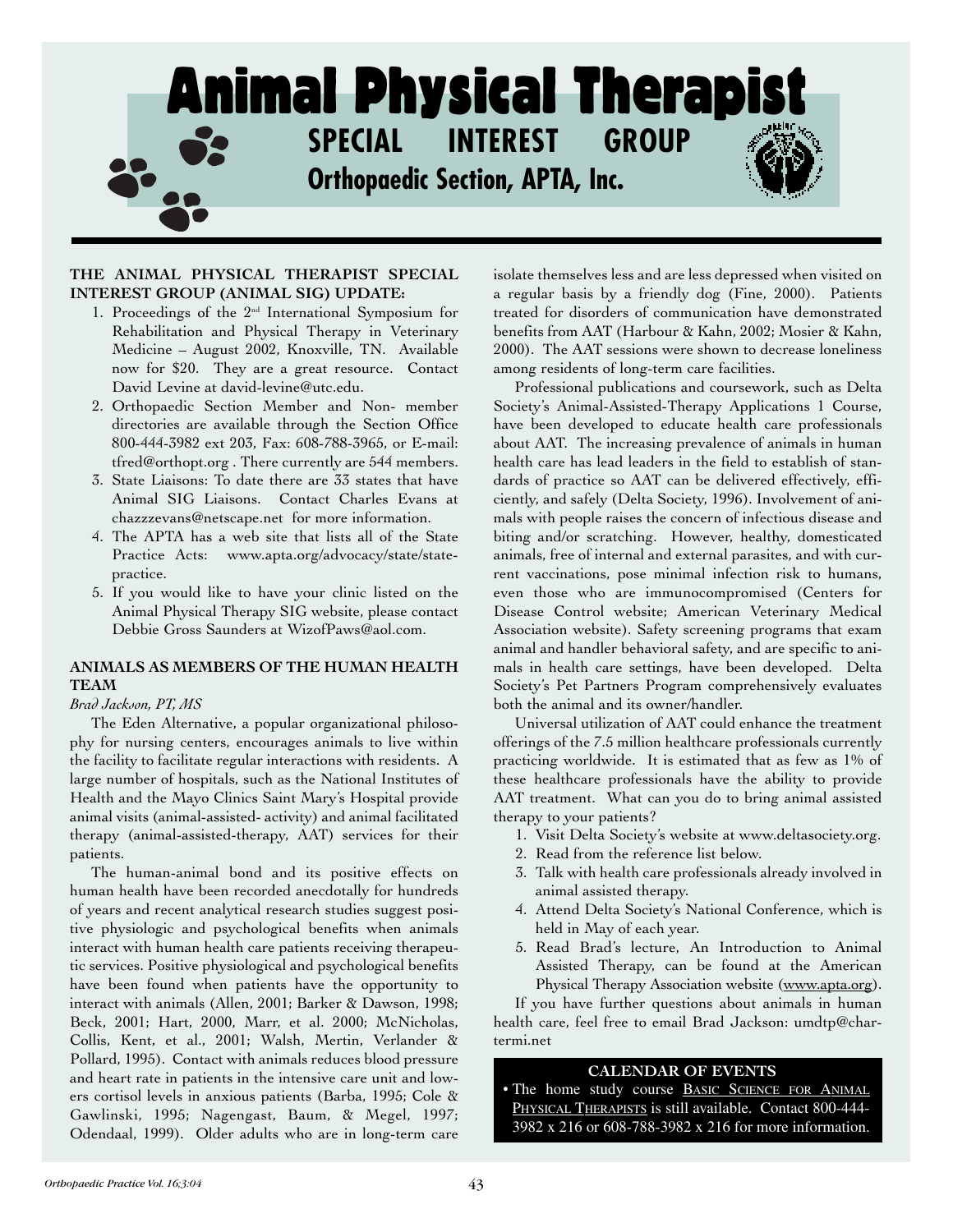#### **REFERENCES**

- 1. Allen K. Dog ownership and control of borderline hypertension: a controlled randomized trial. Paper presented at: the 22nd Annual Scientific Sessions of the Society of Behavioral Medicine; March 24, 2001; Seattle, WA.
- 2. Banks MR, Banks WA. The effects of animal assisted therapy on loneliness in an elderly population in longterm care. *J Gerontol.* 2002;57A(7):M428-M432.
- 3. Barker SB, Dawson KS. The effects of animal-assisted therapy on anxiety ratings of hospitalized psychiatric patients. *Psychiatric Services*. 1998;49:797-801.
- 4. Caring for Pets of Immunocompromised Persons. *American Veterinary Medical Association Website– NOAH Resource Center.* Available at: http://www.avma.org/ noah/resources/zoonosis/znimmpet.asp**.** Accessed June 2, 2002.
- 5. Cole KM, Gawlinski A: Animal-assisted therapy: the human-animal bond. *Critical Issues in Critical Care Nursing-Clinical Issues*. 2000;1(1):139-149.
- 6. *Delta Society-Standards of Practice in Animal Assisted Activity and Therapy.* Renton, WA: Delta Society; 1996.
- 7. Fine A, ed.. *Handbook on Animal-Assisted Therapy*. San Diego, Calif. Academic Press; 2000.
- 8. Gammonley J, Howie AR, Kirwin S, et al. *Delta Society-Animal-Assisted Therapy–Therapeutic Interventions:* Renton, WA: Delta Society; 1997.
- 9. Harbour C, Kahn HJ. The effectiveness of animalassisted- therapy on communication function in dementia*.* Unpublished data*.*
- 10.Howie AR, Jackson BA, Kirwin S. *Delta Society-AAT Applications 1*. Renton, WA: Delta Society; 2000.
- 11.Howie AR, Jainchill N, Davis V. *Delta Society*-*Site Assessment Course Book.* Renton, WA: Delta Society; 1996.
- 12.Martin F, Farnum J. Animal-assisted Therapy for Children with Pervasive Developmental Disorder. *Western J Nurs Res.* 2002; 24(6): 657-670.
- 13.McNicholas J, Collis GM, Kent C, et al. The Role of Pets in the Support Networks of People Recovering from Breast Cancer*. Paper presented at: the 9th International Conference on Human-Animal Interactions, People and Animals.* September 13-15, 2001; Rio de Janeiro, Brazil.
- 14.Mosier S, Kahn HJ. *Eliciting communicative responses in children using animal- assisted-therapy.* Paper presented at: Michigan Speech-Language-and-Hearing Association Conference; Grand Rapids, MI, 2000
- 15.Nagengast S, Baun M, Megel M, et al: The effects of the presence of a companion animal on physiologic arousal and behavioral distress in children during a physical examination. *J Pediatrc Nurs.* 1997;12(6):323-330.
- 16.Pet Partners Information, Organizational Information, and Animal Assisted Therapy Information. *Delta Society Website*. Available at: http://www.deltasociety.org**.** Accessed April 22, 2002.
- 17.Preventing Infections from Pets–a guide to individuals with HIV. *Centers for Disease Control Website.* Available at: http://www.cdc.gov/hiv/pubs/brochure/oi\_pets.htm. Accessed May 2, 2002.

Over the course of several years Brad Jackson noticed the positive effect his Chocolate Labrador Retriever *Boomer* had on friends and family. Smiles, excitement, and fun were the norm. When Brad finished his Masters Degree in Physical Therapy in 1994, it was only natural to give Boomer a chance to work with patients at the local hospital where he was employed. Boomer's tail wagging therapy was a huge success. Upon moving to Marquette, Michigan in 1996, Brad decided a community organization was needed to foster the integration of dogs into health care settings. He founded the Upper Michigan Dog Therapy Partnership in 1997 and serves as the organizations Executive Director. Brad has 8 years of clinical experience treating physical therapy patients with animal assisted therapy (AAT). Brad assisted in writing an instructional course, *AAT Applications 1,* which focuses on the education of health care professionals to effectively utilize AAT, and has presented this course to over 100 people. He has spoken on the subject of AAT at national and regional conferences. Brad is highly involved in AAT research through his collaborative work with Northern Michigan University's Communications Disorders Department. Brad's professional goal is to play a role in the mainstreaming AAT into the medical model guiding the United States health care system.

#### **MESSAGE FROM THE VICE PRESIDENT** *Steve Strunk, PT*

Dear Animal Physical Therapist Special Interest Group (APT SIG) members:

Since most APT SIG members have no idea who the new VP is, a brief background seems in order. Those I have met, either at the 1<sup>st</sup> or 2<sup>nd</sup> International Symposia, the Orthopaedic Section sponsored "Equine 1" and "Canine 1" courses or elsewhere, may also wish to know more about my involvement with PT for animals. Most importantly, to describe my experiences in order to determine how I can best contribute to the APT SIG and serve you, the SIG members.

My first experiences with what I would later know as physical therapy came as a teenager treating my own family's and neighbor's pets. These interventions included wound care, massage, range of motion, stretching, other manual techniques, and exercise. When I became educated as a PT, my knowledge became much more sophisticated and advanced with these and other realms of human physical therapy. Adapting this knowledge for animal applications became extremely valuable in managing the myriad injuries and chronic degenerative conditions of my dog.

In 1995, a friend who is a dog breeder and trainer approached me with a business proposition. This friend knew of my experience and stated he and his veterinarian wanted to start a small animal rehabilitation facility where I would be the working partner. A building was available and plans were made for extensive remodeling and equipping of this facility. However, as this project was being formulated, it occurred to me that this venture might not be within the